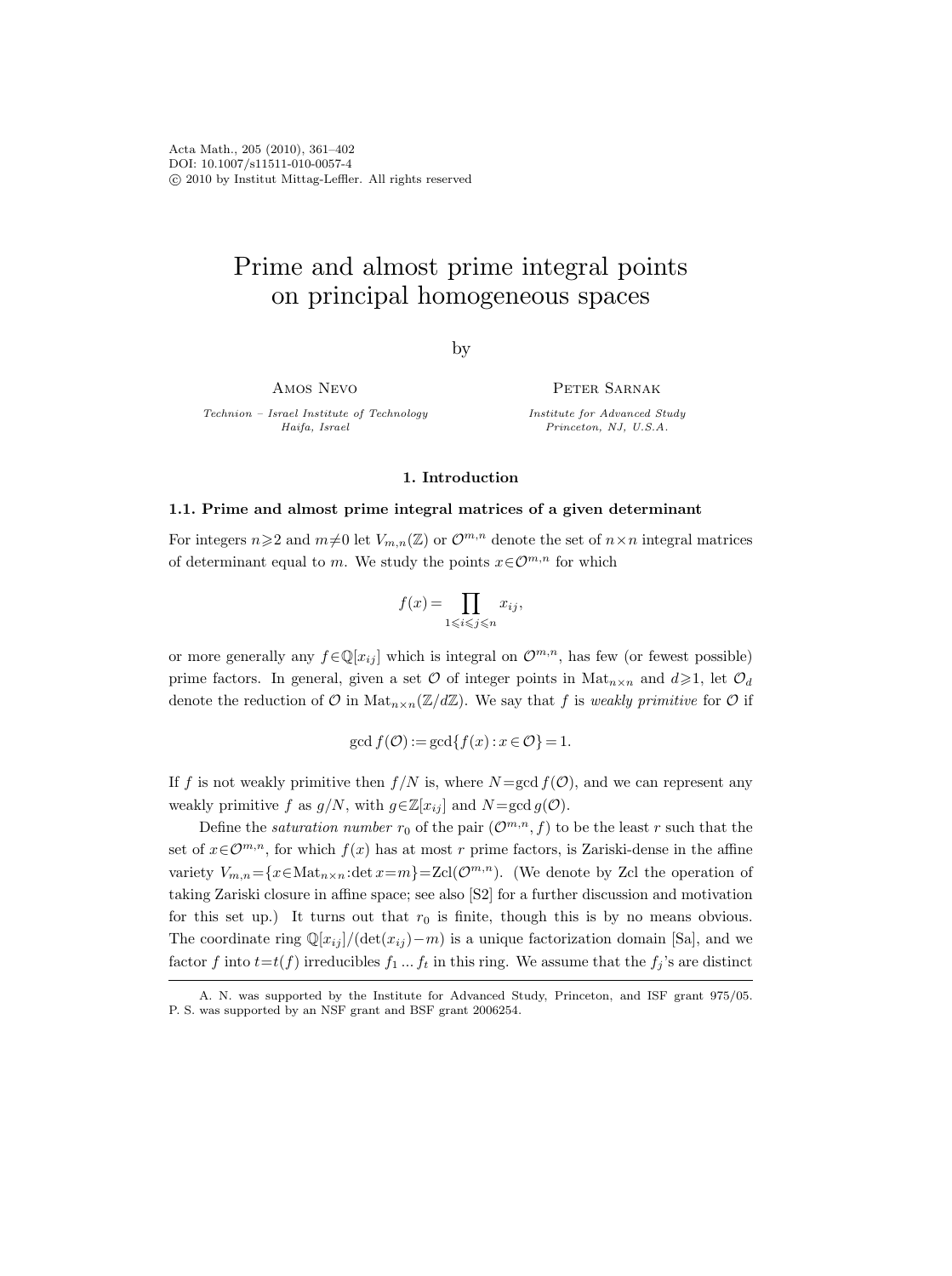and for simplicity that they are irreducible in  $\overline{\mathbb{Q}}[x_{ij}]/(\det(x_{ij})-m) = \overline{\mathbb{Q}}[V_{m,n}]$ . Clearly  $r_0(\mathcal{O}^{m,n}, f) \geq t$  and, if f and the  $f_j$ 's have integer coefficients, then  $r_0(\mathcal{O}^{m,n}, f)=t$  if and only if the set of  $x \in \mathcal{O}^{m,n}$  for which  $f_i(x)$  are all prime is Zariski-dense in  $V_{m,n}$ . The general local-to-global conjectures in [BGS], when applied to the pair  $(V_{m,n}(\mathbb{Z}), f)$ , assert that  $r_0(V_{m,n}(\mathbb{Z}), f)=t$ . In the case that f and the  $f_j$ 's are in  $\mathbb{Z}[x_{ij}]$ , we even expect a "prime number theorem" type of asymptotics as follows.

Let  $|\cdot|$  be any norm on the linear space  $\text{Mat}_{n\times n}(\mathbb{R})$ , and for  $T\geq 1$  set

$$
N_{m,n}(T) = |\{x \in \mathcal{O}^{m,n} : |x| \leq T\}|. \tag{1.1}
$$

It is known [DRS], [Ma], [GW] that

$$
N_{m,n}(T) \sim c(\mathcal{O}^{m,n})T^{n^2-n}, \quad \text{as } T \to \infty.
$$
 (1.2)

Here  $c$  is a positive constant which is given as a product of local densities associated with  $\mathcal{O}^{m,n}$ , and in particular c depends also on the norm. Let

$$
\pi_{m,n,f}(T) = |\{x \in \mathcal{O}^{m,n} : |x| \leq T \text{ and } f_j(x) \text{ is prime for } j = 1, ..., t\}|. \tag{1.3}
$$

Our conjectured asymptotics for  $\pi_{m,n,f}$  is then

$$
\pi_{m,n,f}(T) \sim \frac{c(\mathcal{O}^{m,n}, f)N_{m,n}(T)}{(\log T)^{t(f)}}, \quad \text{as } T \to \infty,
$$
\n(1.4)

where for a general set of integral points  $\mathcal O$  we define

$$
c(\mathcal{O}, f) = c_{\infty}(\mathcal{O}, f) \prod_{p < \infty} \left( 1 - \frac{|\mathcal{O}_p^f|}{|\mathcal{O}_p|} \right) \left( 1 + \frac{t(f)}{p} \right),\tag{1.5}
$$

and  $\mathcal{O}_p^f$  is the subset of  $\mathcal{O}_p$  at which  $f(x)=0 \pmod{p}$ , while the positive Archimedean factor  $c_{\infty}(\mathcal{O},f)$  is a bit more complicated to describe. We will see that the product of local densities in (1.5) converges absolutely and each factor is non-zero since we are assuming that  $f$  is weakly primitive.

The main tool that we develop in this paper is an affine linear sieve for homogeneous spaces and as in the more familiar classical 1-variable sieve [HR], our main results are upper bounds which are sharp up to a multiplicative constant for  $\pi_{\mathcal{O},f}(T)$ , and lower bounds which are also sharp up to a constant factor, for points  $x \in \mathcal{O}$  for which f has at most a fixed number of large prime factors ("almost primes").

In particular, for the set  $\mathcal{O}^{m,n}=V_{m,n}(\mathbb{Z})$  of integral  $n\times n$  matrices of determinant m the upper bound is given by the following result.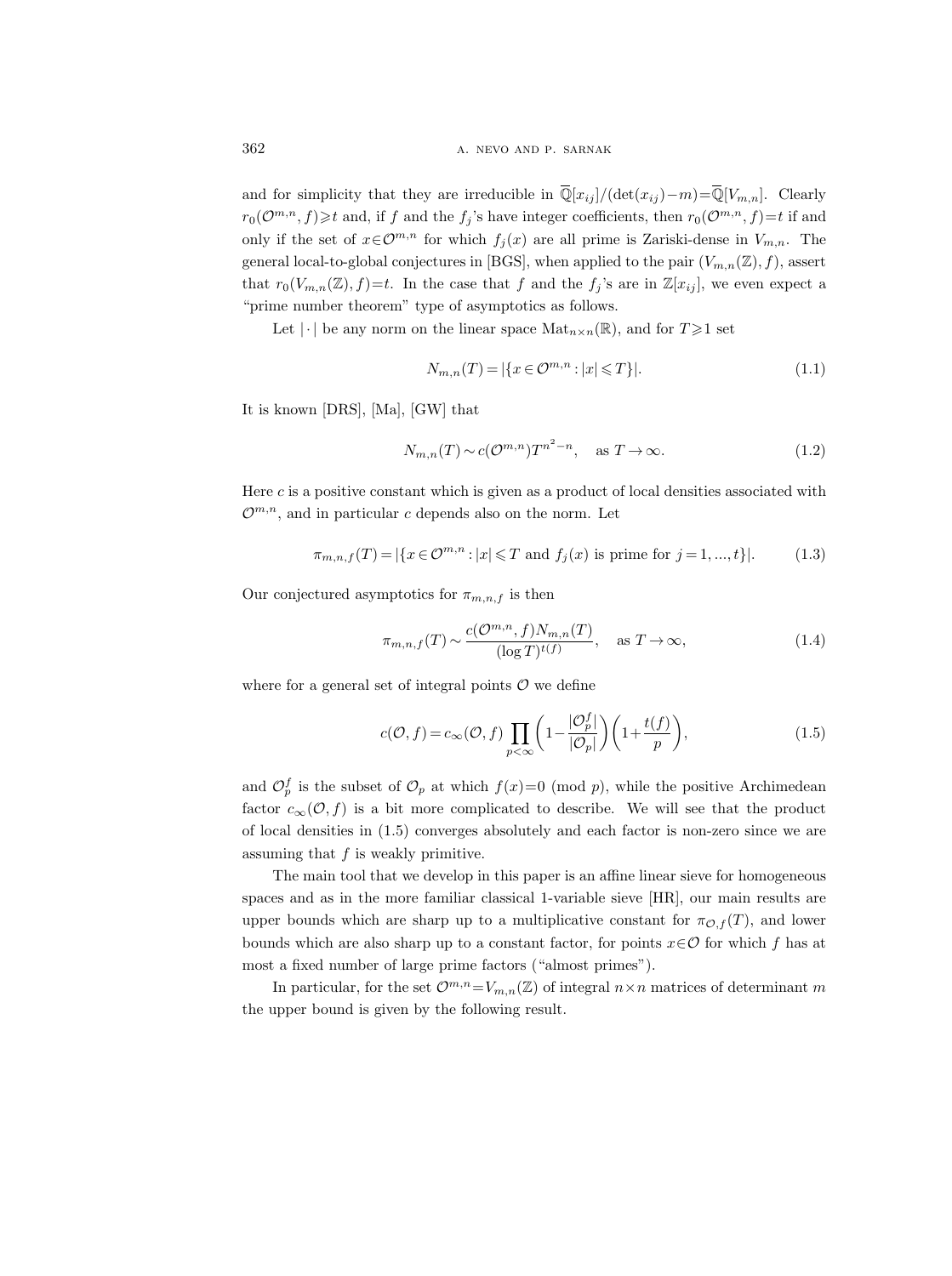THEOREM 1.1. Let  $V_{m,n}(\mathbb{Z})$  be as above and  $f \in \mathbb{Z}[x_{ij}]$  be weakly primitive with  $t(f)$ irreducible factors in both  $\mathbb{Q}[V_{m,n}]$  and  $\overline{\mathbb{Q}}[V_{m,n}]$ . Then

$$
\pi_{m,n,f}(T)\ll \frac{N_{m,n}(T)}{(\log T)^{t(f)}},
$$

the implied constant depending explicitly on m, n and f.

The lower bound is given by the following result.

THEOREM 1.2. Let  $V_{m,n}(\mathbb{Z})$  be as above and let  $f \in \mathbb{Q}[x_{ij}]$  be weakly primitive and taking integer values on  $V_{m,n}(\mathbb{Z})$ . Assume that f has  $t(f)$  distinct irreducible factors in both  $\mathbb{Q}[V_{m,n}]$  and  $\overline{\mathbb{Q}}[V_{m,n}]$ . Let r be the least integer satisfying  $r > 18t(f)n^3\eta_n \deg f$ . Then

$$
\{x \in V_{m,n}(\mathbb{Z}) : |x| \leq T \text{ and } f(x) \text{ has at most } r \text{ prime factors} \} \gg \frac{N_{m,n}(T)}{(\log T)^{t(f)}}.
$$
 (1.6)

Here

$$
\eta_n = \begin{cases} 1, & \text{if } n \text{ is odd,} \\ \frac{n}{n-1}, & \text{if } n \text{ is even,} \end{cases}
$$

and again the implied positive constant depends explicitly on m, n and f.

Corollary 1.3. Under the assumptions and notation in Theorem 1.2, the saturation number satisfies the upper bound  $r_0(V_{m,n}(\mathbb{Z}), f) \leq r$ . Namely, the set of  $x \in V_{m,n}(\mathbb{Z})$ for which  $f(x)$  has at most r prime factors, is Zariski-dense in  $V_{m,n}$ .

In the case when  $f(x) = \prod_{1 \leq i \leq j \leq n} x_{ij}$ , Corollary 1.3 can be sharpened considerably. Exploiting the linearity of the determinant form in the rows and columns of a matrix, we use the method of Vinogradov [Vi] (see [Va]) for handling one linear equation in three or more prime variables to show that we can make all coordinates of the matrix simultaneously prime as long as there is no local obstruction.

THEOREM 1.4. We have that

$$
f(x) = \prod_{1 \leq i \leq j \leq n} x_{ij}
$$

is weakly primitive for  $V_{m,n}(\mathbb{Z})$  if and only if  $m \equiv 0 \pmod{2^{n-1}}$ , and if this is the case and  $n \geq 3$  then  $r_0(V_{m,n}(\mathbb{Z}), f) = n^2$ . That is, for  $n \geq 3$  the set of  $x \in V_{m,n}(\mathbb{Z})$  for which each  $x_{ij}$  is prime, is Zariski-dense in  $V_{m,n}$  if and only if  $m \equiv 0 \pmod{2^{n-1}}$ .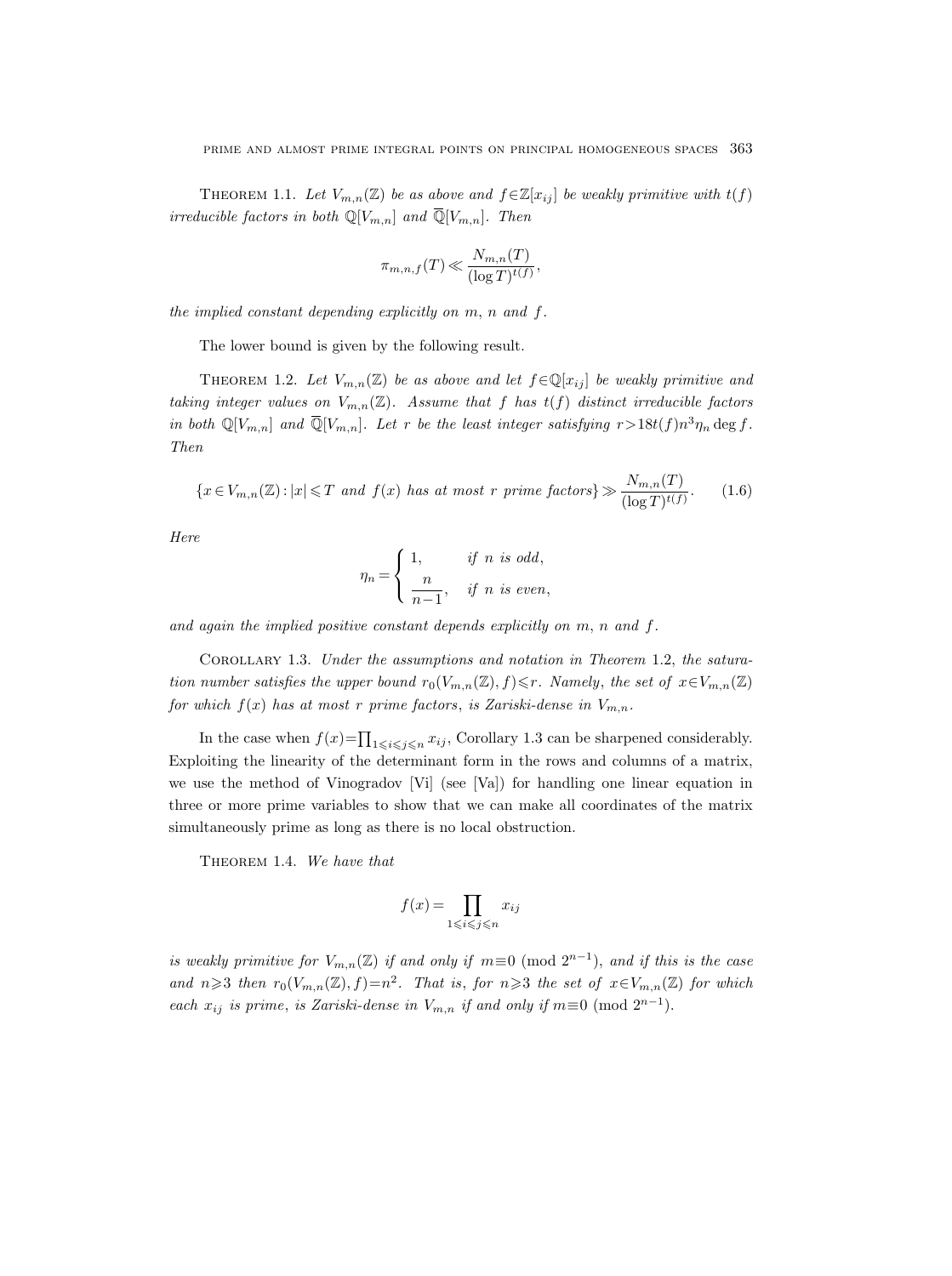364 **a.** NEVO AND P. SARNAK

Remark 1.5. (1) The proof of Theorem 1.4 provides a lower bound for  $\pi_{m,n,f}(T)$ which is a power of  $T$  but not the one expected in conjecture  $(1.4)$ .

(2) Theorem 1.4 should hold when  $n=2$  but Vinogradov's methods do not apply in this binary case. For m fixed, the infinitude of  $x_{ij}$  satisfying  $x_{11}x_{22}-x_{12}x_{21}=2m$  and  $x_{ij}$  prime, is apparently still open. Recent work of Goldston–Graham–Pintz–Yildrim [GGPY] on small differences of numbers which are products of exactly two primes, shows that the desired set is infinite for at least one number m in  $\{1, 2, 3\}.$ 

(3) An immediate improvement to the upper estimate above for the value of  $r_0$ arises by choosing the norm to be invariant under the rotation group. This improvement, together with much more significant ones, will be considered systematically in §6.

### 1.2. Prime and almost prime points on principal homogeneous spaces.

Theorems 1.1 and 1.2 are special cases of more general results which are concerned with finding points on an orbit  $\mathcal O$  of  $v \in \mathbb Z^n$  under a subgroup  $\Gamma$  of  $\text{GL}_n(\mathbb Z)$  at which a given polynomial  $f \in \mathbb{Q}[x_1, ..., x_n]$ , which is integral on  $\mathcal{O}$ , has few prime factors. The approach is based on the "affine linear sieve" introduced recently in [BGS]. Our purpose here is to specialize to  $\Gamma$  being a congruence subgroup of an algebraically simply connected semisimple linear algebraic group  $\mathbb{G}\subset GL_n$  defined over  $\mathbb{Q}$  and for which the stabilizer of  $v$  in  $\mathbb G$  is trivial. This allows us to make use of the well-developed analytic methods [DRS], [GN1] for counting points in such orbits in a big Euclidean ball, as well as the strong bounds towards the general Ramanujan conjectures that are known from the theory of automorphic forms (see [Cl1] and [S1]). We assume further that  $\mathbb{G}$  is of noncompact type, that is the group of real points of any  $\mathbb{Q}$ -factor of  $\mathbb{G}$  is non-compact. This is needed to ensure that there are enough  $\mathbb{G}(\mathbb{Z})$ -points for our purposes. We restrict further to principal homogeneous spaces (i.e. the stabilizer of v being trivial) and to  $\mathbb G$ being algebraically simply connected. Note however that the last two restrictions are not serious ones, as far as the production of a Zariski-dense set of points x at which  $f(x)$ has few prime factors is concerned. As explained in [BGS], the dominant Q-morphisms from  $\mathbb{G}$  to an orbit  $\mathbb{G}/\mathbb{H}$  and from the simply connected cover  $\mathbb{G}$  of  $\mathbb{G}$ , to  $\mathbb{G}$ , reduce (by pull-back) the basic saturation problem for orbits of more general congruence groups to the cases that we consider in this paper.

We now describe our results in more detail. Let  $\mathbb{G}\subset GL_n(\mathbb{C})$  be a connected and algebraically simply connected semisimple algebraic matrix group defined over Q. Let  $\mathbb{G}(\mathbb{Q})$  be its rational points and  $\Gamma = \mathbb{G}(\mathbb{Z}) = \mathbb{G}(\mathbb{Q}) \cap GL_n(\mathbb{Z})$  its integral points. Fix  $v \in \mathbb{Z}^n$ and let  $V = \mathbb{G}v$  be the corresponding orbit which we assume is Zariski-closed in  $A^n$ . Since  $\mathbb G$  is algebraically connected and the stabilizer of v is assumed to be trivial, V is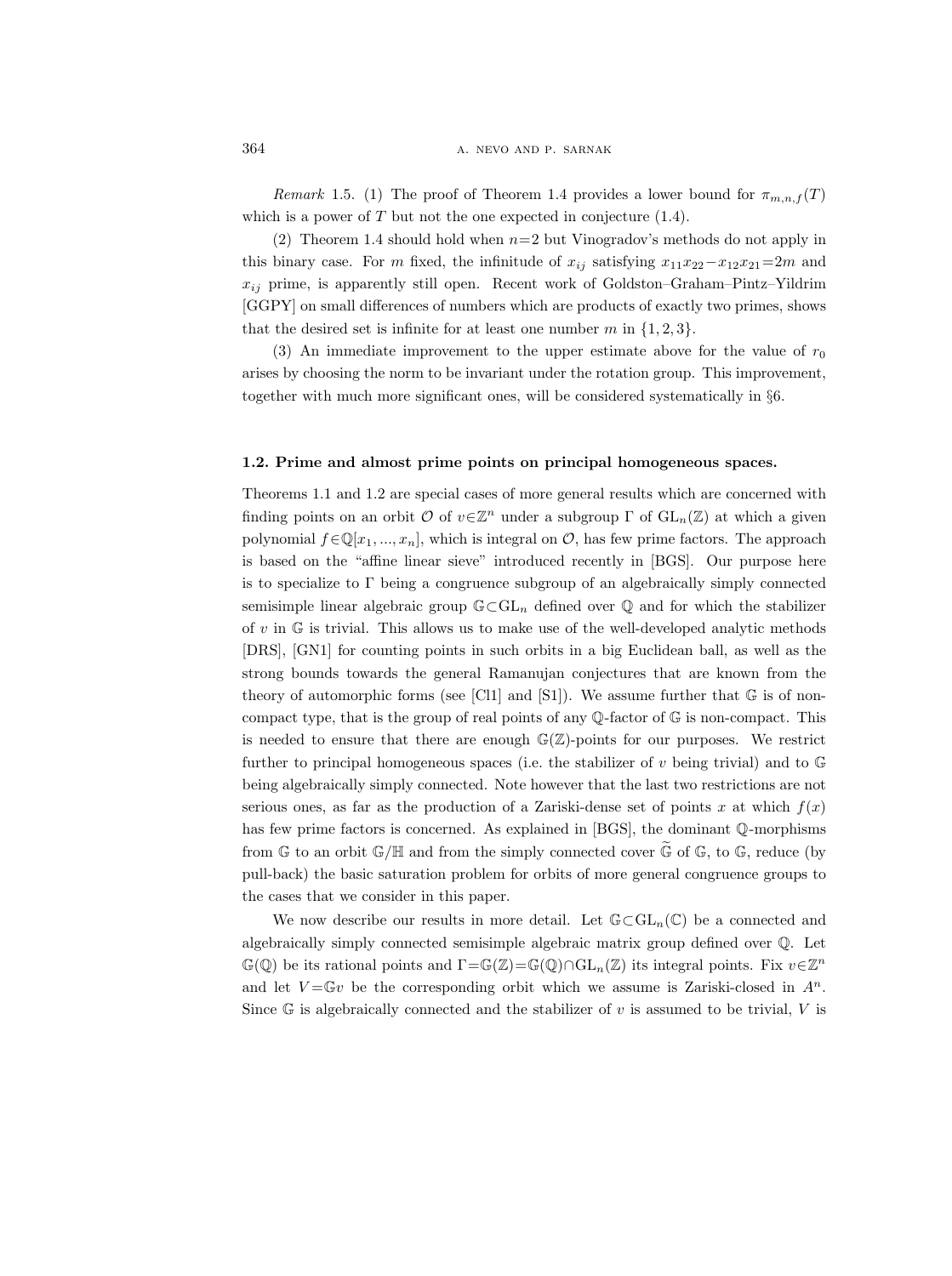an absolutely irreducible affine variety defined over  $\mathbb Q$  and has dimension equal to dim  $\mathbb G$ . The ring of G-invariants for the action of G on the *n*-dimensional space  $A^n$  separates the closed G-orbits [BH]. We can choose generators  $h_1, ..., h_\nu$  in  $\mathbb{Q}[x_1, ..., x_n]$  of this ring so that  $V$  is given by

$$
V = \{x : h_j(x) = \lambda_j, j = 1, ..., \nu\}, \quad \text{with } \lambda_j \in \mathbb{Q}.\tag{1.7}
$$

Let  $\mathcal{O} = \Gamma v$  be the Γ-orbit of v in  $\mathbb{Z}^n$ . According to [B],  $\mathcal{O}$  is Zariski-dense in V. The coordinate ring of V,  $\mathbb{Q}[x_1, ..., x_n]/(h_1-\lambda_1, ..., h_\nu-\lambda_\nu)$  is a unique factorization domain [Sa]. Hence an  $f \in \mathbb{Q}[x_1, ..., x_n]$  factors into irreducibles  $f = f_1 ... f_t$  in this ring. We assume that these  $f_j$ 's are distinct and that they are irreducible in

$$
\overline{\mathbb{Q}}[x_1, ..., x_n]/(h_1 - \lambda_1, ..., h_\nu - \lambda_\nu),
$$

that f takes integer values on  $\mathcal O$  and that it is  $\mathcal O$ -weakly primitive. The saturation number  $r_0(\mathcal{O}, f)$  of the pair  $(\mathcal{O}, f)$  is the least r such that the set of  $x \in \mathcal{O}$  for which  $f(x)$ has at most r prime factors is Zariski-dense in  $V(=\text{Zcl}(\mathcal{O}))$ .

To order the elements of  $\mathcal O$  we use the following "height" functions. Let  $\|\cdot\|$  be any norm on the linear space  $\text{Mat}_{n\times n}(\mathbb{R})$ . For  $T>0$  and  $v\in\mathbb{Q}^n$ ,

$$
\mathcal{O}(T) = \{ \gamma v : ||\gamma|| \le T \text{ and } \gamma \in \Gamma \}
$$
\n(1.8)

(this depends on v but in an insignificant way).

In many interesting cases the sets  $\mathcal{O}(T)$  can be described as  $\{x \in \mathcal{O}: |x| \leq T\}$ , where  $|\cdot|$  is a norm on  $\mathbb{R}^n$ , but this is not true in general. The main term of the asymptotics for  $N_{\mathcal{O}}(T)=|\mathcal{O}(T)|$  is known for any norm ([GW], [Ma]) and takes the form

$$
N_{\mathcal{O}}(T) \sim B_{\mathcal{O}}(\|\cdot\|)T^{a}(\log T)^{b} \tag{1.9}
$$

with  $B_{\mathcal{O}}(\Vert \cdot \Vert) > 0$ ,  $a > 0$  and  $b \in \mathbb{N}$  being a non-negative integer. The numbers a and b are given explicitly in terms of the data in Theorem 3.1 below (see the discussion following that theorem). They do not depend on the norm chosen, unlike  $B_{\mathcal{O}}(\|\cdot\|)$  which does.

THEOREM 1.6. Let  $O$  and  $f$  be as above and assume that  $f_j$ ,  $j=1, ..., t(f)$ , are integral on  $\mathcal{O}$ . Then, for  $T \geq 2$ ,

$$
|\{x \in \mathcal{O}(T) : f_j(x) \text{ is prime for } j = 1, \dots, t(f)\}| \ll \frac{N_{\mathcal{O}}(T)}{(\log T)^{t(f)}},
$$

the implied constant depending on f and O.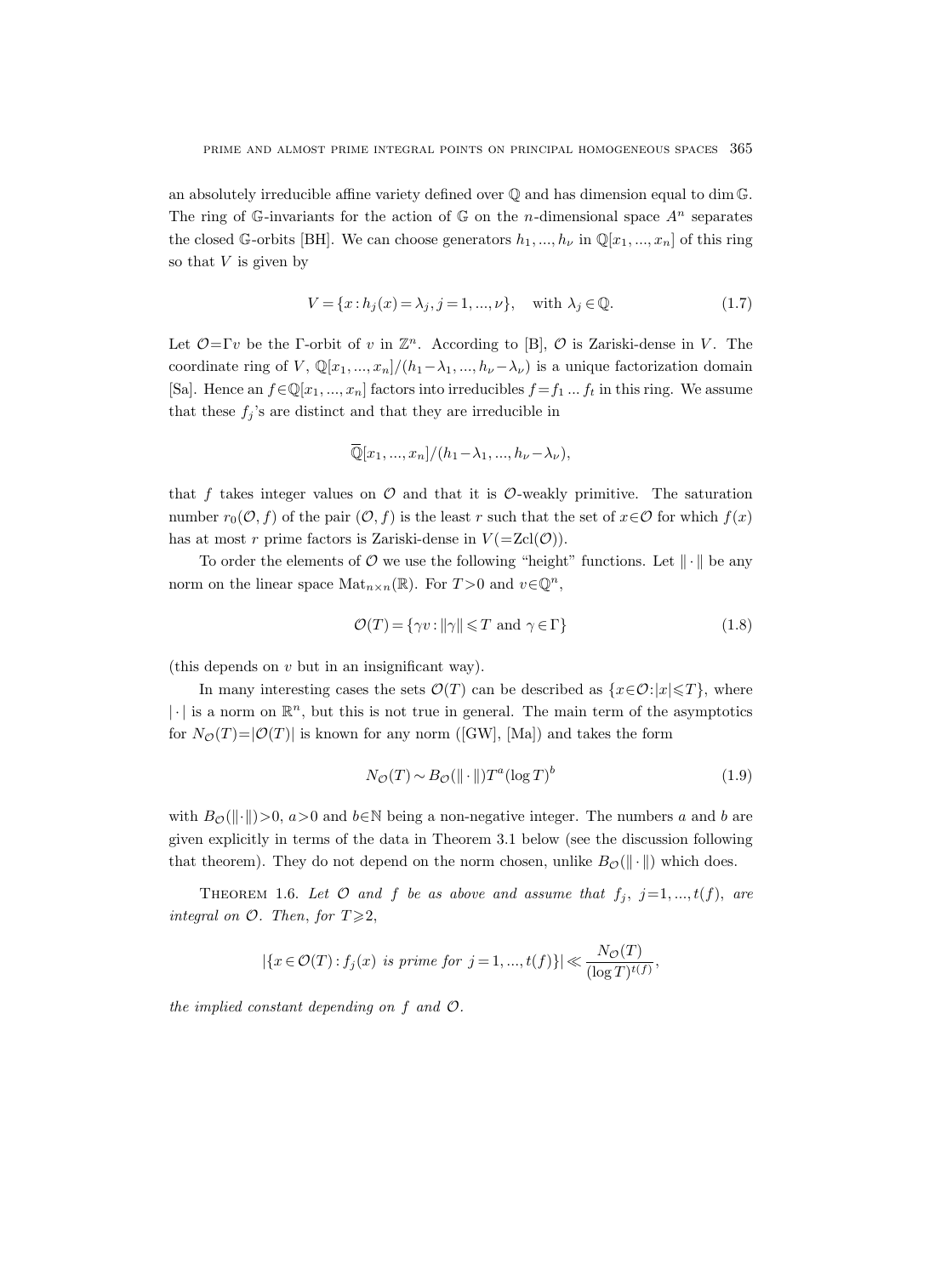THEOREM 1.7. Let  $\mathcal O$  and  $f$  be as above and let r be the least integer satisfying the condition  $r > (9t(f)(1 + \dim G)^2 2n_e(\Gamma) \deg f)/a$ , where  $n_e(\Gamma)$  is the integer defined following Theorem 3.3. Then, as  $T \rightarrow \infty$ ,

$$
|\{x \in \mathcal{O}(T) : f(x) \text{ has at most } r \text{ prime factors}\}| \gg \frac{N_{\mathcal{O}}(T)}{(\log T)^{t(f)}},\
$$

the implied constant depending on  $f$  and  $\mathcal{O}$ .

COROLLARY 1.8. Let  $\mathcal O$  and  $f$  be as in Theorem 1.7. Then  $r_0(\mathcal O, f)\leq r$ .

Remark 1.9. (i) The integer  $n_e(\Gamma)$  is at least 1 and is determined by the extent to which the representation spaces  $L_0^2(G/\Gamma(q))$  weakly contain non-tempered irreducible representations of  $G = \mathbb{G}(\mathbb{R})$ . Here  $L_0^2(G/\Gamma(q))$  is the space of functions with zero integral, and  $\Gamma(q)$  is any congruence subgroup of Γ. The non-temperedness is measured by the infimum over all  $p>0$  for which the representation space contains a dense subspace of matrix coefficients belonging to  $L^p(G)$ . Thus  $n_e(\Gamma)$  is directly connected to the generalized Ramanujan conjectures for  $\mathbb{G}(\mathbb{A})/\mathbb{G}(\mathbb{Q})$  [S1].

(ii) Theorems 1.1 and 1.2 and Corollary 1.3 are connected to the general Theorems 1.6 and 1.7 and Corollary 1.8 as follows:  $\Gamma = SL_n(\mathbb{Z})$  acts on  $V_{n,m}(\mathbb{Z})$  by left multiplication. This action has finitely many orbits. Set  $\mathbb{G} = SL_n \subset GL_M$ ,  $M = n^2$ , and (with this action)  $\mathcal{O}=\mathbb{G}v$ , where det  $v=m$ . Theorem 1.1 then follows by applying Theorem 1.6 to each orbit separately. For Theorem 1.2, the difference between the individual orbit  $\mathcal O$ of  $SL_n(\mathbb{Z})$  and all of  $V_{m,n}(\mathbb{Z})$  raises the issue of the weak primitivity of f on  $V_{m,n}(\mathbb{Z})$ . So one needs to globalize the argument as is explained in §4.

(iii) The assumption of absolute irreducibility of the factors  $f_j$  will be used in §4.1, when we estimate the number of their solutions modulo a prime  $p$ . However, this assumption is made for convenience and it is possible to discard it by passing to a finite extension field, along the lines of the argument used in §4.3.

The upper estimate of  $r_0$  given in Theorem 1.7 and Corollary 1.8 is by no means optimal. There are various places where the analysis can be modified to give a far better bound. First, by using smooth positive weights instead of the sharp cutoff counting function in (2.9) and Theorem 3.2, we can improve the level of distribution  $\tau$  in (4.15). We carry this out in §6 for the case when  $\Gamma$  is co-compact in  $G = \mathbb{G}(\mathbb{R})$ . In Theorem 6.1 we obtain the sharpest possible remainder for such smooth sums in terms of bounds towards the Ramanujan conjectures. We call this smooth weighted sum formula for K-bi-invariant metrics a Poisson summation formula. It constitutes the main ingredient of the spectral method for counting integral points in the orbit  $\mathcal O$ . This leads to the improvement in the upper estimate for  $r_0$  that is given in (6.6). A further improvement is gotten by using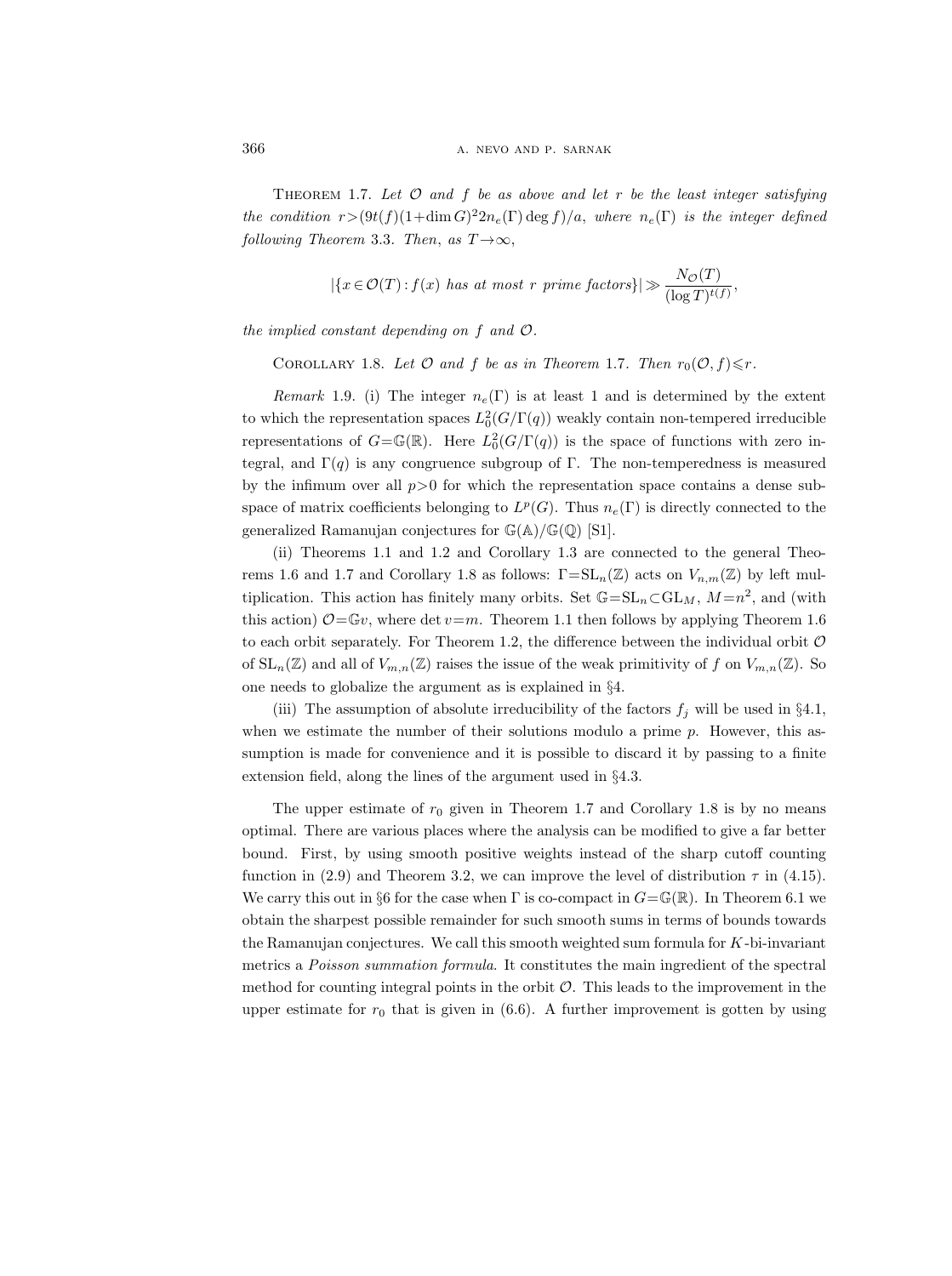a weighted sieve ([HR], [DH]) rather than the simple sieve from §2. This leads to the improved estimate for  $r_0$  given in (6.16). Finally there are cases such as the following for which very strong bounds on the spectrum of  $L_0^2(G/\Gamma(q))$  are known and which result in quite a good estimate for  $r_0$ . Let D be a division algebra over  $\mathbb Q$  of degree n (which for technical reasons we assume is prime) and for which  $D \otimes \mathbb{R} \cong \text{Mat}_{n \times n}(\mathbb{R})$ . Then  $D(\mathbb{Q})$ has dimension  $M = n^2$  over  $\mathbb{Q}$ , and choosing a basis gives a Z-structure for D, that is M coordinates  $x_{ij}$ . Consider the reduced norm and let G be the linear algebraic group of elements of reduced norm 1. Let  $\Gamma = \mathbb{G}(\mathbb{Z}) \subset \mathrm{GL}_M$ , where the action is by multiplication on the left. Let  $\mathcal{O}=\Gamma v$ , where  $v\in D(\mathbb{Z})$  has reduced norm  $m\neq 0$ , and let  $f\in\mathbb{Q}[x_{ij}]$  be integral on  $O$  and weakly primitive. Then all the improvements mentioned above apply to the pair  $(O, f)$ , and Theorem 1.7 and Corollary 1.8 apply with the following estimate for  $r_0$  (see Theorem 6.4)

$$
r_0(\mathcal{O}, f) \leqslant 6 \deg(f) + t(f) \log t(f). \tag{1.10}
$$

This bound is independent of the dimension and it is of the same quality and shape, in terms of dependence on the degree of  $f$  and the number of its irreducible factors, as what is known for r-almost primes for values of  $f(x)$  in the classical case of one variable [HR].

Uniform bounds such as those in (1.10) which are independent of the dimension are useful when combined with  $\mathbb Q$ -morphisms. Let  $\phi: \mathbb G \to A^k$  be a  $\mathbb Q$ -morphism of affine varieties for which  $\mathcal{O} = \phi(\mathbb{G}(\mathbb{Z})) \subset \mathbb{Z}^k$ . Then, if  $f \in \mathbb{Q}[x_1, ..., x_k]$  is  $\mathcal{O}\text{-integral}$  and weakly primitive, we have that  $\phi^*(f) = f \circ \phi$  is  $\mathbb{G}(\mathbb{Z})$ -integral and weakly primitive. Moreover,  $r_0(\mathcal{O}, f) \leq r_0(\mathbb{G}(\mathbb{Z}), \phi^*(f))$ . If  $\mathcal O$  is part of a larger set of integral points that can be swept out by varying  $\phi$  suitably, then the uniformity allows one to give bounds for saturation numbers for the larger set. This of course applies also with  $\mathbb{G} = A^1$ , in which case one can apply the classical 1-variable sieve. For example, Corollary 1.3 can be approached by this more elementary method. Let  $y \in V_{m,n}(\mathbb{Z})$  and let  $\phi_y: A^1 \to V_{m,n}$  be the morphism

$$
\phi_y: x \longmapsto \left[\begin{array}{ccccc} 1 & 0 & \dots & 0 & x \\ 0 & 1 & \dots & 0 & 0 \\ \vdots & \vdots & \ddots & \vdots & \vdots \\ 0 & 0 & \dots & 1 & 0 \\ 0 & 0 & \dots & 0 & 1 \end{array}\right]y.
$$

Then  $\mathcal{O}=\phi_v(\mathbb{Z})\subset V_{m,n}(\mathbb{Z})$ . Apply the classical 1-variable results about almost primes to the pair  $(\mathbb{Z}, \phi^*(f))$ . For a generic y, the bound for  $r_0$  depends only on t and d, and the set of such y's is Zariski-dense in  $V_{m,n}$ . In this way one can establish Corollary 1.3 with  $r_0$  comparable to (1.10) above. This approach is possible whenever G has Q-unipotent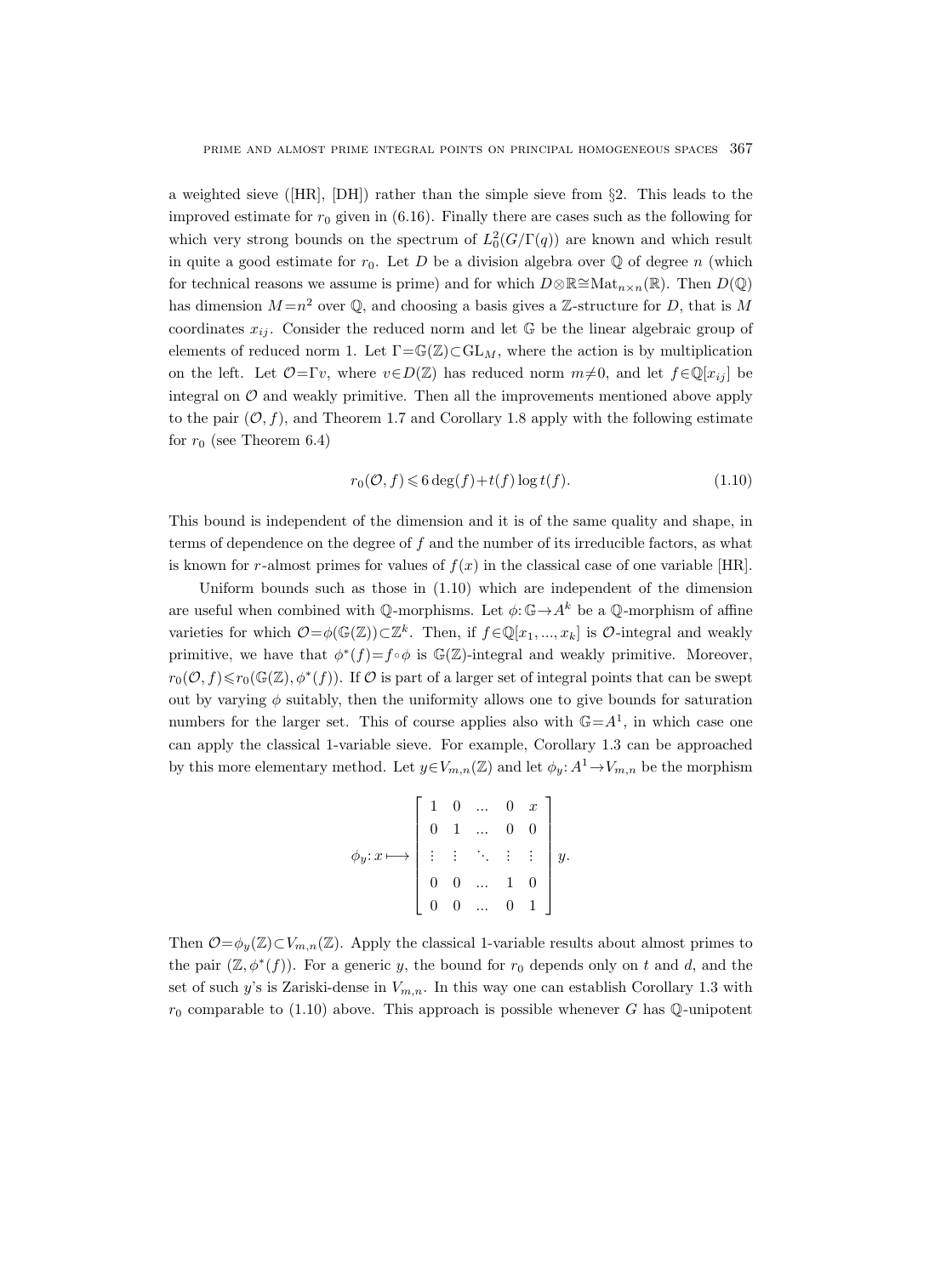elements. However, in the opposite case when  $\mathbb{G}(\mathbb{R})/\mathbb{G}(\mathbb{Z})$  is compact, such as in the division algebra examples above, there are no such Q-rational parametric affine curves in  $G=\mathbb{G}(\mathbb{R})$ , and the general affine linear sieve developed in this paper is the only approach that we know of to obtain Corollary 1.8. In [LS] this technique is developed for anisotropic quadratics in three variables.

# 2. The combinatorial sieve

To begin with we make use of a simple version of the combinatorial sieve, see [IK, §§6.1–6.4] and [HR, Theorem 7.4]. Later we will use more sophisticated versions. Our formulation is tailored to the applications.

Let  $\mathcal{A}=\{a_k\}_{k\geqslant1}$  be a finite sequence of non-negative numbers. Denote by X the sum

$$
X = \sum_{k} a_k. \tag{2.1}
$$

We think of X as large, tending to infinity as the number of elements of  $A$  increases. Fix a finite set  $B$  of "ramified" primes which for the most part will be the empty set. For  $z$ a large parameter (in applications  $z$  will be a small power of  $X$ ), set

$$
P = P_{z,B} = \prod_{\substack{p \le z \\ p \notin B}} p.
$$
\n(2.2)

Under suitable assumptions about the sums of the  $a_k$ 's in progressions with moderately large moduli, the sieve gives upper and lower estimates which are of the same order of magnitude, for the sums of  $A$  over  $k$ 's which remain after sifting out numbers with prime factors in P.

More precisely, let

$$
S(\mathcal{A}, P) := \sum_{(k, P) = 1} a_k. \tag{2.3}
$$

The assumptions for the sums over progressions that we make are as follows:

 $(A_0)$  For d square-free and having no prime factors in B  $(d\lt X)$ , we assume that the sum over multiples of  $d$  takes the form

$$
\sum_{k\equiv 0 \pmod{d}} a_k = \frac{\varrho(d)}{d} X + R(\mathcal{A}, d),\tag{2.4}
$$

where  $\rho(d)$  is multiplicative in d and, for  $p \notin B$ ,

$$
0 \leq \frac{\varrho(p)}{p} \leq 1 - \frac{1}{c_1} < 1. \tag{2.5}
$$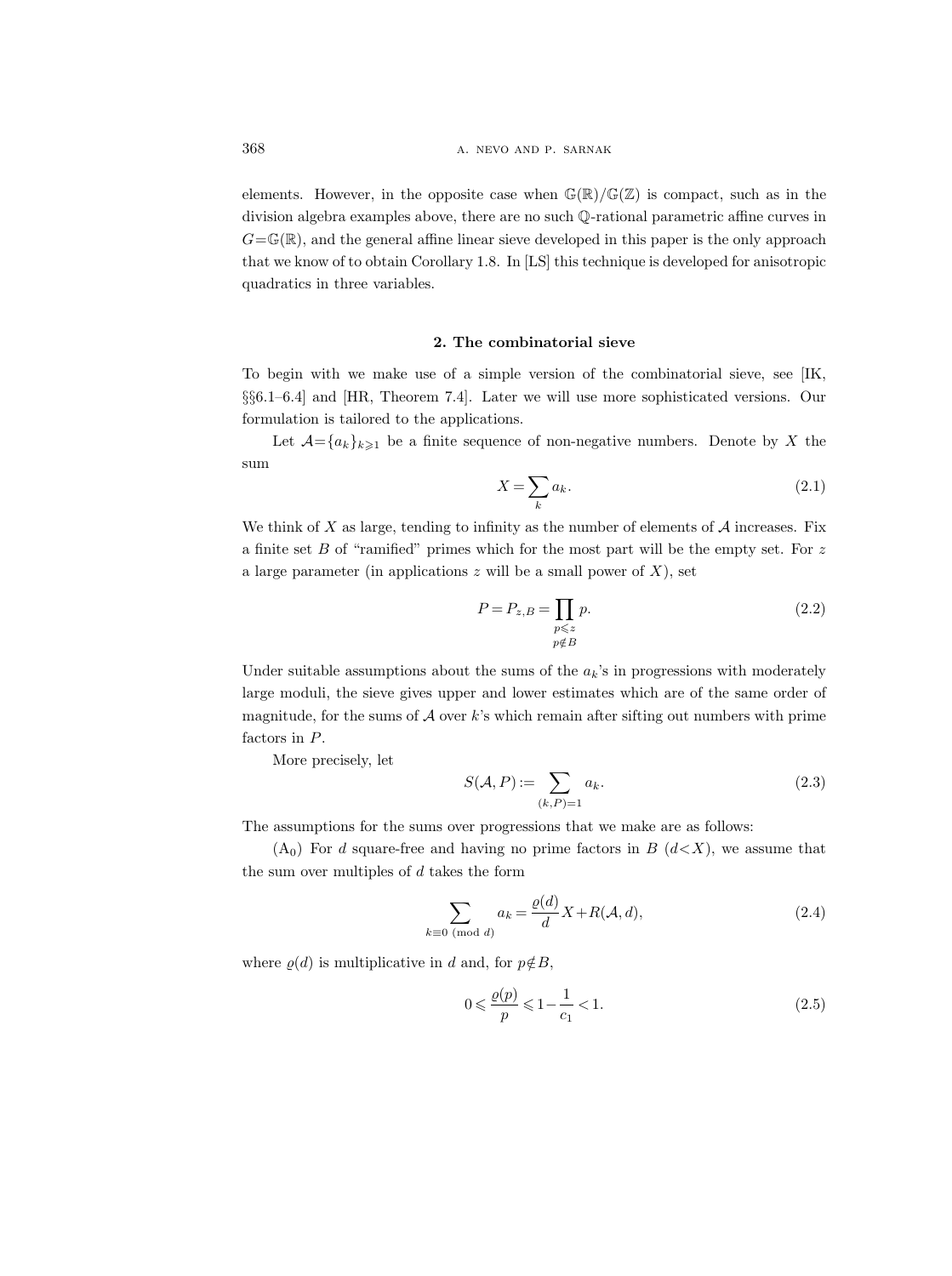The understanding being that  $(\rho(d)/d)X$  is the main term in (2.4) and  $R(\mathcal{A}, d)$  is smaller, at least on average.

(A<sub>1</sub>) A has level distribution  $D=D(X)$ , that is for some  $\varepsilon>0$  there is  $C_{\varepsilon}<\infty$  such that

$$
\sum_{d \le D} |R(\mathcal{A}, d)| \le C_{\varepsilon} X^{1 - \varepsilon}.
$$
\n(2.6)

If this holds with  $D=X^{\tau}$ , we say that the level distribution is  $\tau$ .

 $(A_2)$  A has sieve dimension t, that is there is  $C_2$  fixed such that

$$
-C_2 \leqslant \sum_{\substack{(p,B)=1\\w\leqslant p\leqslant z}} \frac{\varrho(p)\log p}{p} - t\log\frac{z}{w} \leqslant C_2 \quad \text{for } 2 \leqslant w \leqslant z. \tag{2.7}
$$

Assuming  $(A_0)$ ,  $(A_1)$  and  $(A_2)$ , the simple combinatorial sieve that we use asserts that for  $s > 9t$ ,  $z = D^{1/s}$  and X large enough, one has

$$
\frac{X}{(\log X)^t} \ll S(\mathcal{A}, P) \ll \frac{X}{(\log X)^t},\tag{2.8}
$$

where the implied constants depend explicitly on t,  $\varepsilon$ ,  $C_1$ ,  $C_2$  and  $C_{\varepsilon}$  (all of which are fixed).

For our application,  $V \subset A^n$  is a principal homogeneous space for G and  $\mathcal{O} = \mathbb{G}(\mathbb{Z})v$ is an orbit of integral points in V. The polynomial  $f \in \mathbb{Q}[x_1, \dots x_n]$  is integral on  $\mathcal O$  and  $\|\cdot\|$  is the norm described in §1. For  $k\geqslant 0$ , we let  $a_k=a_k(T)$  be the number of elements  $\gamma \in \mathbb{G}(\mathbb{Z})$  with norm bounded by T, for which  $|f(\gamma v)| = k$ , namely

$$
a_k(T) := \sum_{\substack{\|\gamma\| \le T \\ |f(\gamma v)| = k}} 1.
$$
\n(2.9)

Under the assumptions  $(2.4)$ ,  $(2.6)$  and  $(2.7)$  on the level distribution, it follows that

$$
a_0(T) \ll \frac{1}{D} X \log X,\tag{2.10}
$$

where D is the level and  $X = \sum_{k \in \mathbb{N}} a_k(T)$ . Hence, for our purposes, we may include  $k=0$ into the sieve analysis without affecting (2.8).

A large part of this paper is concerned with verifying  $(A_0)$ ,  $(A_1)$  and  $(A_2)$  for the sequence  $a_k(T)$ , and determining an admissible level of distribution.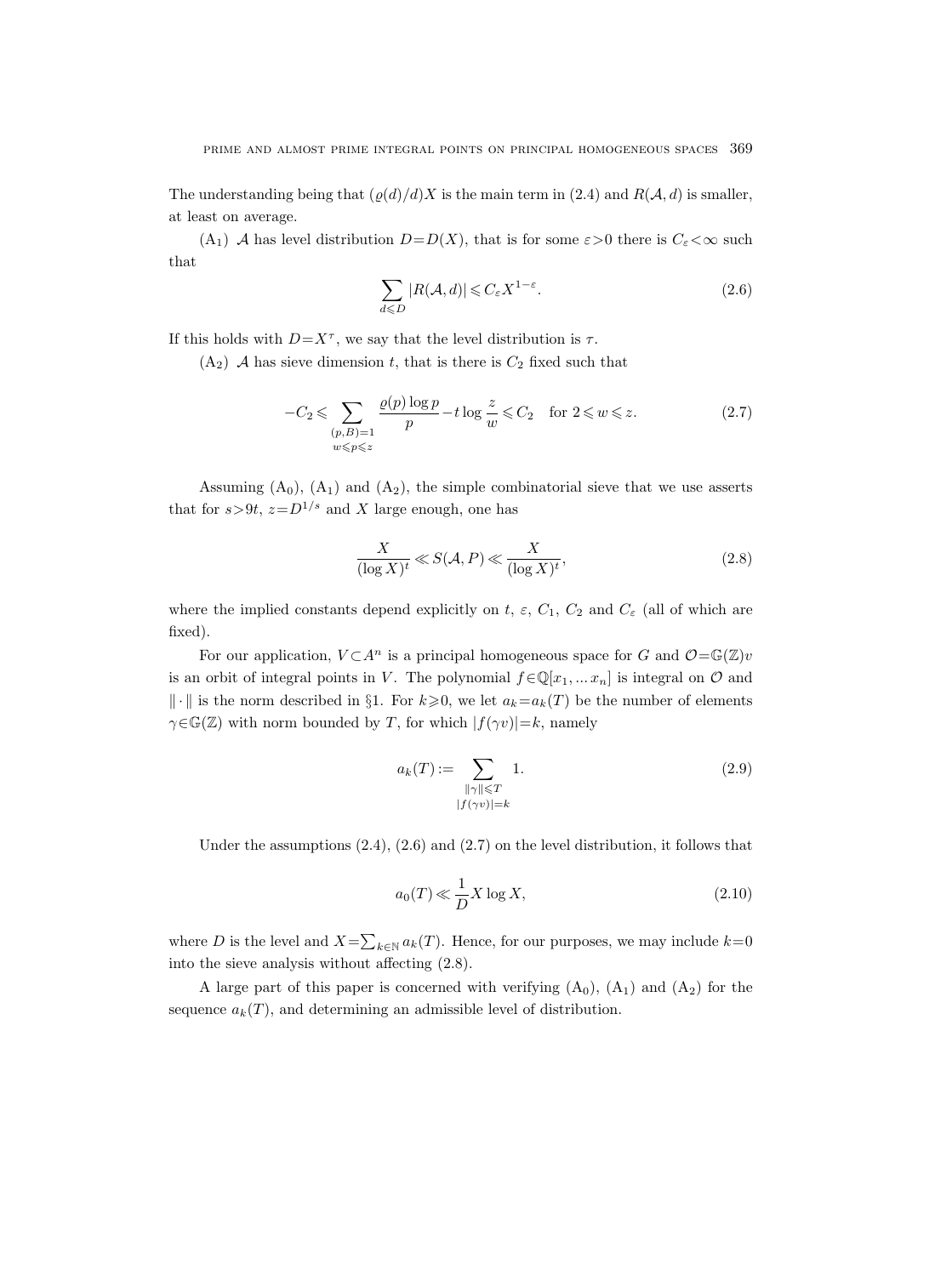370 **a.** NEVO AND P. SARNAK

# 3. Uniform lattice point count

In this and the next section we will identify the main term in the asymptotics of

$$
\sum_{k\equiv 0\!\!\!\!\pmod{d}}a_k(T)
$$

(condition  $(A_0)$ ), as well as estimate the level of distribution D (condition  $(A_1)$ ). In §4.1 we will establish the multiplicativity of  $\varrho(d)/d$ , the coefficient of the main term, concluding the proof of  $(A_0)$  and  $(A_1)$ . The most demanding part is establishing an explicit bound on the error terms  $\sum_{d \leq D} |R(A, d)|$  appearing in condition  $(A_1)$ . Here the basic ingredient will be an error estimate for the lattice points counting problem which is uniform over all cosets of all congruence groups. This will be established in §3.2 and §3.3.

#### 3.1. Spectral estimates

Let  $\mathbb{G}\subset GL_n(\mathbb{C})$  be a connected semisimple algebraic matrix group defined over  $\mathbb{Q}$ , with  $G=\mathbb{G}(\mathbb{R})$  having no non-trivial compact factors. Fix any norm on the linear space  $M_n(\mathbb{R})$ . Let  $\Gamma(1) = \mathbb{G}(\mathbb{Z})$  be the group of integral points, which is a lattice subgroup of G [BH] and a subgroup of  $GL_n(\mathbb{Z})$ . Let  $\Gamma(q)$ ,  $q \in \mathbb{N}$ , denote the principal congruence subgroup of level  $q$ , namely

$$
\Gamma(q) = \{ \gamma \in \Gamma : \gamma \equiv I \pmod{q} \}.
$$

We begin by stating the following volume asymptotic, established in [GW] and [Ma].

THEOREM 3.1. Let  $\mathbb G$  and  $G$  be as above and let  $\|\cdot\|$  be any norm on  $M_n(\mathbb R)$ . Then there exists  $a>0$  and a non-negative integer b, both depending only on  $G$ , and a constant  $B(||\cdot||)$ , depending also on the norm, such that

$$
\lim_{T \to \infty} \frac{\text{vol}\{g \in G : ||g|| \le T\}}{B(||\cdot||)T^a (\log T)^b} = 1.
$$

The exponent a has the following simple algebraic description [GW], [Ma]. Let A denote a maximally R-split Cartan subgroup of  $G = \mathbb{G}(\mathbb{R})$ , with Lie algebra  $\mathfrak{a}$ . Let C denote the convex hull of the weights of  $\alpha$  associated with the representation of G in  $GL_n(\mathbb{R})$ . Let  $2\varrho_G$  denote the sum of all the positive roots (counted with multiplicities) of a. Then a is the unique positive real number with the property that  $2\varrho_G/a\in\partial\mathcal{C}$ . The parameter  $b+1$  is a positive integer, which is at most the R-rank of  $G$ , and is equal to the codimension of a minimal face of the polyhedron C containing the point  $2\varrho_G/a$ . In particular, both a and b are independent of the norm.

We now state the following uniform error estimate for the lattice point counting problem, which underlies our estimate of the level of distribution.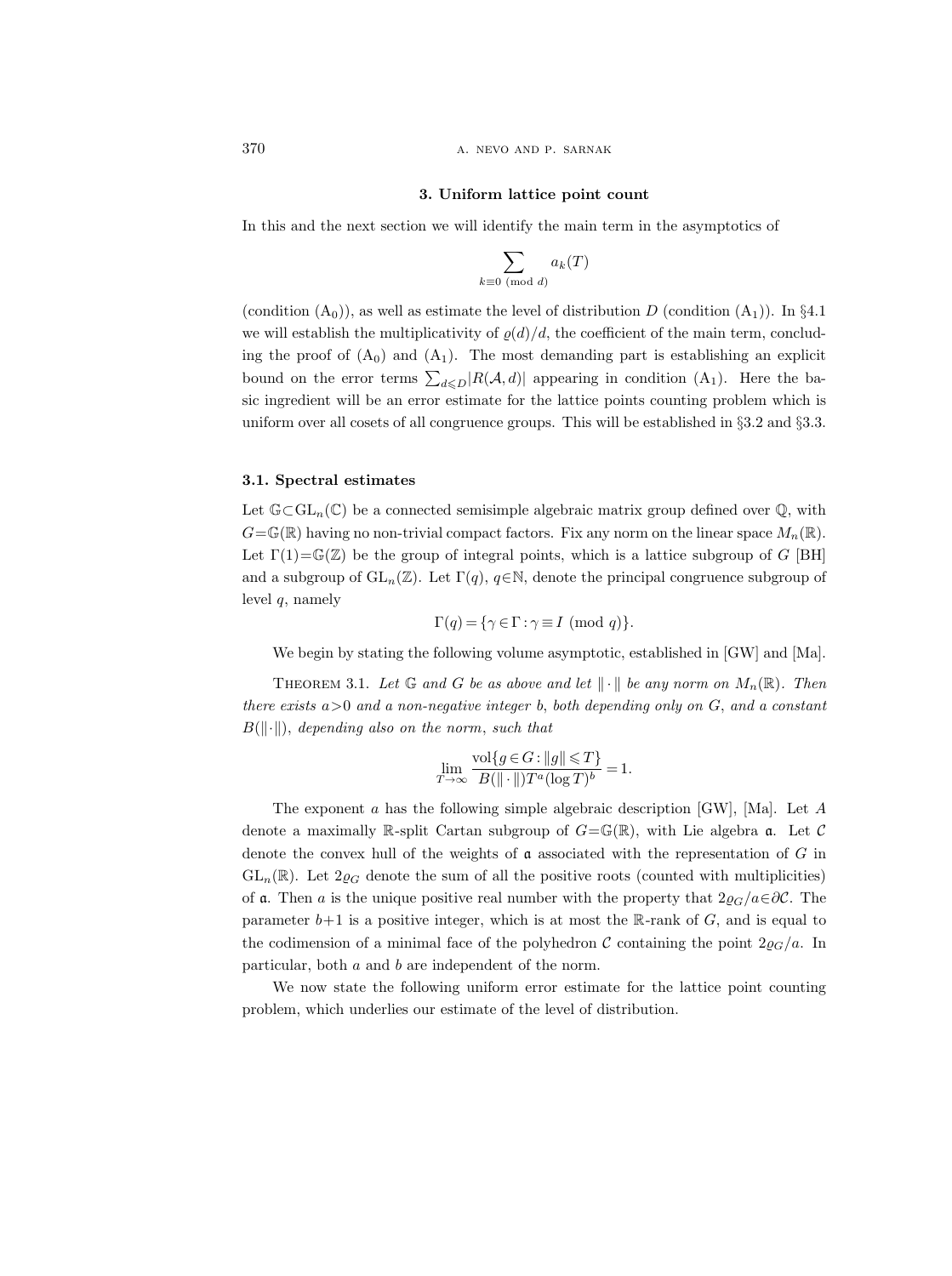THEOREM 3.2. Let  $\mathbb{G}, G, \Gamma(q)$  and  $\|\cdot\|$  be as above and normalize Haar measure on G so that vol $(G/\Gamma(1))=1$ . Then the following uniform error estimate holds (for any  $\eta$ >0):

$$
\frac{|\{w \in \Gamma(q)y : ||w|| \leq T\}|}{\text{vol}\{g \in G : ||g|| \leq T\}} = \frac{1}{[\Gamma : \Gamma(q)]} + O_{\eta}(T^{-\theta/(1 + \dim G) + \eta}),
$$

where

(i)  $\theta = a/2n_e(G, \Gamma) > 0$  is explicit and depends only on the bounds towards the generalized Ramanujan conjecture for the homogeneous spaces  $G/\Gamma(q)$  (see Theorem 3.3 below),

(ii) the estimate holds uniformly over all cosets of all congruence subgroups  $\Gamma(q)$  in  $Γ(1)$ , namely the implied constant is independent of q and  $y ∈ Γ(1)$  (it depends only on η and the chosen norm).

A general approach to the lattice point counting problem with error estimate for Salgebraic groups is developed in [GN1], based on establishing quantitative mean ergodic theorems for the Haar-uniform averages supported on the norm balls. In §3.2 and §3.3 we follow this approach and give a short proof of Theorem 3.2, thus establishing the uniformity of the error term, which is crucial for our considerations. More general results can be found in [GN2].

Let  $B_t \subset G$ ,  $t \in \mathbb{R}_+$ , denote the family of subsets

$$
B_t = \{ g \in G : ||g|| \leqslant e^t \},\
$$

and let  $\pi_{G/\Gamma}(\beta_t)$  denote the following averaging operator acting in  $L^2(G/\Gamma)$ :

$$
\pi_{G/\Gamma}(\beta_t)f(x) = \int_{g \in B_t} f(g^{-1}x) \, dm_G.
$$

The subspace  $L_0^2(G/\Gamma)$  of functions of zero mean is obviously a G-invariant subspace, and the representation there is denoted by  $\pi^0_{G/\Gamma}$ .

The fundamental spectral estimate in our discussion is given by the following result.

THEOREM 3.3. Let  $\mathbb{G}, G, \Gamma(q)$  and  $B_t$  be as above. Then, for  $\theta = a/2n_e(G, \Gamma) > 0$ , uniformly for every  $q \in \mathbb{N}$ ,

$$
\left\|\pi_{G/\Gamma(q)}(\beta_t)f - \int_{G/\Gamma(q)} f dm_{G/\Gamma(q)}\right\|_{L^2(G/\Gamma(q))} \leq C_\eta e^{-(\theta - \eta)t} \|f\|_{L^2(G/\Gamma(q))},
$$

where  $m_{G/\Gamma(q)}$  is the G-invariant probability measure on  $G/\Gamma(q)$ . Here  $\eta > 0$  is arbitrary, a is the exponent in the rate of exponential volume growth of  $B_t$  and  $n_e(G, \Gamma)$  is the least even integer  $\geq \frac{1}{2}p(G,\Gamma)$ , with  $p(G,\Gamma)$  being the bound towards the Ramanujan conjecture described in the proof.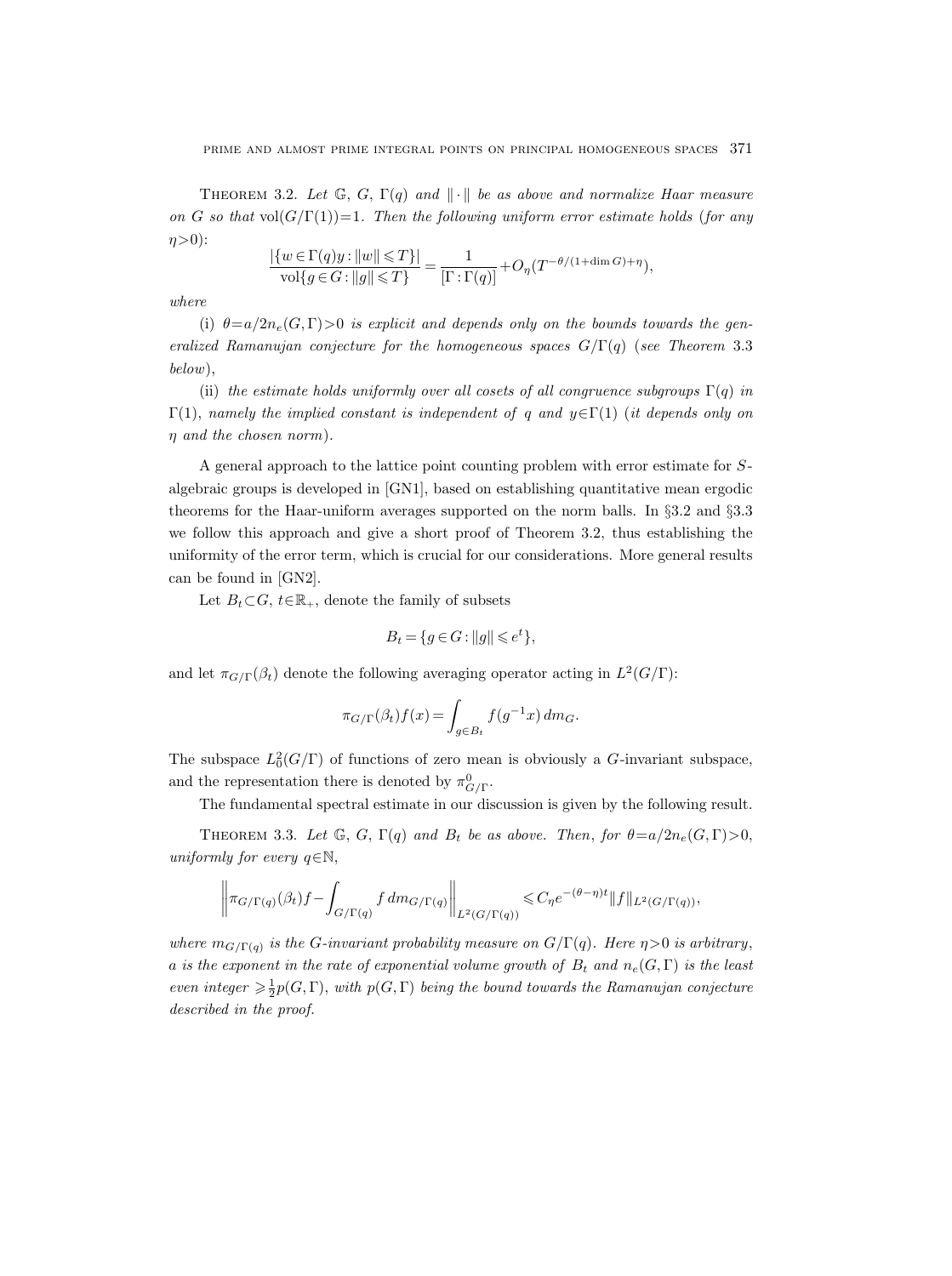Proof. The proof of Theorem 3.3 consists of two parts. The first part is to note that the bounds towards the generalized Ramanujan conjecture (see [Cl2] and [S1]) imply that there exists an explicit  $p=p(G,\Gamma)$  with the property that all the (K-finite) matrix coefficients occurring in  $L_0^2(G/\Gamma(q))$  are in  $L^{p+\eta}(G)$  for all  $\eta > 0$ , and all  $q \in \mathbb{N}$ . The second is to use this information to give an explicit estimate for  $\theta$ .

For the first part, let us note that our lattice  $\Gamma = \mathbb{G}(\mathbb{Z})$  is an irreducible lattice, and as a result, in the unitary representation of G in  $L_0^2(G/\Gamma)$ , the matrix coefficients decay to zero as  $g \rightarrow \infty$  in G, namely the representation is strongly mixing (recall that we assume that G has no non-trivial compact factors). In particular, if  $H$  is an almostsimple component of G, then H has no invariant unit vectors in  $L_0^2(G/\Gamma(q))$ . We now divide the argument into two cases.

(1) Assume that H has property T. Then there exists  $p=p_H$ , such that every unitary representation of H without H-fixed unit vectors has its  $(K\text{-finite})$  matrix coefficients in  $L^{p+\eta}$  for all  $\eta > 0$  [Co]. Thus we can use as a bound for the automorphic spectrum a bound valid for all unitary representations of  $H$ . Therefore, in this case the integrability parameter p above depends only on H but not on Γ. In particular, the bound holds in  $L_0^2(G/\Gamma(q))$  for all finite-index subgroups  $\Gamma(q)$ , including the principal congruence subgroups. However, note that for some lattices  $\Gamma$  one can do better; this applies in particular to certain uniform arithmetic lattices, as will be discussed further in §6 below.

For a list of  $p_H$  for classical simple groups H with property T, we refer to [Li], and for exceptional groups, to [LiZ] and [LoS] (see also [O]). Thus, for example,  $p_{SL_n(\mathbb{R})}=2(n-1)$ ,  $n \geqslant 3$ , and  $p_{\text{Sp}(n,\mathbb{R})}=2n, n \geqslant 2$ .

(2) G is defined over  $\mathbb{Q}$ , and so are its simple component subgroups. Let now H be a simple algebraic  $\mathbb Q$ -subgroup of real rank 1 which does not satisfy property  $T$ . and let  $\Gamma = \mathbb{G}(\mathbb{Z})$ . Then there still exists  $p=p(H, \Gamma)$  such that the set of representations of H obtained as restrictions from the representations of G on  $L_0^2(G/\Gamma(q))$  have their (*K*-finite) matrix coefficients in  $L^{p+\eta}(H)$ ,  $\eta > 0$ , for all  $q \in \mathbb{N}$ . This fact is established in most cases in [BS], and in the missing cases by [Cl1]. These results yield the following explicit estimate. Let  $\varrho_H = \frac{1}{2}(m_1 + 2m_2)$ , where  $m_1$  (resp.  $m_2$ ) is the multiplicity of the short (resp. long) root in the root system associated with a maximal  $\mathbb{R}$ -split torus in H. The parameter s of a non-trivial complementary series representation  $\pi_s$  that can occur in the automorphic spectrum of H is constrained to satisfy  $s \leq \varrho_H - \frac{1}{4}$ . Now the volume density on H in radial coordinates is comparable to  $e^{2\varrho_H t}$ , and the decay of the spherical function  $\varphi_s$  is comparable to  $e^{-t/4}$ , so that the matrix coefficients are in  $L^{p+\eta}(H)$ , where  $p=8\rho_H = 4(m_1+2m_2).$ 

Finally, to conclude the first part of the proof, note that for  $p=p(G,\Gamma)$ , we may take the maximum of  $p(H, \Gamma)$  as H ranges over the almost-simple normal Q-subgroups, since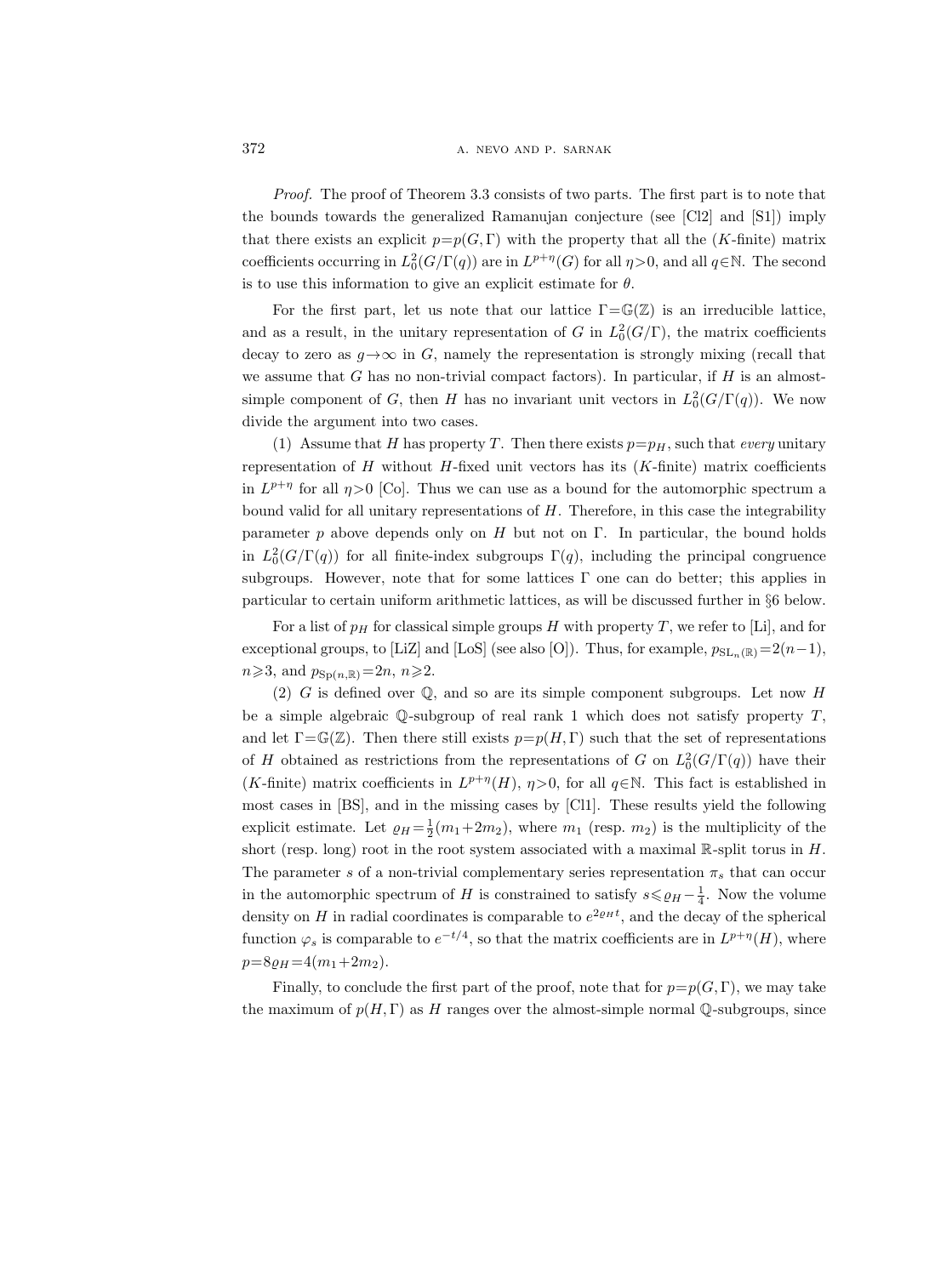any (normalized) matrix coefficient has absolute value bounded by 1.

The second part of the proof consists of showing how to derive an explicit estimate for the decay of the operator norms of  $\pi^0_{G/\Gamma(q)}(\beta_t)$  from the bound on the automorphic spectrum. Let  $p=p(G,\Gamma)$  be the minimum value such that every strongly mixing unitary representation weakly contained in  $L_0^2(G/\Gamma)$  has its (K-finite) matrix coefficients in  $L^{p+\eta}(G)$  for all  $\eta > 0$ . Recall that we define  $n_e = n_e(\Gamma)$  as the least even integer greater than or equal to  $\frac{1}{2}p(G,\Gamma)$ . By [Ne, Theorem 1],

$$
\|\pi_{G/\Gamma}^0(\beta_t)\|_{L_0^2(G/\Gamma)} \leqslant \|\lambda_G(\beta_t)\|_{L^2(G)}^{1/n_e},
$$

where  $\lambda_G$  is the regular representation of G on  $L^2(G)$ . Now, following [Ne, Theorem 4], by the Kunze–Stein phenomenon the norm of the convolution operator  $\lambda_G(\beta_t)$  determined by  $\beta_t$  on  $L^2(G)$  is bounded by  $C'_\eta \text{vol}(B_t)^{-1/2+\eta}$ . Taking the volume asymptotics of  $B_t$ stated in Theorem 3.1 into account, we conclude that  $\theta = a/2n_e$  gives the norm bound stated in Theorem 3.3.  $\Box$ 

#### 3.2. Averaging operators and counting lattice points

We now turn to the proof of Theorem 3.2, and begin by explicating the connection between the averaging operators associated with  $\beta_t$  and counting lattice points, following the method developed in [GN1].

Consider a bi-K-invariant Riemannian metric on G covering the Riemannian metric associated with the Cartan–Killing form on the symmetric spaces  $S = G/K$ , and let d denote the distance function. Let vol denote the Haar measure defined by the volume form associated with the Riemannian metric. Define

$$
O_{\varepsilon} = \{ g \in G : d(g, e) < \varepsilon \}.
$$

Recall that  $B_t \subset G$ ,  $t \in \mathbb{R}_+$ , is the family of subsets

$$
B_t = \{ g \in G : ||g|| \leqslant e^t \}.
$$

The sets  $B_t$  enjoy the following stability and regularity properties.

PROPOSITION 3.4. ([GN1, Theorem 3.15]) The family  $B_t$  is admissible, namely there exist  $c>0$ ,  $\varepsilon_0>0$  and  $t_0>0$  such that for all  $t\geq t_0$  and  $0<\varepsilon<\varepsilon_0$ ,

$$
O_{\varepsilon}B_tO_{\varepsilon} \subset B_{t+c\varepsilon} \tag{3.1}
$$

and

$$
\text{vol}(B_{t+\varepsilon}) \leq (1+c\varepsilon)\,\text{vol}(B_t). \tag{3.2}
$$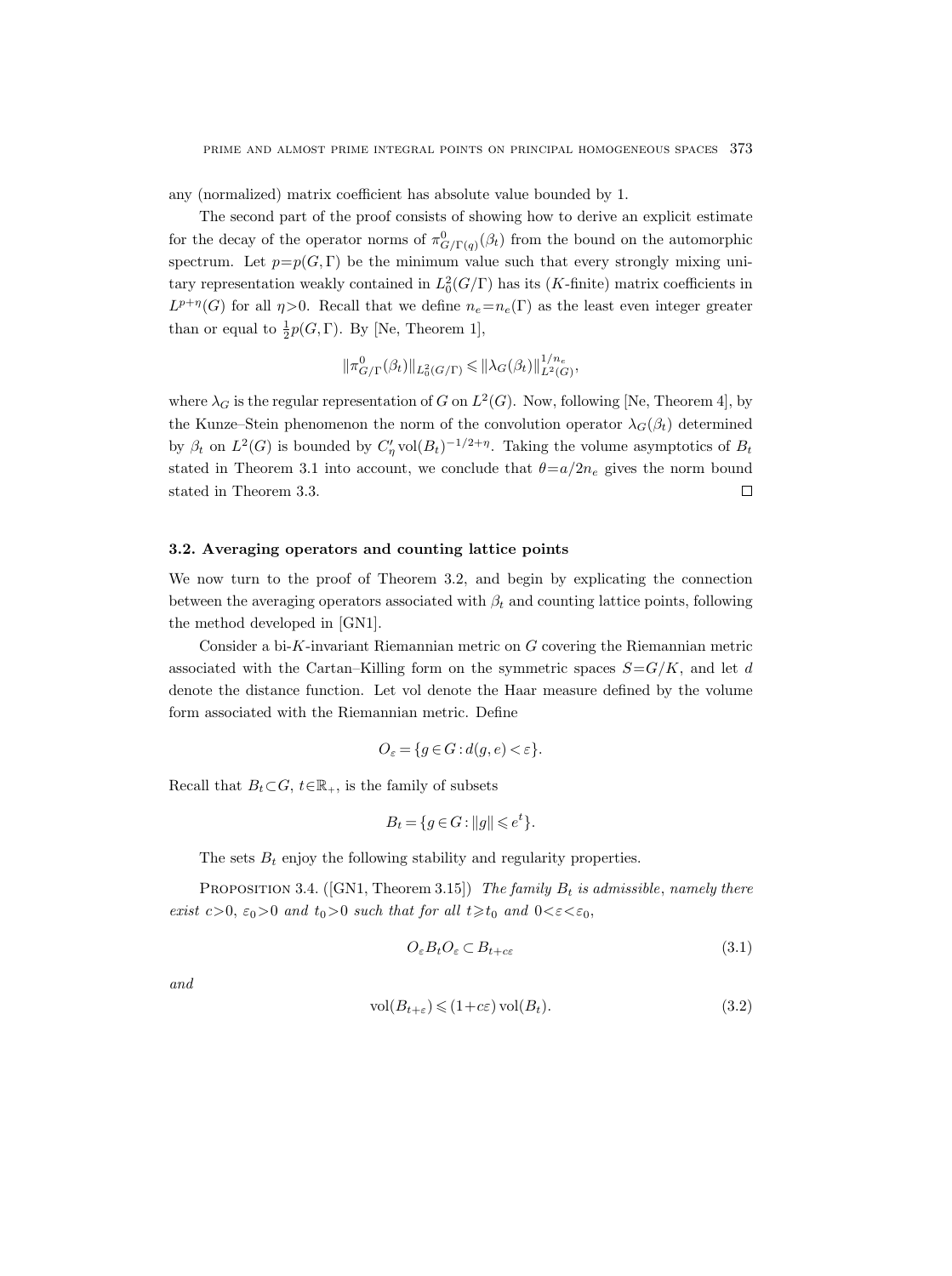Given the lattice  $\Gamma = \Gamma(1) = \mathbb{G}(\mathbb{Z})$ , fix the unique invariant volume form vol=vol<sub>G</sub> on G satisfying vol $(G/\Gamma)=1$ . We denote by vol<sub>G/Γ(q)</sub> the volume form induced on  $G/\Gamma(q)$ by the volume form on G. Then  $\text{vol}_{G/\Gamma(q)}(G/\Gamma(q))=[\Gamma:\Gamma(q)]$  is the total volume of the locally symmetric space  $G/\Gamma(q)$ . We also let  $m_{G/\Gamma(q)}$  denote the corresponding probability measure on  $G/\Gamma(q)$ , namely vol $_{G/\Gamma(q)}/[\Gamma:\Gamma(q)]$ .

We note that clearly  $\frac{1}{2} \varepsilon^{\dim G} \leqslant \text{vol}(O_{\varepsilon}) \leqslant 2 \varepsilon^{\dim G}$  for  $0 \leqslant \varepsilon \leqslant \varepsilon_0'$ . Let

$$
\chi_{\varepsilon} = \frac{\chi_{O_{\varepsilon}}}{\text{vol}(O_{\varepsilon})}.
$$

We now fix a congruence subgroup  $\Gamma(q) \subset \Gamma = \Gamma(1)$ , and define, for every  $y \in \Gamma(1)$ ,

$$
\phi_{\varepsilon}^{y}(g\Gamma(q)) = \sum_{\gamma \in \Gamma(q)} \chi_{\varepsilon}(g\gamma y).
$$

Thus  $\phi_{\varepsilon}^{y}$  is a measurable bounded function on  $G/\Gamma(q)$  with compact support, and

$$
\int_G \chi_{\varepsilon} d\mathrm{vol} = 1,
$$

so that

$$
\int_{G/\Gamma(q)} \phi_{\varepsilon}^y \, d\text{vol}_{G/\Gamma(q)} = 1,
$$

and

$$
\int_{G/\Gamma(q)} \phi^y_{\varepsilon} \, dm_{G/\Gamma(q)} = \frac{1}{[\Gamma : \Gamma(q)]}.
$$

Clearly, for any  $\delta > 0$ ,  $h \in G$  and  $t \in \mathbb{R}_+$ , the following are equivalent (for any function on  $G/\Gamma(q)$ :

$$
\left| \pi_{G/\Gamma}(\beta_t) \phi_{\varepsilon}^y(h\Gamma(q)) - \frac{1}{[\Gamma : \Gamma(q)]} \right| \le \delta,
$$
\n(3.3)

and

$$
\frac{1}{\left[\Gamma:\Gamma(q)\right]} - \delta \leq \frac{1}{\text{vol}(B_t)} \int_{B_t} \phi_{\varepsilon}^y(g^{-1}h\Gamma(q)) \, d\text{vol}(g) \leq \frac{1}{\left[\Gamma:\Gamma(q)\right]} + \delta. \tag{3.4}
$$

The set where the first inequality holds will be estimated using the quantitative mean ergodic theorem. The integral in the second expression is connected to lattice points as follows.

LEMMA 3.5. For every  $t \geq t_0+c\epsilon_0$ ,  $0<\epsilon \leq \epsilon_0$ , and for every  $h \in \mathcal{O}_{\epsilon}$ ,

$$
\int_{B_{t-\epsilon\varepsilon}} \phi_\varepsilon^y(g^{-1}h\Gamma(q))\,d\mathrm{vol}(g) \leqslant |B_t \cap \Gamma(q)y| \leqslant \int_{B_{t+\epsilon\varepsilon}} \phi_\varepsilon^y(g^{-1}h\Gamma(q))\,d\mathrm{vol}(g).
$$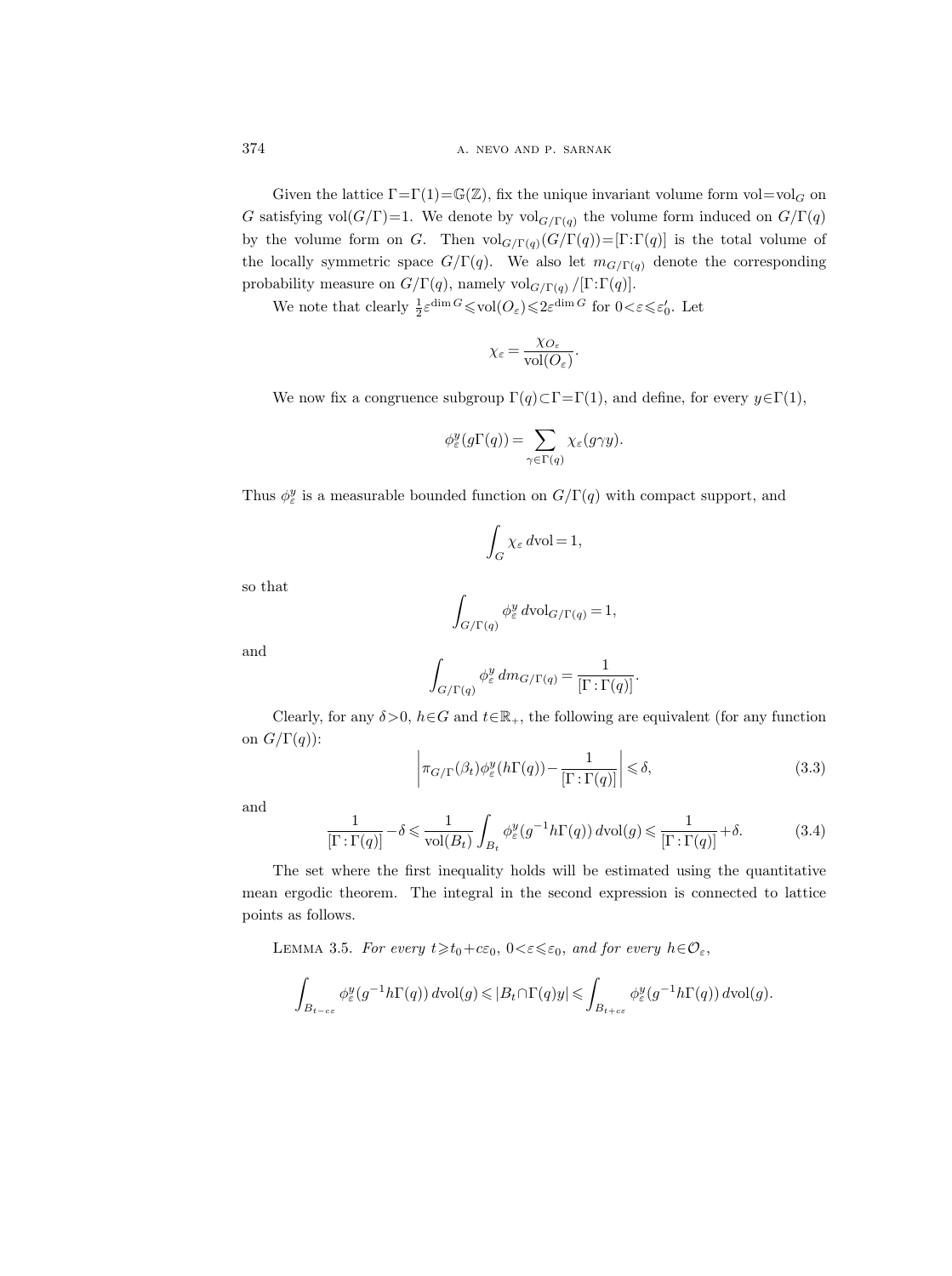*Proof.* If  $\chi_{\varepsilon}(g^{-1}h\gamma y)\neq 0$  for some  $g \in B_{t-c\varepsilon}$ ,  $h \in O_{\varepsilon}$  and  $\gamma y \in \Gamma(q)y$ , then, by (3.1),

$$
\gamma y \in h^{-1} B_{t-c\varepsilon}(\text{supp}\,\chi_{\varepsilon}) \subset B_t.
$$

Hence,

$$
\int_{B_{t-c\varepsilon}}\phi_\varepsilon^y(g^{-1}h\Gamma(q))\,d{\rm vol}(g)\leqslant \sum_{\gamma y\in B_t\cap \Gamma(q)y}\int_{B_t}\chi_\varepsilon(g^{-1}h\gamma y)\,d{\rm vol}(g)\leqslant |B_t\cap \Gamma(q)y|.
$$

In the other direction, for  $\gamma y \in B_t \cap \Gamma(q)y$  and  $h \in O_{\varepsilon}$ ,

$$
supp(g \mapsto \chi_{\varepsilon}(g^{-1}h\gamma y)) = h\gamma y(\text{supp}\chi_{\varepsilon})^{-1} \subset B_{t+c\varepsilon},
$$

and since  $\chi_{\varepsilon} \geqslant 0$ , again by (3.1),

$$
\int_{B_{t+c\varepsilon}} \phi_\varepsilon^y(g^{-1}h\Gamma(q))\,d{\rm vol}(g) \geqslant \sum_{\gamma y\in B_t\cap \Gamma(q)y} \int_{B_{t+c\varepsilon}} \chi_\varepsilon(g^{-1}h\gamma y)\,d{\rm vol}(g) \geqslant |B_t\cap \Gamma(q)y|. \quad \Box
$$

#### 3.3. Uniform error estimates for congruence groups

We now complete the proof of Theorem 3.2, using the method developed in [GN1,  $\S6.6$ ].

For the lattices  $\Gamma(q)$ , the action of the operators  $\pi_{G/\Gamma(q)}(\beta_t)$  on  $L_0^2(G/\Gamma(q))$  satisfies the spectral estimate stated in Theorem 3.3, uniformly in  $q$ . It follows that for the probability spaces  $(G/\Gamma(q), m_{G/\Gamma(q)})$  we have, for all  $t>0$  and every  $\theta' < \theta$ ,

$$
\left\|\pi_{G/\Gamma(q)}(\beta_t)\phi_{\varepsilon}^y - \int_{G/\Gamma(q)} \phi_{\varepsilon}^y dm_{G/\Gamma(q)}\right\|_{L^2(m_{G/\Gamma(q)})} \leq C_{\theta'} e^{-\theta' t} \|\phi_{\varepsilon}^y\|_{L^2(m_{G/\Gamma(q)})}.
$$

Therefore, for all  $\delta > 0$ , all  $t > 0$  and  $\varepsilon < \varepsilon'_0$ ,

$$
m_{G/\Gamma(q)}\bigg\{h\Gamma(q)\colon\bigg|\pi_{G/\Gamma(q)}(\beta_t)\phi_\varepsilon^y(h\Gamma(q))-\frac{1}{[\Gamma:\Gamma(q)]}\bigg|>\delta\bigg\}\leqslant C_{\theta'}^2\delta^{-2}e^{-2\theta't}\|\phi_\varepsilon^y\|_{L^2(m_{G/\Gamma(q)})}^2.
$$

Clearly, we can fix  $\varepsilon_0''$  such that if  $\varepsilon < \varepsilon_0''$  then the translates  $O_\varepsilon w$  are disjoint for distinct  $w \in \Gamma(1)$ . Then the supports of the functions  $\chi_{\varepsilon}(h\gamma y)$  for  $\gamma \in \Gamma(q)$  (and a fixed  $y \in \Gamma(1)$  do not intersect, and so

$$
\begin{split} \|\phi^y_\varepsilon\|^2_{L^2(m_{G/\Gamma(q)})} &= \int_{G/\Gamma(q)} \phi^y_\varepsilon(h\Gamma(q))^2 \, d\text{\rm vol}_{G/\Gamma(q)}/[\Gamma:\Gamma(q)] \\ &= \int_G \chi^2_\varepsilon(g) \, d\text{\rm vol}(g)/[\Gamma:\Gamma(q)] = \frac{1}{\text{\rm vol}(O_\varepsilon)[\Gamma:\Gamma(q)]} \leqslant \frac{2\varepsilon^{-\dim G}}{[\Gamma:\Gamma(q)]}. \end{split}
$$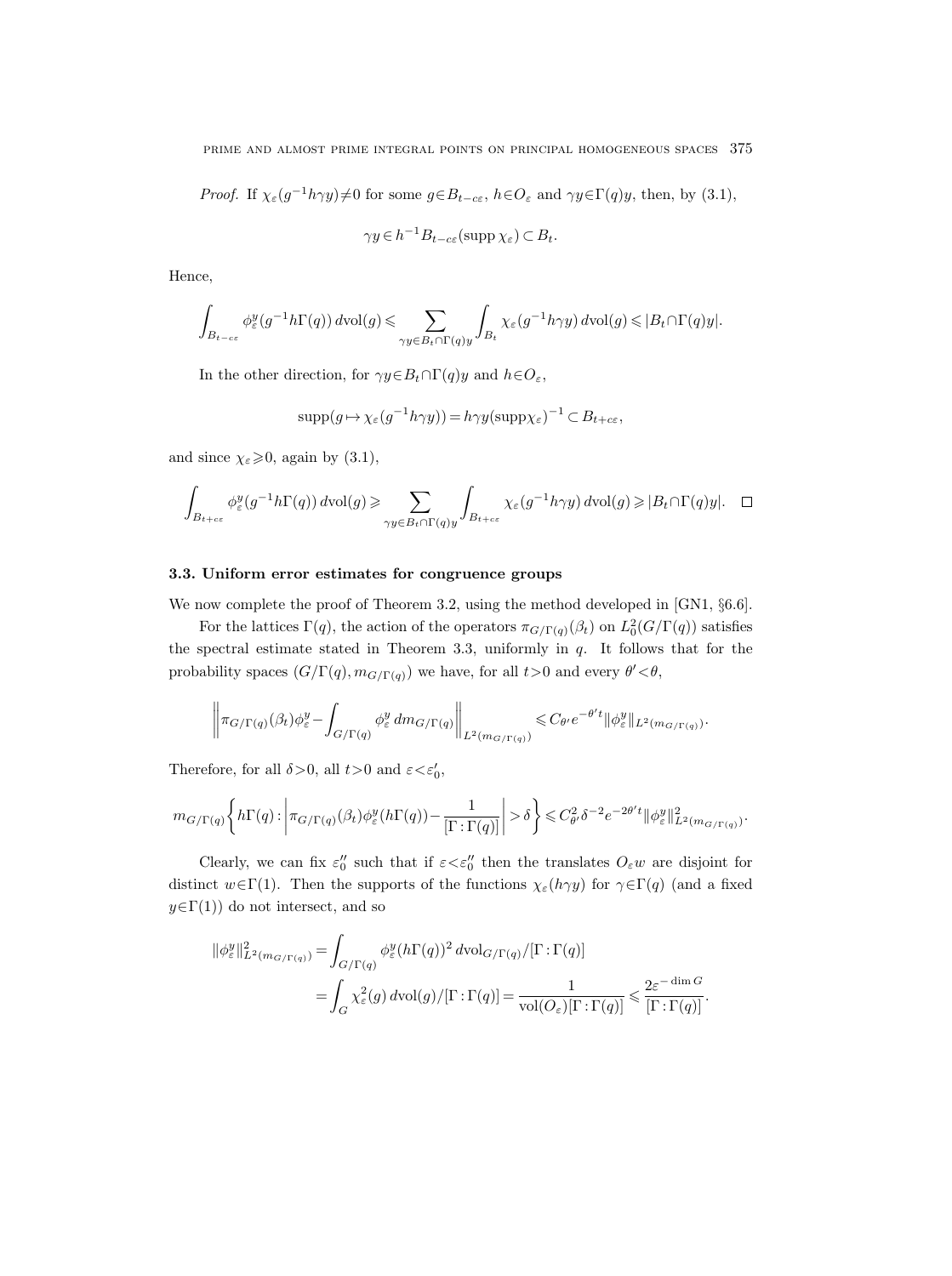We conclude that

$$
m_{G/\Gamma(q)}\left\{h\Gamma(q):\left|\pi_{G/\Gamma(q)}(\beta_t)\phi_{\varepsilon}^y(h\Gamma(q)) - \frac{1}{[\Gamma:\Gamma(q)]}\right| > \delta\right\} \leq \frac{2C_{\theta'}^2\delta^{-2}\varepsilon^{-\dim G}e^{-2\theta't}}{[\Gamma:\Gamma(q)]}. \tag{3.5}
$$

In particular, the measure of the latter set decays exponentially fast with  $t$ . Therefore, it will eventually be strictly smaller than  $m_{G/\Gamma(q)}(O_\varepsilon \Gamma(q))$ , and for  $\varepsilon < \varepsilon_0''$ , we clearly have  $m_{G/\Gamma(q)}(O_{\varepsilon}\Gamma(q))=vol(O_{\varepsilon})/[\Gamma:\Gamma(q)].$ 

For any  $t$  such that the measure in  $(3.5)$  is sufficiently small, clearly

$$
O_{\varepsilon}\Gamma(q)\cap\left\{h\Gamma(q):\left|\pi_{G/\Gamma(q)}(\beta_t)\phi_{\varepsilon}^y(h\Gamma(q))-\frac{1}{[\Gamma:\Gamma(q)]}\right|\leqslant\delta\right\}\neq\varnothing,\tag{3.6}
$$

and thus, for any  $h_t$  such that  $h_t\Gamma(q)$  is in the non-empty intersection (3.6), one has

$$
\frac{1}{\text{vol}(B_t)} \int_{B_t} \phi_{\varepsilon}^y(g^{-1}h_t \Gamma(q)) d\text{vol}(g) \leq \frac{1}{[\Gamma : \Gamma(q)]} + \delta.
$$

On the other hand, by Lemma 3.5, for any  $\varepsilon \leq \varepsilon_0$ ,  $t \geq t_0+c\varepsilon_0$  and  $h \in \mathcal{O}_{\varepsilon}$ ,

$$
|\Gamma(q)y \cap B_t| \leqslant \int_{B_{t+c\varepsilon}} \phi_\varepsilon^y(g^{-1}h\Gamma(q)) \, d\text{vol}(g). \tag{3.7}
$$

Combining the foregoing estimates and using (3.2), we conclude that

$$
|\Gamma(q)y \cap B_t| \leqslant \left(\frac{1}{[\Gamma:\Gamma(q)]} + \delta\right) \text{vol}(B_{t+c\varepsilon}) \leqslant \left(\frac{1}{[\Gamma:\Gamma(q)]} + \delta\right) (1+c\varepsilon) \text{vol}(B_t).
$$

This estimate holds as soon as (3.6) holds, and so certainly when

$$
\frac{2C^2_{\theta'}}{\left[\Gamma:\Gamma(q)\right]}\delta^{-2}\varepsilon^{-\dim G}e^{-2\theta' t}\leqslant \frac{1}{2}\frac{\frac{1}{2}\varepsilon^{\dim G}}{\left[\Gamma:\Gamma(q)\right]}\leqslant \frac{1}{2}\frac{\mathrm{vol}(\mathcal{O}_{\varepsilon})}{\left[\Gamma:\Gamma(q)\right]}.
$$

Thus we seek to determine the parameters so that  $8C_{\theta}^2 \delta^{-2} e^{-2\theta' t} = \varepsilon^{2 \dim G}$ . In order to balance the two significant parts of the error term, let us take  $c\epsilon = \delta$ , and then

$$
\delta = C'_{\theta'} e^{-2\theta' t/(2\dim G + 2)},
$$

and so as soon as  $\delta < 1$ , we have, using also that  $[\Gamma:\Gamma(q)] \geq 1$ ,

$$
\frac{|\Gamma(q)y \cap B_t|}{\text{vol}(B_t)} \leqslant \left(\frac{1}{[\Gamma : \Gamma(q)]} + \delta\right) (1 + c\varepsilon) \leqslant \frac{1}{[\Gamma : \Gamma(q)]} + \delta + c\varepsilon + \delta c\varepsilon
$$

$$
\leqslant \frac{1}{[\Gamma : \Gamma(q)]} + 3C'_{\theta'} e^{-\theta' t/(\dim G + 1)}.
$$

Note that both the estimate (3.4) as well as the comparison argument in Lemma 3.5, give a lower bound in addition to the foregoing upper bound. Thus the same arguments can be repeated to yield also a lower bound for the uniform lattice points count. This concludes the proof of Theorem 3.2.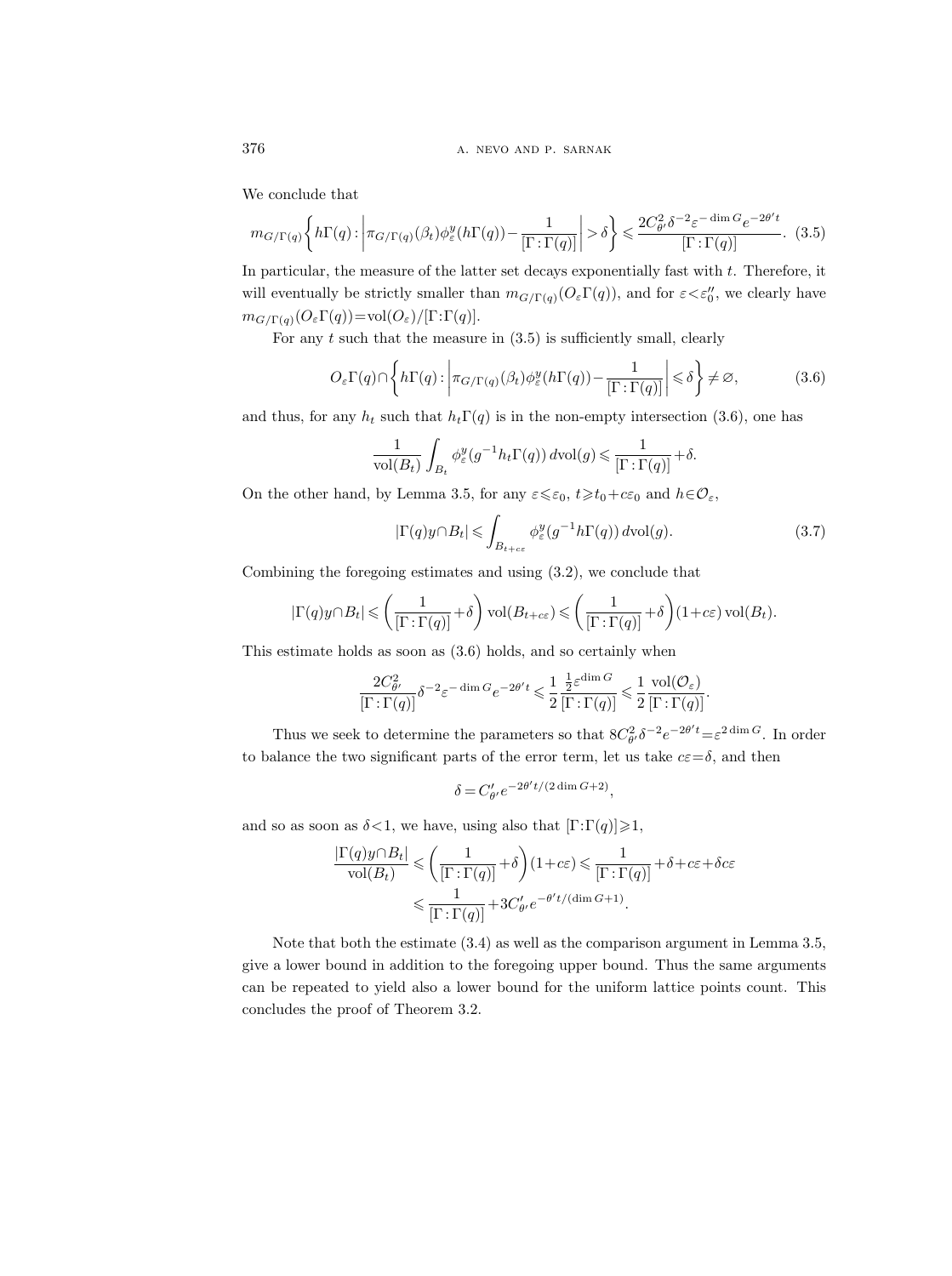Remark 3.6. When the admissible family of sets  $B_t$  consists of bi-K-invariant sets, namely sets that are invariant under left and right multiplication by a maximal compact subgroup  $K$  of  $G$ , two improvements are possible in the previous result.

(i) First, the parameter  $\theta$  which controls the exponential decay of the operator norm  $\|\pi^0_{G/\Gamma(q)}(\beta_t)\|$  depends only on the spherical spectrum and can be estimated directly by the spectral theory of spherical functions. The resulting estimate is  $\theta = a/p_K$ , where  $p_K(G,\Gamma)$  is the  $L^p(G)$ -integrability parameter associated with the spherical functions in  $\pi_{G/\Gamma}^0$ . This estimate eliminates the lack of resolution that can be caused by the tensor power argument, which gives  $\theta = a/2n_e$ , where  $n_e$  is the least even integer  $\geq \frac{1}{2}p(G,\Gamma)$ .

(ii) Second, when  $B_t$  are bi-K-invariant, the arguments in the proof of Theorem 3.2 can be applied in the obvious manner to the symmetric space  $G/K$  whose dimension is  $\dim G-\dim K$ , so that the exponent in the resulting error estimate is

$$
\frac{a}{p_K(1+\dim G/K)}.
$$

### 4. Multiplicativity and sieve dimension

As before, let  $\mathbb{G}\subset GL(n,\mathbb{C})$  be an algebraically connected semisimple algebraic matrix group defined over Q which we now assume is also simply connected and of non-compact type. Denote by  $\mathbb{G}(R)$  the points of G with coefficients in a ring R, and set  $G = \mathbb{G}(\mathbb{R})$ . Fix  $v_0 \in \mathbb{Z}^n$  and let  $V = \mathbb{G}v_0$  be the corresponding orbit which we assume is Zariski-closed in the affine *n*-space  $A^n$ . We assume further that the stabilizer of  $v_0$  in  $\mathbb{G}$  is trivial. Thus V is a principal homogeneous space for  $\mathbb{G}$  and it is defined over  $\mathbb{Q}$ . Since  $\mathbb{G}$  is connected, it follows that  $V$  is an (absolutely) irreducible affine variety defined over  $\mathbb Q$  and is of dimension equal to dim G. The ring of G-invariants for the action of G on n-dimensional space separates the closed G-orbits (see [BH]), and we may choose generators  $h_1, ..., h_\nu$ in  $\mathbb{Q}[x_1, ..., x_n]$  of this ring so that V is given by

$$
V = \{x : h_j(x) = \lambda_j, j = 1, ..., \nu\}, \text{ with } \lambda_j \in \mathbb{Q}.
$$
 (4.1)

Let  $V(\mathbb{Z})$  and  $V(\mathbb{Q})$  denote the points of V with coordinates in  $\mathbb{Z}$  and  $\mathbb{Q}$ , respectively.

## 4.1. Congruential analysis

Let  $\Gamma = G(\mathbb{Z}) \subset GL_n(\mathbb{Z})$  and  $\mathcal{O} = \Gamma v_0$  be the corresponding orbit in  $\mathbb{Z}^n$ . Since  $Zcl(\Gamma) = G$ (see [B]), Zcl( $\mathcal{O}$ )=V. For an integer  $d \geq 1$ , let  $\mathcal{O}_d$  be the subset of  $(\mathbb{Z}/d\mathbb{Z})^n$  which is obtained by reducing O modulo d. Similarly, let  $\Gamma_d$  be the reduction of  $\Gamma$  in  $GL_n(\mathbb{Z}/d\mathbb{Z})$ , and so  $\mathcal{O}_d = \Gamma_d v_0 \pmod{d}$ .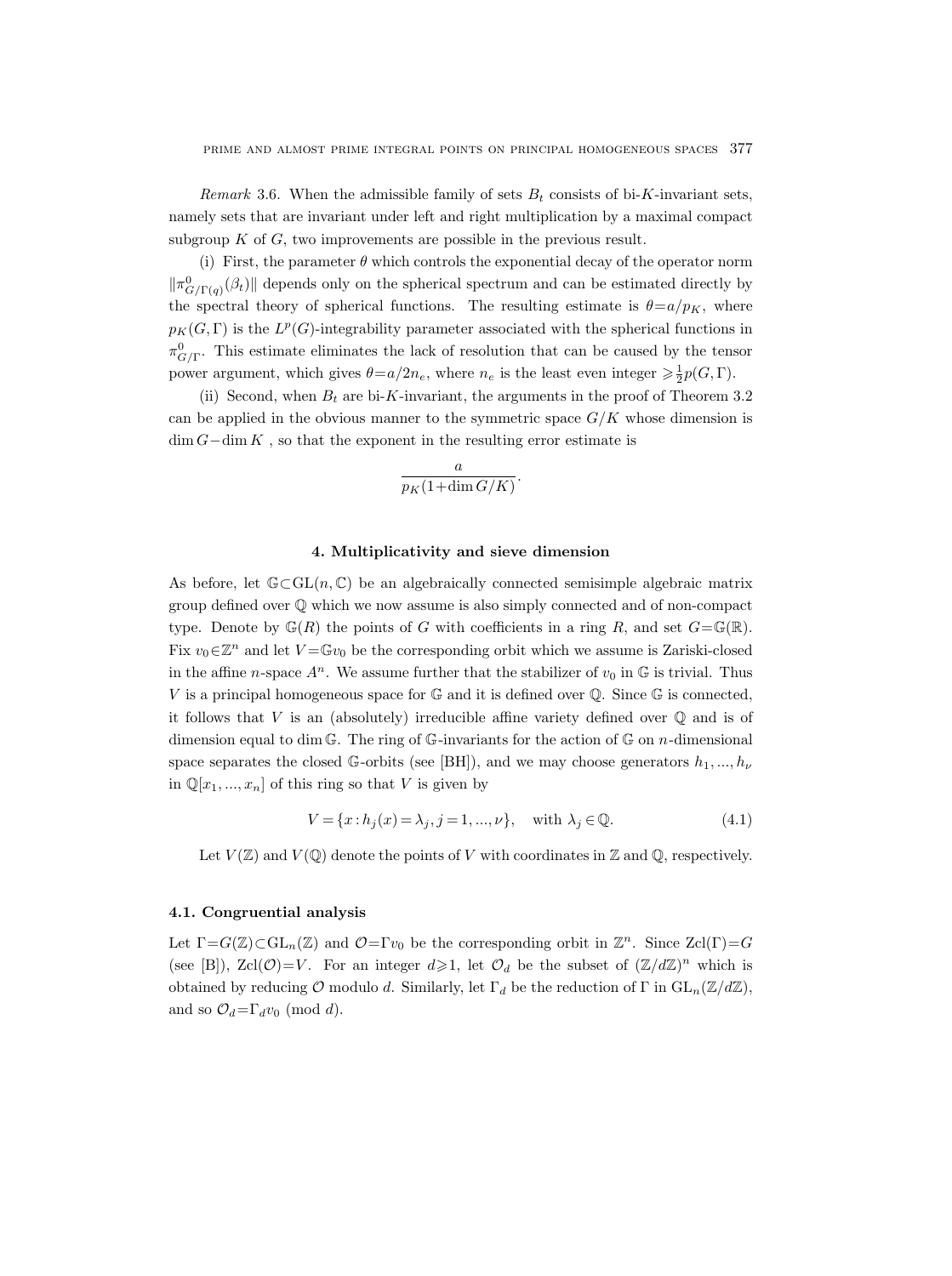378 **a.** NEVO AND P. SARNAK

For  $g \in \mathbb{Z}[x_1, ..., x_n]$ , let

$$
\mathcal{O}_d^g = \{ x \in \mathcal{O}_d : g(x) \equiv 0 \pmod{d} \}. \tag{4.2}
$$

According to the strong approximation theorem (see [PR] and [MVW]; recall that we are assuming that  $\mathbb{G}(\mathbb{R})$  has no compact factors), the diagonal embedding

$$
\Gamma \longrightarrow \prod_p G(\mathbb{Z}_p) \tag{4.3}
$$

is dense, where  $\mathbb{Z}_p$  are the p-adic integers. Hence, if  $(d_1, d_2)=1$ , then

$$
\Gamma_d = \Gamma_{d_1} \times \Gamma_{d_2} \tag{4.4}
$$

as a subgroup of  $GL_n(\mathbb{Z}/d\mathbb{Z})\cong GL_n(\mathbb{Z}/d_1\mathbb{Z})\times GL_n(\mathbb{Z}/d_2\mathbb{Z})$ . It follows that in  $(\mathbb{Z}/d\mathbb{Z})^n \cong (\mathbb{Z}/d_1\mathbb{Z})^n \times (\mathbb{Z}/d_2\mathbb{Z})^n$ ,

$$
\mathcal{O}_d = \mathcal{O}_{d_1} \times \mathcal{O}_{d_2} \tag{4.5}
$$

and

$$
\mathcal{O}_d^g = \mathcal{O}_{d_1}^g \times \mathcal{O}_{d_2}^g. \tag{4.6}
$$

Now let  $f \in \mathbb{Q}[x_1, ..., x_n]$ , with  $f = g/N$ ,  $N \geq 1$ , where  $g \in \mathbb{Z}[x_1, ..., x_n]$  with

 $\gcd g(\mathcal{O}) = N$ .

Note that  $f(\mathcal{O})\subset\mathbb{Z}$ . For  $d\geqslant 1$ , let

$$
\varrho_f(d) = \frac{d|\mathcal{O}_{dN}^g|}{|\mathcal{O}_{dN}|}.\tag{4.7}
$$

PROPOSITION 4.1.  $\varrho_f(d)$  is multiplicative in d and, for p prime,  $0 \leq \varrho_f(p) < p$ .

*Proof.* Let  $d=d_1d_2$  with  $(d_1, d_2)=1$  and write  $N = N_1N_2$ , with  $(N_1, d_2)=(N_2, d_1)=$  $(N_1, N_2) = 1$ . Clearly,

$$
|\mathcal{O}_{d_1d_2N_1N_2}|=\frac{|\mathcal{O}_{d_1N_1N_2}|\,|\mathcal{O}_{d_2N_2N_1}|}{|\mathcal{O}_N|}=\frac{|\mathcal{O}_{d_1N}|\,|\mathcal{O}_{d_2N}|}{|\mathcal{O}_N|}.
$$

Furthermore,

$$
|\mathcal{O}_{d_1d_2N_1N_2}^g|=|\mathcal{O}_{d_1N_1}^g|\,|\mathcal{O}_{d_2N_2}^g|=\frac{|\mathcal{O}_{d_1N_1N_2}^g|}{|\mathcal{O}_{N_2}^g|}\frac{|\mathcal{O}_{d_2N_2N_1}^g|}{|\mathcal{O}_{N_1}^g|}=\frac{|\mathcal{O}_{d_1N}^g|\,|\mathcal{O}_{d_2N}^g|}{|\mathcal{O}_{N}^g|},
$$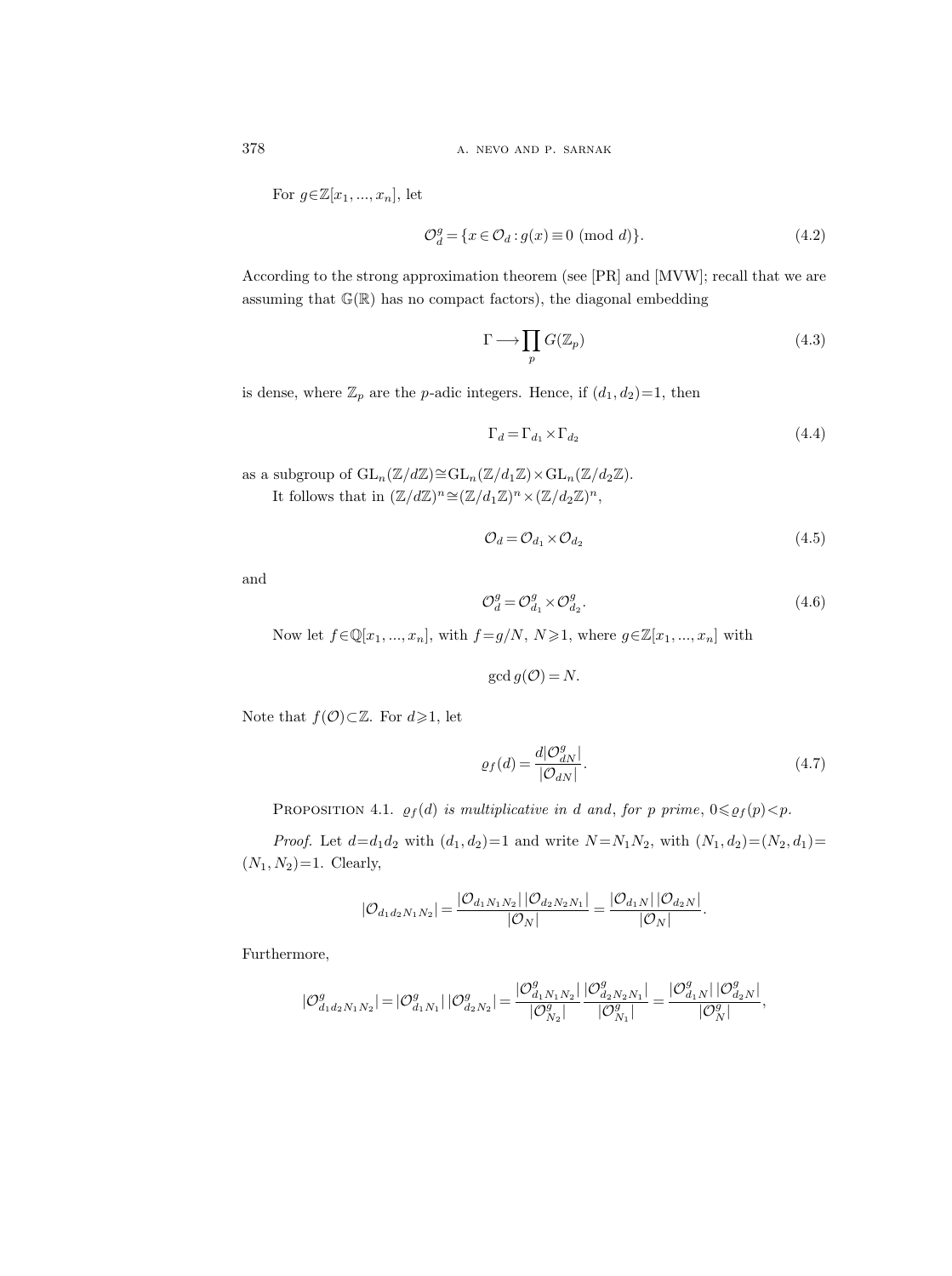and hence

$$
\varrho_f(d_1d_2) = \frac{|\mathcal{O}_{d_1d_2N}^g|}{|\mathcal{O}_{d_1d_2N}|} = \frac{|\mathcal{O}_{d_1N}^g| |\mathcal{O}_{d_2N}^g|}{|\mathcal{O}_N^g|} \frac{|\mathcal{O}_N|}{|\mathcal{O}_{d_1N}| |\mathcal{O}_{d_2N}|} = \varrho_f(d_1)\varrho_f(d_2),
$$

since  $|\mathcal{O}_N^g| = |\mathcal{O}_N|$ .

For  $d=p$  there is  $x \in \mathcal{O}$  such that

$$
\frac{g(x)}{N} \not\equiv 0 \pmod{p},
$$

as gcd  $g(\mathcal{O})=N$ .

Hence  $x \notin \mathcal{O}_{dN}^g$  and therefore  $\varrho_f(p) < p$ .

Factoring  $f \in \mathbb{Q}[V]$  into  $t = t(f)$  irreducibles, we get  $f = f_1 ... f_t$ , where we are assuming further that each  $f_j$  is irreducible in  $\mathbb{C}[V]$  and that the  $f_j$ 's are distinct. According to E. Noether's theorem [No], there is a finite set of primes S such that for  $p \notin S$ , V is absolutely irreducible over  $\mathbb{Z}/p\mathbb{Z}=\mathbb{F}_p$ . By increasing the set S if necessary, we may assume that for  $p \notin S$  the equations defining G also yield an absolutely irreducible variety over  $\mathbb{F}_p$ . According to Lang's theorem [La], we have that

$$
V(\mathbb{Z}/p\mathbb{Z}) = V(\mathbb{F}_p) = \mathbb{G}(\mathbb{F}_p)v.
$$
\n(4.8)

By strong approximation we have (again increasing S if needed) that for  $p \notin S$ ,

$$
\mathbb{G}(\mathbb{Z}/p\mathbb{Z}) = \Gamma_p,\tag{4.9}
$$

 $\Box$ 

and hence that

$$
\mathcal{O}_p = V(\mathbb{F}_p) \quad \text{for } p \notin S. \tag{4.10}
$$

Also when  $p$  does not divide  $N$ , we have that

$$
\mathcal{O}_p^f = \{ x \in \mathcal{O}_p : f(x) \equiv 0 \pmod{p} \}
$$

is well defined and

$$
\frac{|\mathcal{O}_p^f|}{|\mathcal{O}_p|} = \frac{|\mathcal{O}_{pN}^g|}{|\mathcal{O}_{pN}|}.
$$
\n(4.11)

Finally, for  $1 \leq j \leq t(f)$ , let

$$
W_j = \{ x \in V : f_j(x) = 0 \}. \tag{4.12}
$$

 $W_i$  is an (absolutely irreducible) affine variety defined over  $\mathbb Q$  of dimension dim  $V-1$ . Hence again by Noether's theorem,  $W_j$  is absolutely irreducible over  $\mathbb{F}_p$  for p outside  $S'$ ,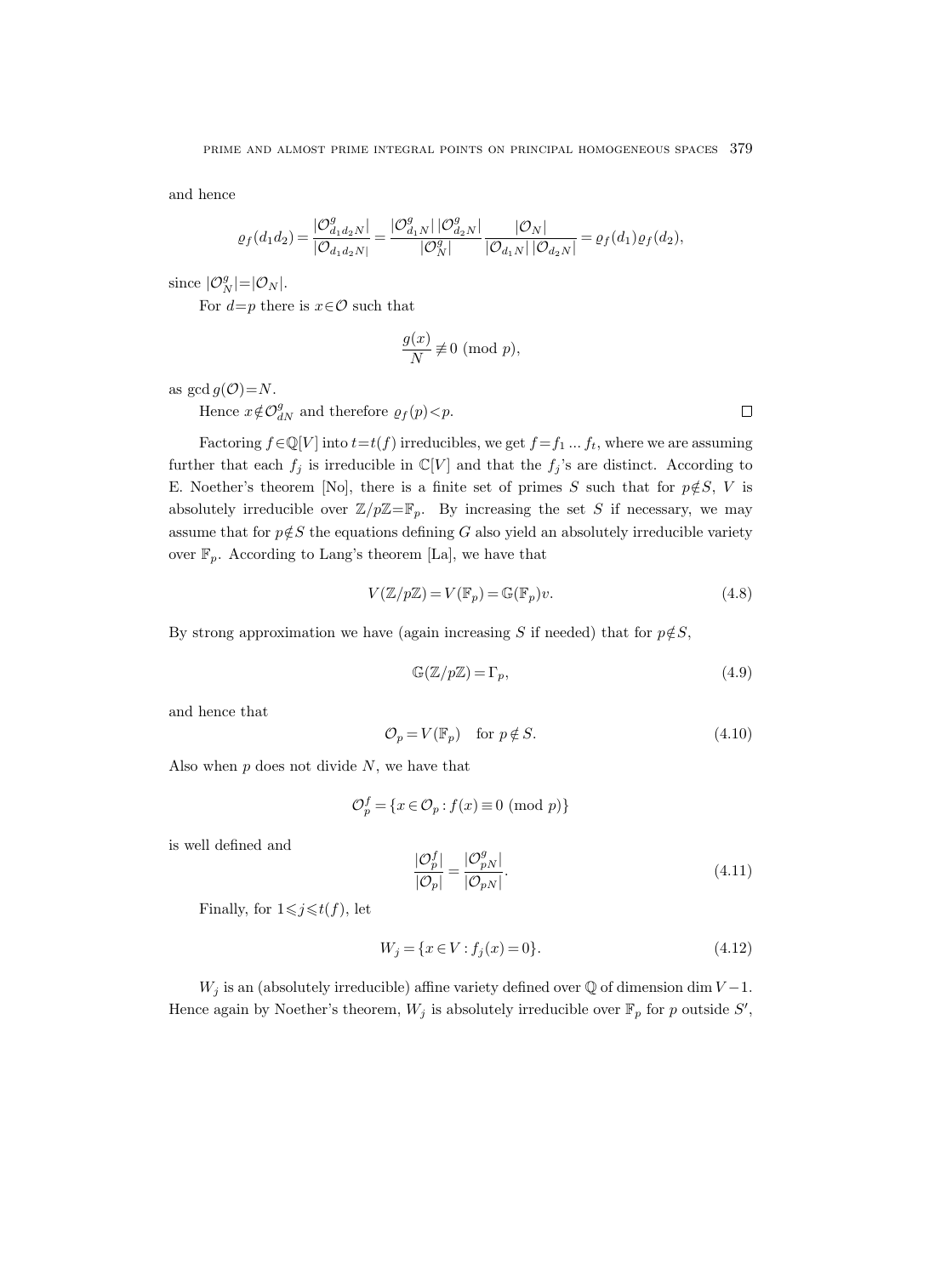say. For such p we apply a weak form of the Weil conjectures to  $W_j$  (see [LW] or [Sch, §V.5] for an elementary treatment) to conclude that

$$
|W_j(\mathbb{F}_p)| = p^{\dim V - 1} + O(p^{\dim V - 3/2}),\tag{4.13}
$$

where the implied constant depends on  $j$  only.

Furthermore, since the  $f_j$ 's are distinct irreducibles in  $\mathbb{C}[V]$ , we have for  $i\neq j$ ,

$$
\dim(W_i \cap W_j) \leqslant \dim V - 2. \tag{4.14}
$$

Hence, for  $p \notin S \cup S'$ , we have

$$
|\mathcal{O}_p^f| = \sum_{j=1}^{t(f)} |W_j(\mathbb{F}_p)| + O(p^{\dim V - 2}) = t(f)p^{\dim V - 1} + O(p^{\dim V - 3/2}),\tag{4.15}
$$

and similarly

$$
|\mathcal{O}_p| = |V(\mathbb{F}_p)| = p^{\dim V} + O(p^{\dim V - 1/2}).
$$
\n(4.16)

Combining the above, we have that for  $p \notin S \cup S'$ ,

$$
\frac{|\mathcal{O}_p^f|}{|\mathcal{O}_p|} = \frac{t(f)}{p} + O(p^{-3/2}),\tag{4.17}
$$

and hence that

$$
|\varrho_f(p) - t(f)| \leqslant C p^{-1/2},\tag{4.18}
$$

where  $C$  depends only on  $\mathcal O$  and  $f$ .

# 4.2. Applying the sieve

We now turn to consider the sequence  $a_k(T)$ ,  $k \geq 0$ , defined in (2.9) by

$$
a_k(T) = \sum_{\substack{\gamma \in \Gamma : \|\gamma\| \le T \\ |f(\gamma v)| = k}} 1.
$$
\n(4.19)

The sums on progressions are then, for  $d\!\geqslant\! 1$  square free

$$
\sum_{k\equiv 0 \pmod{d}} a_k(T) = \sum_{\substack{\gamma \in \Gamma : \|\gamma\| \leq T \\ f(\gamma v) \equiv 0 \pmod{d}}} 1 = \sum_{\substack{\delta \in \Gamma/\Gamma(dN) \\ g(\delta v) \equiv 0 \pmod{dN}}} \sum_{\substack{\gamma \in \Gamma(dN) \\ \|\delta\gamma\| \leq T}} 1, \tag{4.20}
$$

where  $\Gamma(q)$  is the congruence subgroup of  $\Gamma$  of level q and  $f = g/N$  as in §4.1.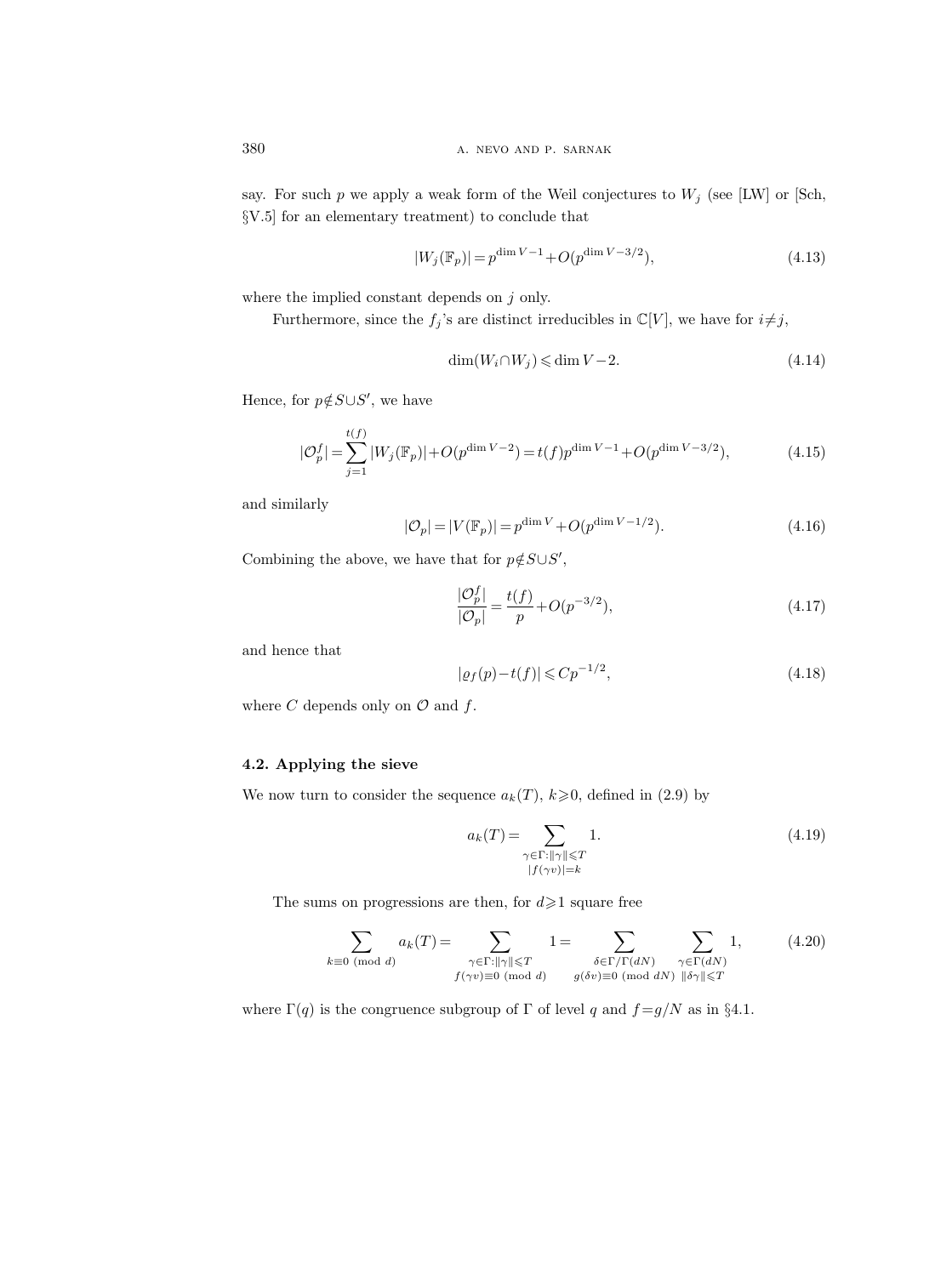According to Theorem 3.2, (4.20) becomes

$$
\sum_{k\equiv 0 \pmod{d}} a_k(T) = \sum_{\substack{\delta \in \Gamma/\Gamma(dN) \\ g(\delta v) \equiv 0 \pmod{dN} \\ \delta \in \Gamma/\Gamma(dN)}} \left( \frac{\text{vol}\{\|w\| \le T\}}{[\Gamma : \Gamma(dN)]} + O_{\varepsilon}(T^{a-\theta/(1+\dim G) + \varepsilon}) \right)
$$

$$
= X \sum_{\substack{\delta \in \Gamma/\Gamma(dN) \\ g(\delta v) \equiv 0 \pmod{dN} \\ \text{mod } dN}} \frac{1}{[\Gamma : \Gamma(dN)]} + O_{\varepsilon}(|\mathcal{O}_{dN}^g|T^{a-\theta/(1+\dim G) + \varepsilon}),
$$

where

$$
X = \sum_{k \in \mathbb{N}} a_k(T). \tag{4.21}
$$

Now,

$$
\mathcal{O}_{dN} = \Gamma_{dN} v \pmod{dN},
$$

and hence

$$
|\mathcal{O}_{dN}| = \frac{|\Gamma_{dN}|}{|H_{dN}|},\tag{4.22}
$$

where  $H_{dN}$  is the stabilizer of v in  $\Gamma_{dN}$ . Also  $\Gamma/\Gamma(dN) \cong \Gamma_{dN}$ , and so

$$
|\{\delta \in \Gamma_{dN} : g(\delta v) \equiv 0 \pmod{dN}\}| = |\mathcal{O}_{dN}^g| |H_{dN}|.
$$
 (4.23)

Thus (4.20) becomes

$$
\sum_{k\equiv 0\;(\text{mod }d)} a_k(T) = \frac{X|\mathcal{O}_{dN}^g|\,|H_{dN}|}{|\Gamma_{dN}|} + O_{\varepsilon}(d^{\dim G}T^{a-\theta/(1+\dim G)+\varepsilon}),\tag{4.24}
$$

where we have used  $|O_{dN}^g| \ll d^{\dim G}$ , though for later note that, from (4.15) and (4.6),

$$
|\mathcal{O}_{dN}^g| \ll d^{\dim G - 1}.\tag{4.25}
$$

Hence from  $(4.22)$  and  $(4.24)$  we have

$$
\sum_{k\equiv 0 \pmod{d}} a_k(T) = \frac{\varrho_f(d)}{d} X + R(\mathcal{A}, d),\tag{4.26}
$$

with

$$
\varrho_f(d) = \frac{d|\mathcal{O}_{dN}^g|}{|\mathcal{O}_{dN}|} \tag{4.27}
$$

and

$$
|R(\mathcal{A}, d)| \underset{\varepsilon}{\ll} d^{\dim G} T^{a(1 - \theta/a(1 + \dim G)) + \varepsilon}
$$
  
\n
$$
\underset{\varepsilon}{\ll} d^{\dim G} X^{1 - \theta/a(1 + \dim G) + \varepsilon}
$$
  
\n
$$
\underset{\varepsilon}{\ll} d^{\dim G} X^{1 - 1/2n_e(1 + \dim G) + \varepsilon},
$$
\n(4.28)

according to Theorem 3.3, since  $\theta = a/2n_e$ .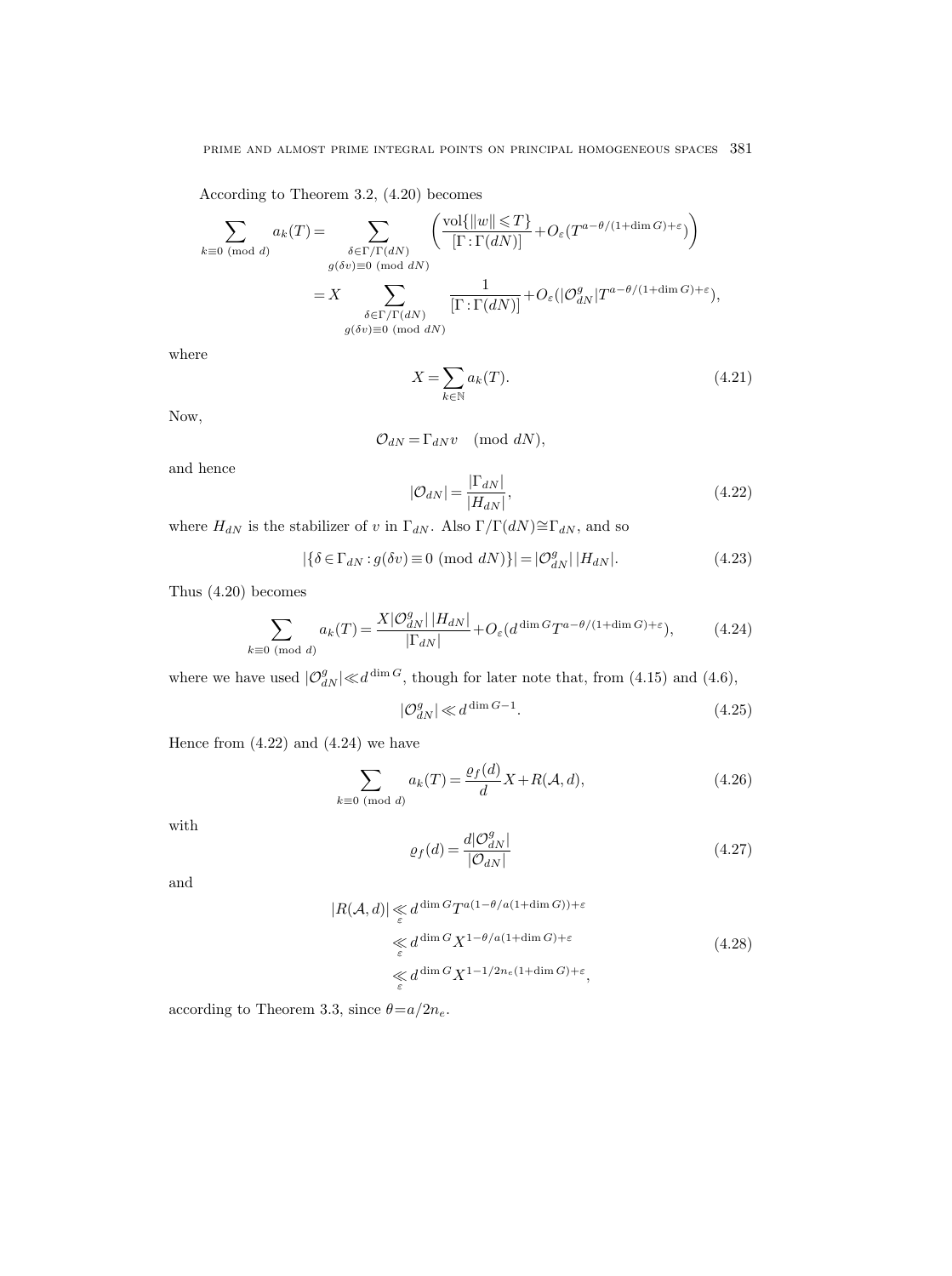By Proposition 4.1, (4.26) establishes axiom  $(A_0)$  in the case when B is the empty set. As for the level distribution  $(A_1)$ , we have from  $(4.28)$  that

$$
\sum_{d \leq D} |R(\mathcal{A}, d)| \leq D^{1 + \dim G} X^{1 - 1/2n_e(1 + \dim G) + \varepsilon} = O(X^{1 - \zeta}),
$$
\n(4.29)

as long as

$$
D \leqslant X^{\tau}, \quad \text{with } \tau < \frac{1}{2n_e(1+\dim G)^2}.\tag{4.30}
$$

Finally axiom (A<sub>2</sub>) follows with a suitable  $C_2 = C_2(\mathcal{O}, f)$  from (4.18). We apply the combinatorial sieve in the form (2.8) to conclude that for

$$
z = X^{\alpha}, \quad \text{with } \alpha = \frac{1}{9t(f)(1 + \dim G)^2 2n_e},\tag{4.31}
$$

and for

$$
P = \prod_{p \leqslant z} p,
$$

with  $X$  large enough,

$$
\frac{X}{(\log X)^{t(f)}} \ll S(\mathcal{A}, P) \ll \frac{X}{(\log X)^{t(f)}},\tag{4.32}
$$

where the implied constants depend only on  $f$  and the orbit  $\mathcal{O}$ .

### 4.3. Completion of proofs of Theorems 1.6 and 1.7 and Corollary 1.8

We begin by establishing the following two lemmas.

LEMMA 4.2. Assume that  $h \in \mathbb{Q}[x_1, ..., x_n]$  does not vanish identically when restricted to  $V = Gv$ . Then there is  $\delta = \delta(h) > 0$  such that

$$
|\{\gamma \in \Gamma : ||\gamma|| \leq T \text{ and } h(\gamma v) = 0\}| \ll T^{a-\delta}.
$$

*Proof.* We may assume that  $h$  is not constant on  $V$  and hence there is a finite extension E of Q over which h factors into  $h=h_1 ... h_{\nu}$ , where each  $h_j$  is absolutely irreducible in  $E[V]$ . For p large enough and a prime ideal P in the ring of integers  $\mathcal{I}_E$  of E with  $\mathcal{P} | (p)$ , we have, letting  $N(\mathcal{P})$  denote the norm of the ideal  $\mathcal{P}$ ,

$$
|\{x \in V(\mathcal{I}_E/\mathcal{P}) : h_j(x) = 0\}| \ll N(\mathcal{P})^{\dim V - 1},\tag{4.33}
$$

the implied constant depending on h.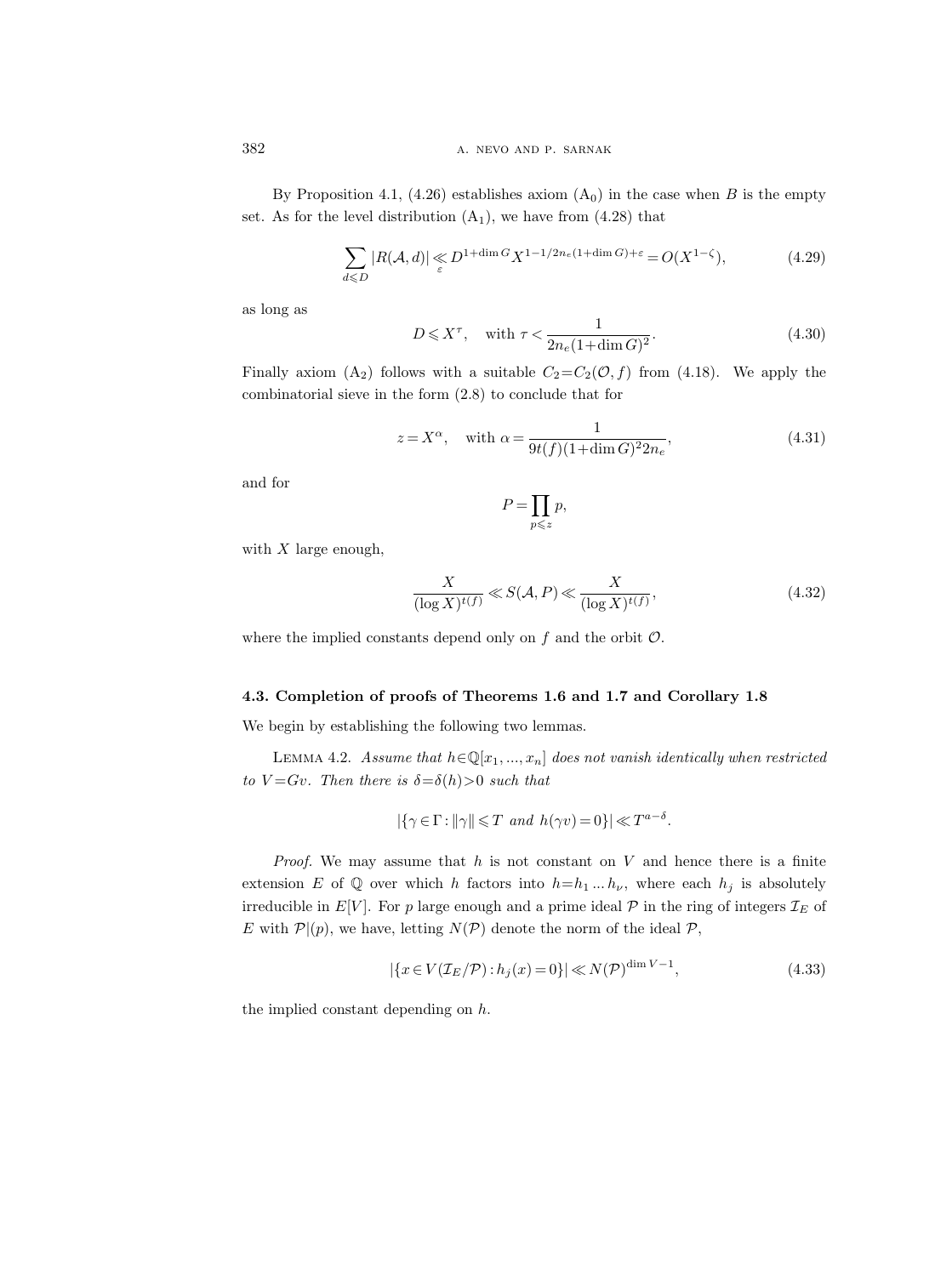prime and almost prime integral points on principal homogeneous spaces 383

Assume further that p splits completely in E so that  $\mathcal{I}_E/\mathcal{P}^{\simeq}\mathbb{Z}/p\mathbb{Z}$ . Then

$$
|\{x \in V(\mathbb{Z}/p\mathbb{Z}) : h(x) \equiv 0(p)\}| \ll p^{\dim V - 1}.
$$
\n(4.34)

 $\Box$ 

Let T be the large parameter in the lemma and choose p as above with  $\frac{1}{2}T^{\alpha} \leq p \leq 2T^{\alpha}$ for  $\alpha > 0$  small and to be chosen momentarily. Such a p exists by Chebotarev's density theorem [Ch]. With this choice, we have that

$$
\left| \{ \gamma \in \Gamma : ||\gamma|| \le T \text{ and } h(\gamma v) = 0 \} \right| \le \left| \{ \gamma \in \Gamma : ||\gamma|| \le T \text{ and } h(\gamma v) \equiv 0 \pmod{p} \} \right|
$$

$$
= \frac{|\mathcal{O}_p^h|}{|\mathcal{O}_p|} X + O_{\varepsilon} (T^{a - \theta/(1 + \dim G) + \varepsilon} p^{\dim G}), \tag{4.35}
$$

on using (4.24).

Coupled with (4.34), this gives

$$
|\{\gamma \in \Gamma : ||\gamma|| \le T \text{ and } h(\gamma v) = 0\}| \le \frac{T^{a+\varepsilon}}{p} + T^{a-\theta/(1+\dim G) + \varepsilon} p^{\dim G} \ll T^{a-\delta}, \qquad (4.36)
$$

where we choose  $\delta = \theta/(1+\dim G)^2$ .

LEMMA 4.3. Let  $f = f_1 ... f_t$ , with  $f_j \in \mathbb{Z}[x_1, ..., x_n]$  irreducible as in Theorem 1.6,  $1\leq j\leq t(f)$ . Then there is  $\delta_1>0$  such that for any  $m\in\mathbb{Z}$  and any  $1\leq j\leq t(f)$ ,

 $|\{\gamma \in \Gamma : ||\gamma|| \leq T \text{ and } f_j(\gamma v) = m\}| \ll T^{a-\delta_1},$ 

the implied constant depending only on f and Γ.

*Proof.* By assumption,  $f_j$  is not constant when restricted to V. Hence, by Lemma 4.2 with  $g=f_j-m$ , we get Lemma 4.3, but potentially the implied constant depends on m. The only place where this dependence may enter is in  $(4.33)$  and for m outside a finite set,  $f_j - m$  is irreducible over  $\overline{Q}$ . The equations defining  $f_j - m = 0$  and V will be irreducible over  $\overline{\mathbb{F}}_p$  for p outside a fixed finite set and they are of a fixed degree in the variables  $(x_1, ..., x_n)$ . Hence, by [LW, Lemma 1], the upper bound in (4.33), with  $h=f_j-m$ , is uniform in m.  $\Box$ 

*Proof of Theorem* 1.6. We choose  $\varepsilon_1>0$  small (but fixed) so that firstly  $\varepsilon_1<\delta_1$ , where  $\delta_1$  is determined by Lemma 4.3. For  $1 \leq j \leq t(f)$  and T large, we have from Lemma 4.3 that

$$
|\{\gamma \in \Gamma : ||\gamma|| \le T \text{ and } |f_j(\gamma v)| \le T^{\varepsilon_1}\}| \ll T^{a-\delta_1+\varepsilon_1}.
$$
 (4.37)

Now,

$$
\{\gamma \in \Gamma : ||\gamma|| \leq T \text{ and } f_j(\gamma v) \text{ is prime for all } j\}
$$
  
\n
$$
\subset \bigcup_{j=1}^{t(f)} \{\gamma \in \Gamma : ||\gamma|| \leq T \text{ and } |f_j(\gamma v)| \leq T^{\varepsilon_1}\}
$$
  
\n
$$
\cup \{\gamma \in \Gamma : ||\gamma|| \leq T, |f_j(\gamma v)| \geq T^{\varepsilon_1} \text{ and } f_j(\gamma v) \text{ is prime for each } j\}.
$$
\n(4.38)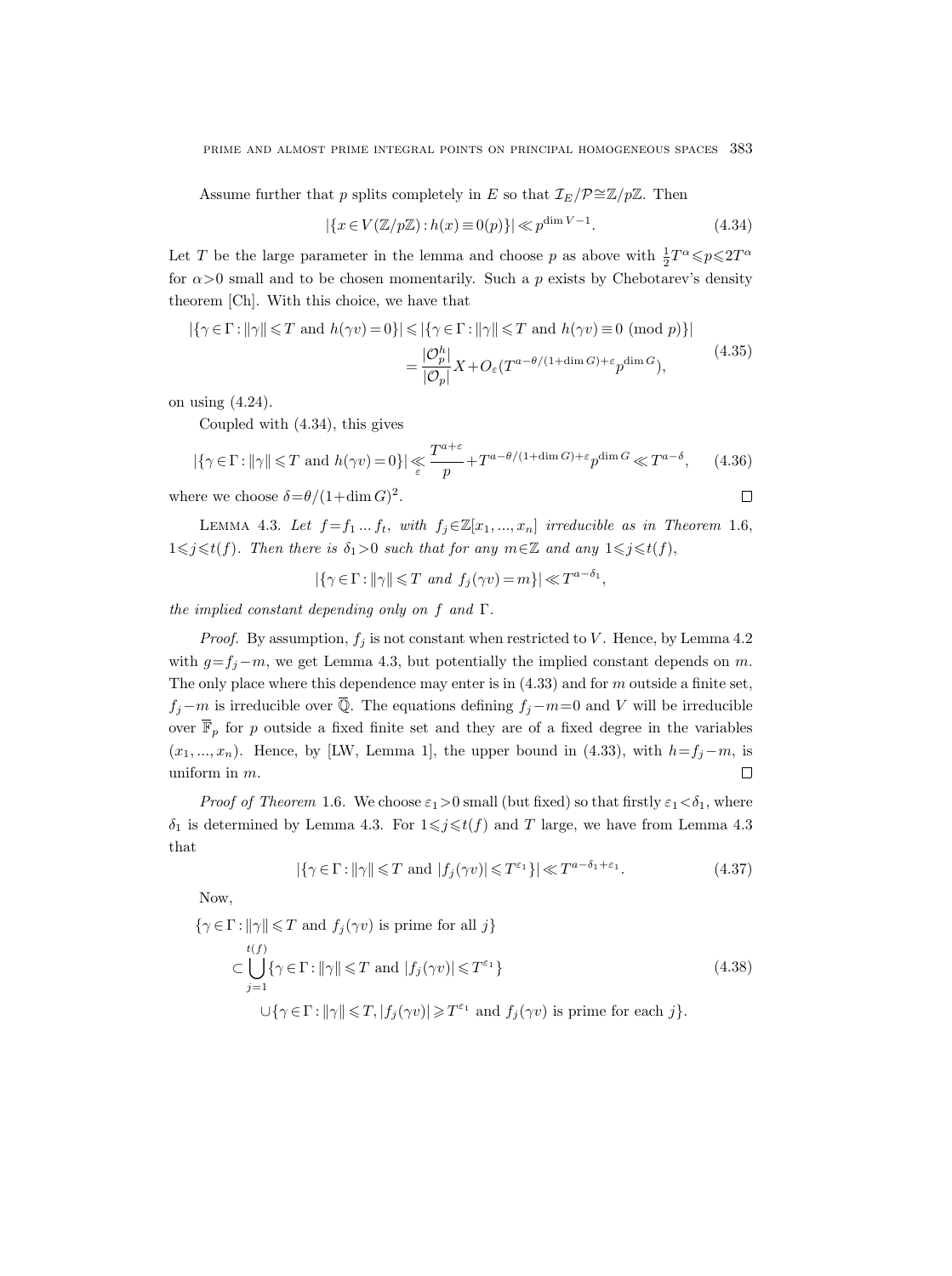By  $(4.37)$ , the cardinality of the union of the first  $t(f)$  sets above is at most  $O(T^{a-\delta_1+\epsilon_1})$ . The last set on the right-hand side of  $(4.38)$  is contained in

$$
\{\gamma \in \Gamma : ||\gamma|| \leq T \text{ and } (f(\gamma v), P_z) = 1\},\
$$

where

$$
P_z = \prod_{p \leq z} z = T^{\varepsilon_1}.
$$
\n(4.39)

The cardinality of the last set is  $S(\mathcal{A}, P_z)$  and if  $\varepsilon_1 < \alpha$ , where  $\alpha$  is the level distribution in (4.31), then we may apply (4.32) to conclude that

$$
\{\gamma\in\Gamma: \|\gamma\|\leqslant T\text{ and }f_j(\gamma v)\text{ is prime}\}\ll T^{a-\delta_1+\varepsilon_1}+\frac{X}{(\log X)^{t(f)}}\ll \frac{X}{(\log X)^{t(f)}},
$$

since X is asymptotic to  $BT^a(\log T)^b$ . This completes the proof of Theorem 1.6.  $\Box$ 

*Proof of Theorem 1.7.* Taking  $\alpha$  as in (4.31) and  $z = X^{\alpha}$ , we have that

$$
\sum_{\substack{\|\gamma\| \leq T \\ (f(\gamma v), P_z) = 1}} 1 \gg \frac{X}{(\log X)^{t(f)}},\tag{4.40}
$$

 $\Box$ 

where  $P_z = \prod_{p \leqslant z} p$ .

Now any point  $\gamma v \in \mathcal{O}$  which occurs in the sum in (4.40) has  $|\gamma v| \ll T$  (where | · | is the usual Euclidean norm on  $\mathbb{R}^n$ ) and hence  $|f(\gamma v)| \ll T^{\deg f}$ . On the other hand, for such a point  $\gamma v \in \mathcal{O}$  in the sum,  $f(\gamma v)$  has all its prime factors at least  $z \gg X^{\alpha} \gg T^{a\alpha}$ . It follows that for such a point  $\gamma v$ ,  $f(\gamma v)$  has at most

$$
r = \frac{\deg f}{a\alpha} = \frac{9t(f)(1+\dim G)^2 2n_e(\Gamma) \deg f}{a}
$$

prime factors.

*Proof of Corollary* 1.8. Suppose, by way of contradiction, that the points  $\gamma v$  that we produced in the previous paragraph are not Zariski-dense in  $V$ . Since  $V$  is connected, it follows that there is an  $h \in \mathbb{Q}[x_1, ..., x_n]$  which does not vanish identically on V and such that all our points lie in  $V \cap \{x:h(x)=0\}$ . But by Lemma 4.2 the total number of points in this intersection with  $\|\gamma\|\leq T$  is  $O(T^{a-\delta})$  with  $\delta=\delta(h)>0$ . This contradicts the lower bound of  $cX/(\log X)^{t(f)}$  (with  $c>0$  fixed) for the number of points with at most r prime factors that was produced in Theorem 1.7. $\Box$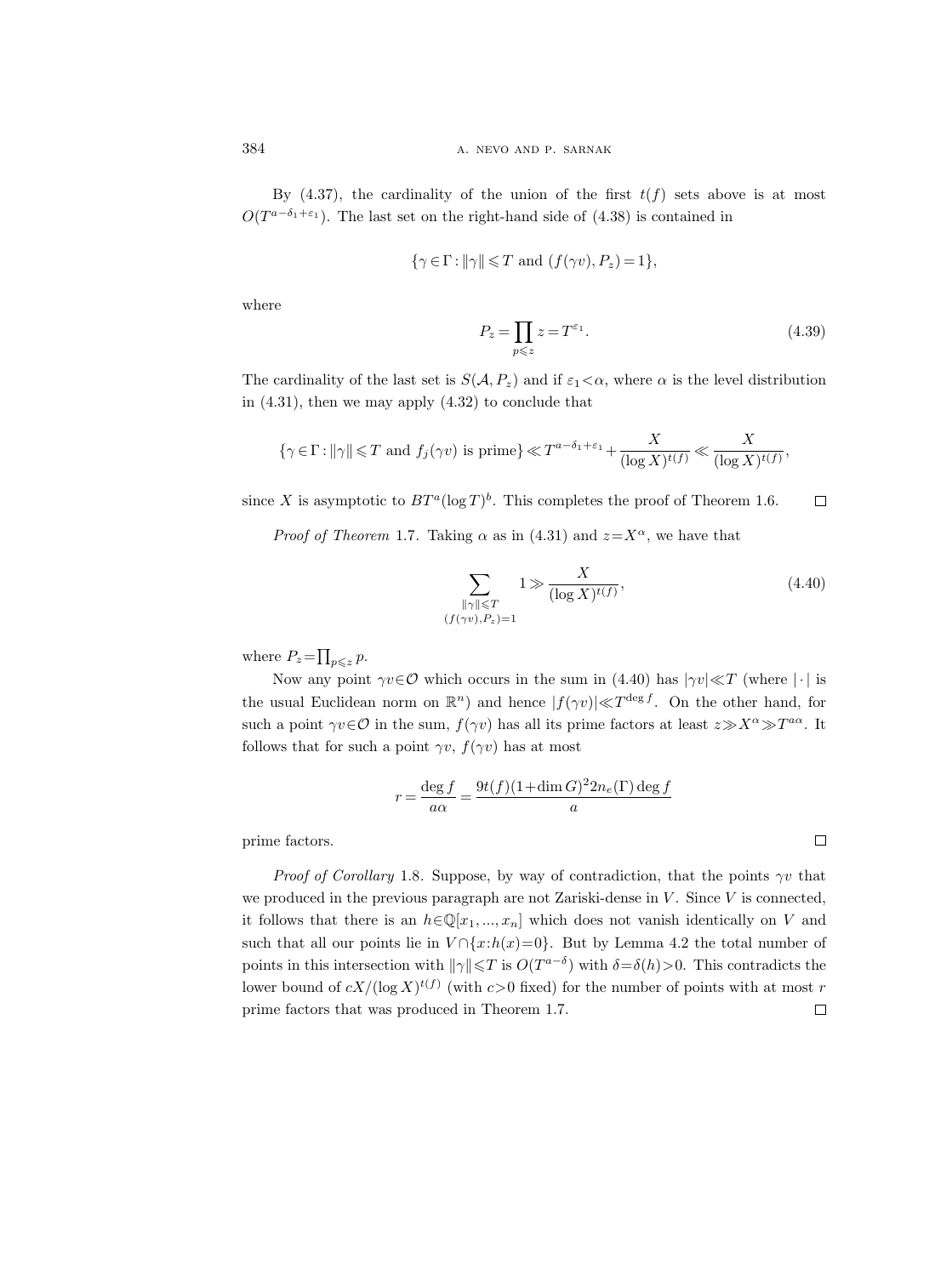Finally we apply Theorems 1.6 and 1.7 to the case of  $n \times n$  integral matrices of determinant m as in the introduction. Let  $G=\mathrm{SL}_n$ ,  $\Gamma=\mathrm{SL}_n(\mathbb{Z})$  and  $v\in\mathrm{Mat}_n(\mathbb{Z})$  with  $\det v=m\neq0$ . We identify  $\text{Mat}_n$  with the affine space  $A^M$   $(M=n^2)$ , with G acting by  $x \mapsto gx$ . We have that  $V_{m,n}=Gv$  and that  $V_{m,n}(\mathbb{Z})$  consists of a finite number of Γ-orbits. Note that if  $|\cdot|$  is a norm on  $\text{Mat}_n(\mathbb{R})$  then for a fixed invertible v as above,  $g \mapsto |gv|$ defines a (vector-space) norm on  $\text{Mat}_n(\mathbb{R})$  and we may apply Theorems 1.6 and 1.7 to this setting, namely to the individual orbits  $\mathcal{O}=\Gamma v$  with v fixed as above. In this case,  $\dim G + 1 = n^2$  and  $a = n^2 - n$  for any choice of norm as above [DRS], [GW], [Ma], and the norm balls are admissible [GN1]. Furthermore  $p(\Gamma)=2(n-1)$  (see [DRS]) and so  $n_e=(n-1)$  if n is odd, and  $n_e=n$  if  $n\geq 4$  is even. For  $n=2$  we can take  $n_e=2$  by [KiS], see (6.18). Thus Theorem 1.7 yields that for n odd r need only satisfy

$$
r > \frac{9t(f)n^4 2(n-1)\deg f}{n(n-1)} = 18t(f)n^3 \deg f,
$$
\n(4.41)

and for *n* even the previous expression is multiplied by  $n/(n-1)$ .

Thus, for  $\mathcal{O} = \Gamma v$  and f primitive on  $\mathcal{O}$ ,

$$
|\{x \in \mathcal{O} : |x| \le T \text{ and } f(x) \text{ has a most } r \text{ prime factors}\}|\gg \frac{T^{n^2-n}}{(\log T)^{t(f)}}.
$$
 (4.42)

This proves the Γ-orbit version of Theorem 1.2 and Corollary 1.3.

Now, for  $m\neq0$  fixed,  $V_{m,n}(\mathbb{Z})$  consists of a finite number of such Γ-orbits, and Theorem 1.1 follows from the Γ-orbit version. In order to establish Theorem 1.2 and Corollary 1.3 for  $V_{m,n}(\mathbb{Z})$ , we need to show the following: if f is  $V_{m,n}(\mathbb{Z})$ -weakly primitive, then for some  $v \in V_{m,n}(\mathbb{Z})$ , f is  $\mathcal{O}$ -weakly primitive on the orbit  $\mathcal{O}=\Gamma v$ .

As in the theory of Hecke correspondences on n-dimensional lattices (see [T]), we decompose  $V_{m,n}$  into Γ-orbits

$$
V_{m,n}(\mathbb{Z}) = \coprod_{j=1}^{k(m)} \mathcal{O}^{(j)},\tag{4.43}
$$

with  $\mathcal{O}^{(j)}=\Gamma v_j$  and  $v_j\in V_{m,n}(\mathbb{Z})$ .

Denote by W the union of the  $k(m)$  global Γ-orbits and for  $d \geq 1$  let  $\mathcal{O}_d^{(j)}$  $\frac{d}{d}$  denote the reduction of  $\mathcal{O}^{(j)}$  modulo d, which defines a point in the orbit space

$$
SL_n(\mathbb{Z}/d\mathbb{Z})\backslash \mathrm{Mat}_n(\mathbb{Z}/d\mathbb{Z}),
$$

where  $\text{Mat}_n$  is the space of  $n \times n$  matrices. Let  $W_d$  denote the reduction of W into this space. Note that for  $d=p$  with a prime p that does not divide m,  $W_p$  consists of a single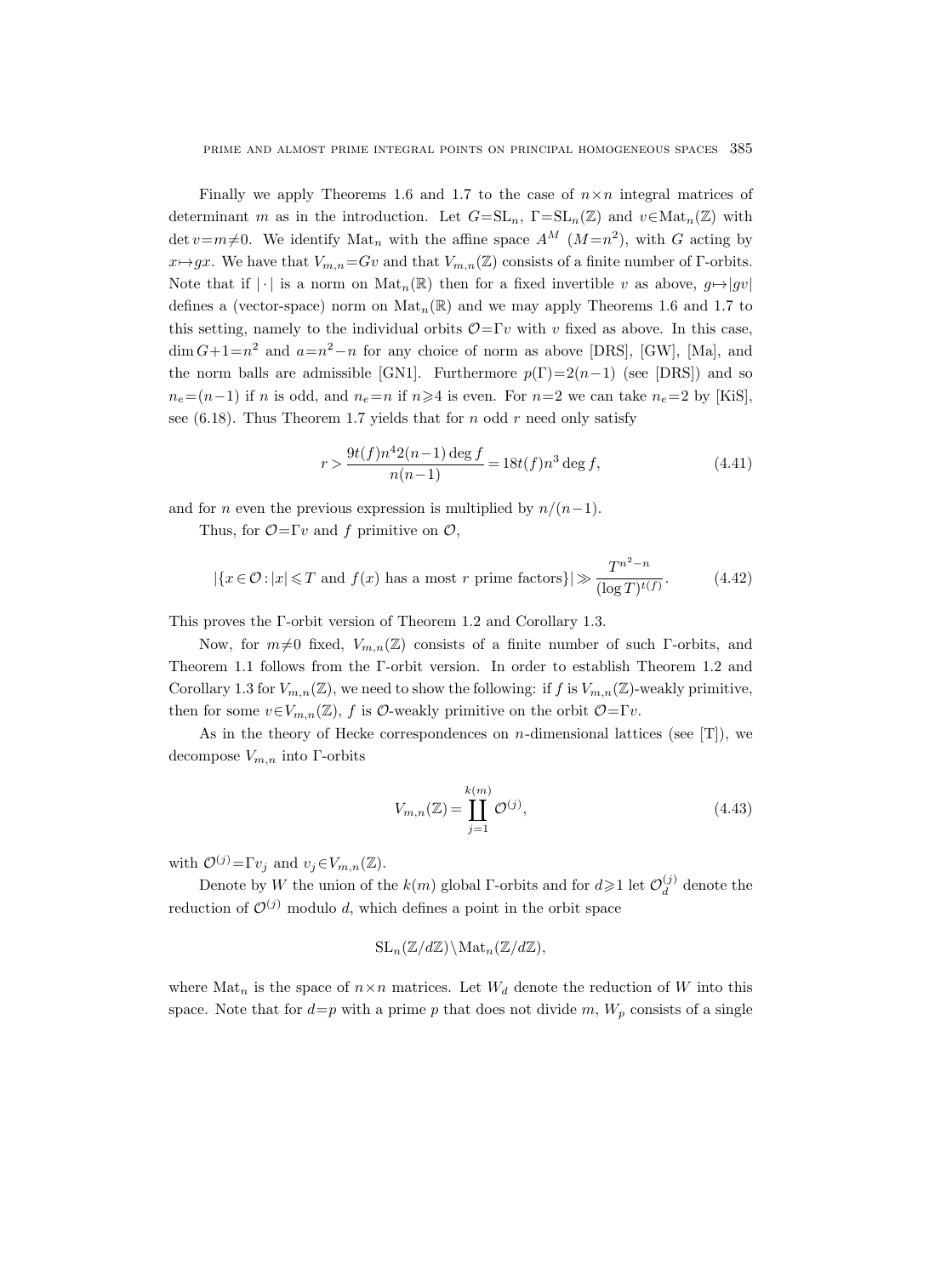point, that is to say the orbits  $\mathcal{O}^{(j)}$  all reduce to the same  $SL_n(\mathbb{Z}/d\mathbb{Z})$ -orbit modulo p. The key property that we need for these reductions is that if  $(d_1, d_2)=1$  then the diagonal embedding

$$
W \longrightarrow (\mathrm{SL}_n(\mathbb{Z}/d_1\mathbb{Z}) \setminus \mathrm{Mat}_n(\mathbb{Z}/d_1\mathbb{Z})) \times (\mathrm{SL}_n(\mathbb{Z}/d_2\mathbb{Z}) \setminus \mathrm{Mat}_n(\mathbb{Z}/d_2\mathbb{Z}))
$$
(4.44)

is onto  $W_{d_1} \times W_{d_2}$ .

With (4.44), the weak primitivity property that we need is established as follows. Let f be weakly primitive on  $V_{m,n}(\mathbb{Z})$  and for simplicity of notation assume that  $N=1$ in §1.1 and that m is square free. So  $f \in \mathbb{Z}[x_{ij}]$  and for each prime  $p \geq 2$  there is an  $x \in V_{m,n}(\mathbb{Z})$  such that  $f(x) \neq 0 \pmod{p}$ . We claim that there is a  $J \in \{1, ..., k(m)\}$  such that f is weakly primitive for  $\mathcal{O}^{(J)}$ . That is, for every prime  $p \geq 2$  there is  $x \in \mathcal{O}^{(J)}$  with  $f(x)\neq0 \pmod{p}$ .

Call a prime  $p \geqslant 2$  good for  $\mathcal{O}^{(j)}$  if such an x exists for p. This property is determined locally at p. That is by strong approximation for  $SL_n$ , p is good for  $\mathcal{O}^{(j)}$  if and only if the local orbit  $SL_n(\mathbb{Z}/p\mathbb{Z})v_j$  in  $Mat_n(\mathbb{Z}/p\mathbb{Z})$  contains an x such that  $f(x)\neq0 \pmod{p}$ . So the condition is one on  $\mathcal{O}_p^{(j)}$ . Every prime p that does not divide m is good for any  $\mathcal{O}^{(j)}$ ,  $j=1,...,k(m)$ , since  $V_{m,n}(\mathbb{Z})$  is good at p and all global orbits reduce to the same local orbit at such a p. Now write  $m=p_1 \dots p_\ell$ , and then

$$
W \longrightarrow W_{p_1} \times \dots \times W_{p_\ell} \tag{4.45}
$$

is onto.

Moreover, by our assumption on f, for each  $p_i$ ,  $i=1, ..., \ell$ , there is  $j_{p_i}$  such that  $\mathcal{O}_{p_i}^{(j_{p_i})}$ is good at  $p_i$ . Hence, by (4.45), there is a  $J \in \{1, ..., k(m)\}\$  such that  $\mathcal{O}_{p_i}^{(J)}$  is good for each  $i=1, ..., \ell$ . Thus, f is weakly primitive for  $\mathcal{O}^{(J)}=\Gamma v_J$ .

#### 5. Zariski density of prime matrices

Fix  $n\geqslant3$ . We say that an  $n\times n$  integral matrix is *prime* if all of its coordinates are prime numbers. For an integer  $m$ ,  $V_{m,n}$  denotes as usual the affine variety given by  ${x \in Mat_n(\mathbb{R}) : \det x = m}$ . We are interested in the set of prime matrices being Zariskidense in  $V_{m,n}$ . For this to happen we must clearly allow x to have all its coordinates  $x_{ij}$ to be odd numbers. Such a matrix x satisfies det  $x \equiv 0 \pmod{2^{n-1}}$ . It turns out that this is the only obstruction to producing many primes in  $V_{m,n}(\mathbb{Z})$ . As an application of Vinogradov's methods for analyzing linear equations in primes with three or more variables, we show the following result.

THEOREM 5.1. Fix  $n \geq 3$ . Then the set of prime matrices x in  $V_{m,n}(\mathbb{Z})$  is Zariskidense in  $V_{m,n}$  if and only if  $m \equiv 0 \pmod{2^{n-1}}$ .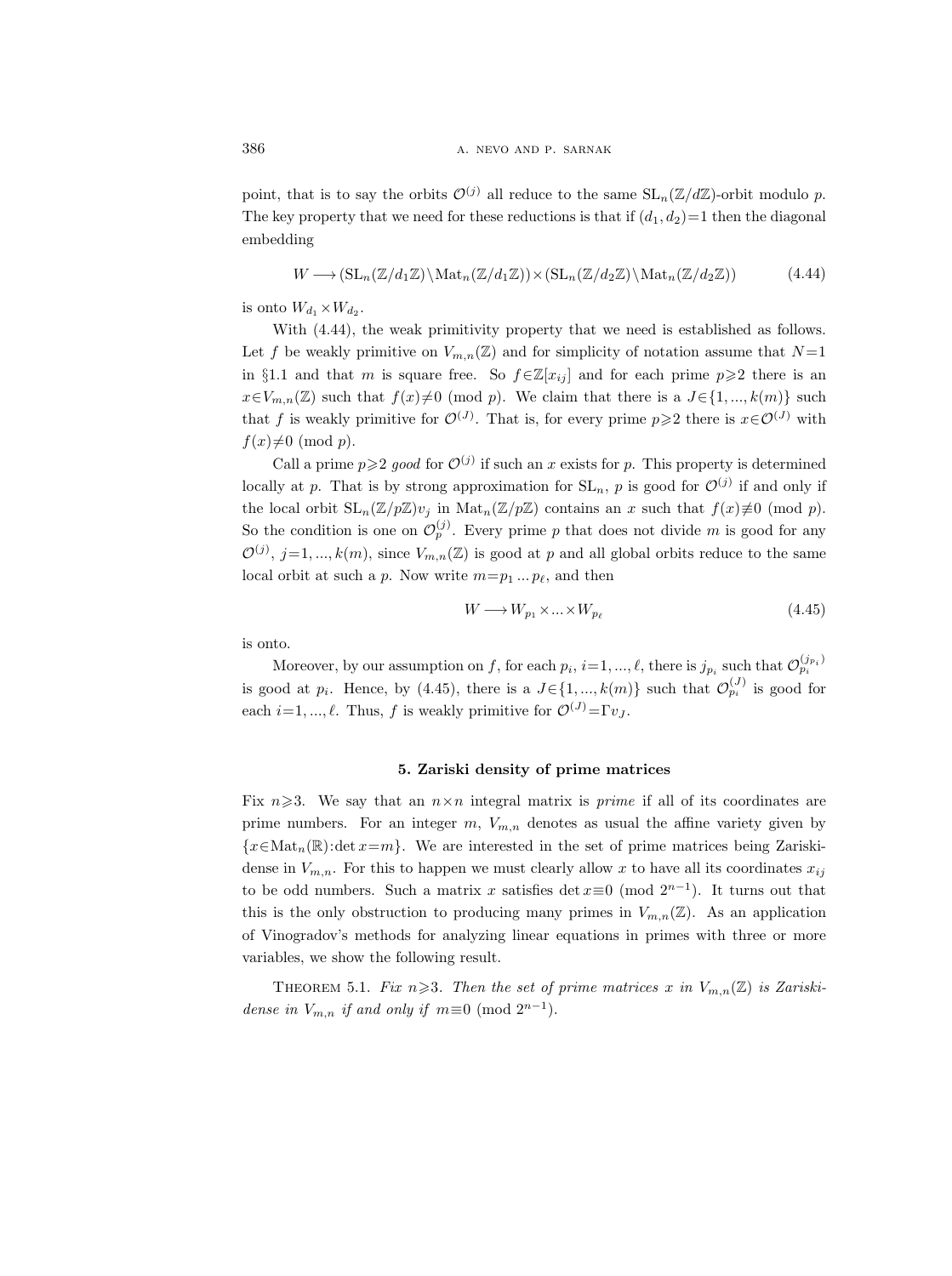The proof of Theorem 5.1 can be extended to prove a special case of the general local to global conjectures for primes in orbits of actions of certain groups [BGS].

To state the result, let  $\Lambda$  be a finite index subgroup of  $SL_n(\mathbb{Z})$ ,  $n \geq 3$ . For an  $n \times n$ integral matrix A with det  $A=m\neq0$ , let  $\mathcal{O}_A$  denote the Λ-orbit ΛA. Thus  $\mathcal{O}_A$  is contained in  $V_{m,n}(\mathbb{Z})$  and is Zariski-dense in  $V_{m,n}$ .

THEOREM 5.2. The set of prime matrices x in  $\mathcal{O}_A$  is Zariski-dense in  $V_{m,n}$  if and only if there are no local congruence obstructions (see the remark below).

Remark 5.3. (A) We are using here that for  $n \geq 3$  every finite-index subgroup of  $SL_n(\mathbb{Z})$  is a congruence subgroup ([Me], [BMS]).

(B) The general orbit conjecture for this action asserts that Theorem 5.2 holds for a subgroup  $\Lambda$  of  $SL_n(\mathbb{Z})$  which is Zariski-dense in  $SL_n$  and with the coordinate functions  $x_{ij}$ ,  $i, j=1, ..., n$ , replaced by any set  $f_1, ..., f_t$  of primes in the coordinate ring  $\mathbb{Q}[x_{ij}]/(\det(x_{ij})-m)$ . In this setting, the local congruence obstructions that need to be passed are that for any  $q \ge 2$  there is an x in  $\mathcal{O}_A$  (mod q), the reduction of  $\mathcal{O}_A$  modulo q, such that  $f_1(x) ... f_t(x) \in (\mathbb{Z}/q\mathbb{Z})^*$ .

An example of an orbit in Theorem 5.2 for which there are no local obstructions for any  $\Gamma$  is

$$
\mathcal{O} = \Gamma \begin{bmatrix} 1 & 1 & 1 & \dots & 1 & 1 \\ -1 & 1 & 1 & \dots & 1 & 1 \\ -1 & -1 & 1 & \dots & 1 & 1 \\ \vdots & \vdots & \vdots & \ddots & \vdots & \vdots \\ -1 & -1 & -1 & \dots & 1 & 1 \\ -1 & -1 & -1 & \dots & -1 & 1 \end{bmatrix} \subset V_{2^{n-1},n}.
$$

This is similar to  $a=1$  (or  $a=-1$ ) in Dirichlet's theorem, i.e., there are infinitely many  $p \equiv 1 \pmod{q}$  for any q.

Proof of necessity of the congruence condition in Theorem 5.1. If the set of matrices with prime entries is Zariski-dense, then of course the set of matrices with odd entries is Zariski-dense. But then if x is  $n \times n$  integral and has odd entries, then writing the columns of x as  $a_1, ..., a_n$ , we have

$$
\det x = \det[a_1, ..., a_n] = \det[a_1, a_2 - a_1, a_3 - a_1, ..., a_n - a_1] = \det[a_1, 2b_2, ..., 2b_n],
$$

 $\Box$ 

with  $b_j$  integral. Hence  $\det x = 2^{n-1} \det [a_1, b_2, ..., b_n] \equiv 0 \pmod{2^{n-1}}$ .

To demonstrate the sufficiency of the congruence condition in Theorem 5.1, we will consider the simplest case when  $m=2^{n-1}$ . In general one needs to impose further congruence conditions in the construction below.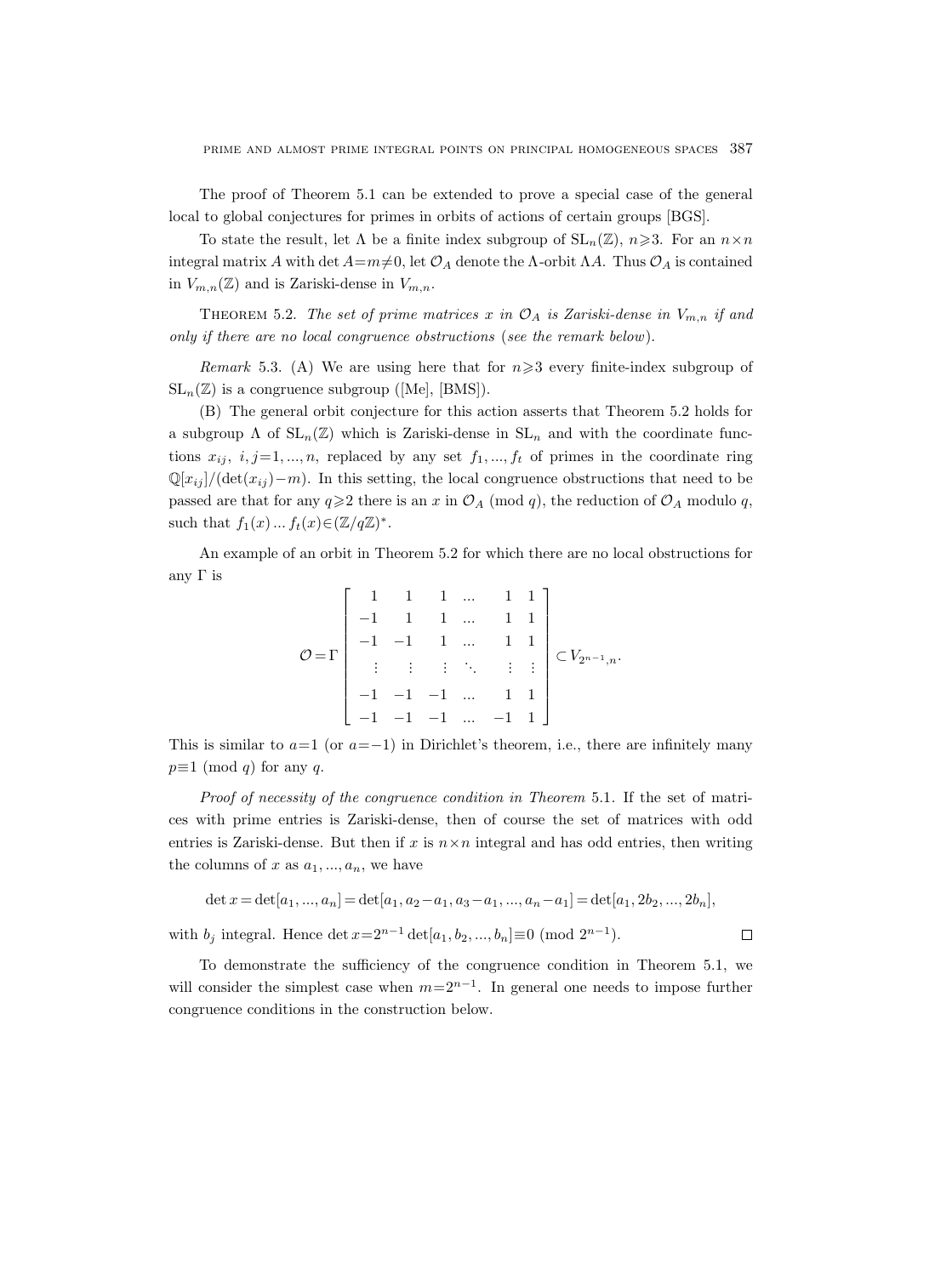388 a. nevo and p. sarnak

LEMMA 5.4. For  $n \geqslant 2$  let

|  | $x_{21}$ |          | $x_{22}$ $\hspace{0.1cm}$ $x_{23}$ $\hspace{0.1cm}$ $\ldots$ |            | $x_{2n}$ |  |
|--|----------|----------|--------------------------------------------------------------|------------|----------|--|
|  | $x_{31}$ | $x_{32}$ | $x_{33}$                                                     | $\sim 100$ | $x_{3n}$ |  |
|  |          |          | $\sim 10^{-1}$                                               |            |          |  |
|  | $x_{n1}$ | $x_{n2}$ | $x_{n3}$                                                     | $\cdots$   | $x_{nn}$ |  |

which we identify with the affine  $A^{(n-1)n}$  space. We denote by  $A_i(y)$  the  $(n-1)\times(n-1)$ minor of y gotten by deleting the j-th column. Let G be the set of  $y \in Y$  for which

- (i)  $(A_1(y),...,A_n(y))=2^{n-2};$
- (ii)  $A_1(y) ... A_n(y) \neq 0;$
- (iii)  $A_1(y) + ... + A_n(y) \equiv 0 \pmod{2^{n-1}};$

and the  $x_{ij}$  (where  $(x_{ij})=y$ ) are all prime. Then G is Zariski-dense in  $\mathcal{Y}$ .

*Proof.* We use Dirichlet's theorem repeatedly and proceed by induction on  $n$ .

For  $n=2$ ,  $y=[x_{21}, x_{22}]$  and we seek  $(x_{21}, x_{22})=1$ ,  $x_{21}+x_{22}\equiv 0 \pmod{2}$ , and  $x_{21}$  and  $x_{22}$  both prime. Clearly the set  $G$  of such vectors is Zariski-dense in  $A^2$ .

For  $n\geq 3$  we assume the lemma for  $n-1$  and construct the  $y\in\mathcal{G}$  as follows: for

$$
z = \begin{bmatrix} z_2 \\ \vdots \\ z_n \end{bmatrix}, \quad \xi = \begin{bmatrix} \xi_2 \\ \vdots \\ \xi_n \end{bmatrix}
$$

and an  $(n-1)\times(n-2)$  matrix w, we write

$$
y = [z\xi w].
$$

By induction, the set of w's in the space W of such  $(n-1)\times(n-2)$  matrices, for which  $w_{ij}$  are all prime and such that

$$
C_2(w) + \ldots + C_n(w) \equiv 0 \pmod{2^{n-2}}
$$
\n
$$
(5.1)
$$

and

$$
(C_2(w),...,C_n(w)) = 2^{n-3},
$$
\n(5.2)

is Zariski-dense in W. Here  $C_i(w)$  is the  $(n-2) \times (n-2)$  minor of w obtained by deleting the *i*th row of w. For such a w, we seek  $\xi$  satisfying

$$
A_1 = \xi_2 C_2 - \xi_3 C_3 + \dots + (-1)^n \xi_n C_n \equiv 2^{n-2} \pmod{2^{n-1}}
$$
\n(5.3)

and

$$
(\xi_j, 2) = 1. \tag{5.4}
$$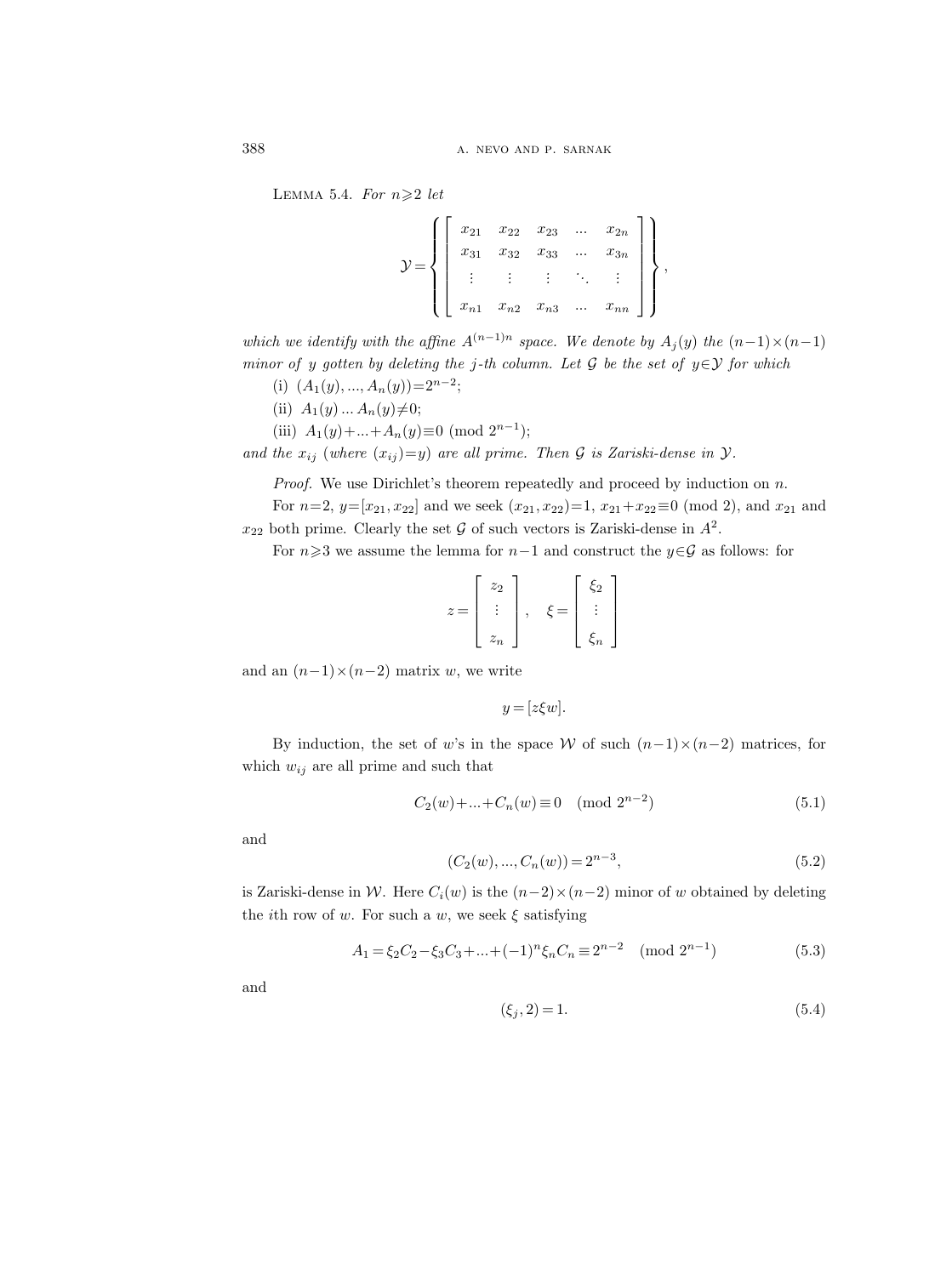In view of  $(5.1)$  and  $(5.2)$ , this amounts to

$$
\xi_2 C_2' - \xi_3 C_3' + \dots + (-1)^n \xi_n C_n' \equiv 2 \pmod{4},\tag{5.5}
$$

where

$$
(C'_2, ..., C'_n) = 1 \quad \text{and} \quad C'_2 + ... + C'_n \equiv 0 \pmod{2}.
$$
 (5.6)

According to (5.6), the number  $\ell$  of  $C_j'$ 's which are  $\equiv \pm 1 \pmod{4}$  is even and positive. Collecting these  $C'_j$ 's on the left, renumbering the indices and replacing  $\xi_j$  by  $-\xi_j$  suitably, leads to solving

$$
\xi_2 + \dots + \xi_{\ell+1} \equiv b \pmod{4},\tag{5.7}
$$

where b is either 0 or 2 modulo 4. If  $b \equiv 0 \pmod{4}$ , choose  $\xi_j = (-1)^j$ ,  $2 \leq j \leq \ell+1$ , while if  $b\equiv 2 \pmod{4}$ , choose  $\xi_2 = \xi_3 = 1$  and  $\xi_j = (-1)^j$  for  $4 \leq j \leq \ell+1$ . Since  $\ell$  is even, these choices solve (5.5).

Having found such a  $\xi$  (mod  $2^{n-1}$ ) satisfying (5.3) and (5.4), we choose  $\xi$  integral satisfying this congruence and for which  $\xi_j$  are all prime. This is possible by Dirichlet's theorem and their choice is Zariski-dense in the  $\xi$ -space.

For each choice of w and  $\xi$  above, we choose z as follows. First, we have

$$
A_1 \equiv 2^{n-2} \pmod{2^{n-1}},\tag{5.8}
$$

and hence  $A_1 \neq 0$ . For each odd prime p dividing  $A_1$ , let

$$
t^{(p)}=\left[\begin{array}{c} t_2^{(p)} \\ \vdots \\ t_n^{(p)} \end{array}\right]
$$

be chosen with  $t_j^{(p)} \in (\mathbb{Z}/p\mathbb{Z})^*$  and satisfying

$$
A_2 := t_2^{(p)} C_2 - t_3^{(p)} C_3 + \dots + (-1)^n t_n^{(p)} C_n \not\equiv 0 \pmod{p}.
$$
 (5.9)

It is clear that such a  $t^{(p)}$  can be found, since  $(C_2, ..., C_n)=2^{n-3}$  and  $p\geqslant 3$ .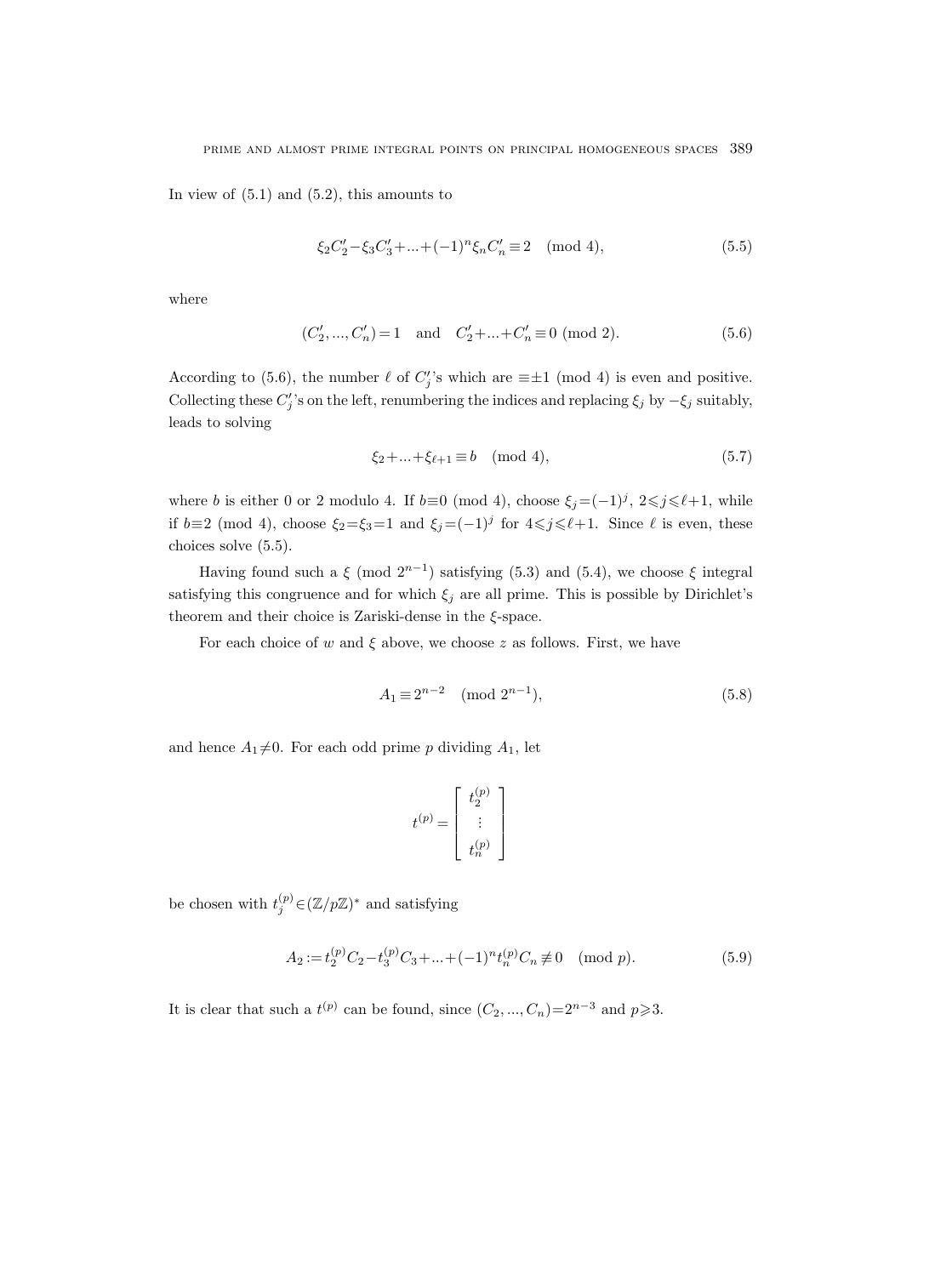390 **a.** NEVO AND P. SARNAK

Next, let  $q_3, ..., q_n$  be distinct primes different from 2, from any prime divisor of  $A_1$ and from any entry of  $w$ . We choose  $z$  to satisfy the following congruences:

$$
\begin{bmatrix} z_2 \\ \vdots \\ z_n \end{bmatrix} \equiv \begin{bmatrix} w_{2j} \\ \vdots \\ w_{nj} \end{bmatrix} \pmod{q_j}, \quad \text{for } 3 \leq j \leq n. \tag{5.10}
$$

$$
\begin{bmatrix} z_2 \\ \vdots \\ z_n \end{bmatrix} \equiv \begin{bmatrix} t_2^{(p)} \\ \vdots \\ t_n^{(p)} \end{bmatrix} \pmod{p}, \qquad \text{for } p | A_1, p \text{ odd}, \tag{5.11}
$$

$$
\begin{bmatrix} z_2 \\ \vdots \\ z_n \end{bmatrix} \equiv \begin{bmatrix} \xi_2 \\ \vdots \\ \xi_n \end{bmatrix} \pmod{2^{n-1}}.
$$
 (5.12)

The conditions (5.10), (5.11) and (5.12) involve distinct prime moduli and the numbers on the right are all prime to their moduli, hence by Dirichlet's theorem we can choose  $z_i$  to be prime and to satisfy the congruences (5.10), (5.11) and (5.12). Moreover, the set of choices for these  $z$ 's is Zariski-dense in the space of  $z$ 's. This produces matrices  $y=[z \xi w]$  which we check satisfy the requirement of the lemma. First, by (5.8),

$$
A_1(y) \equiv 2^{n-2} \pmod{2^{n-1}}.
$$
 (5.13)

Second, by (5.9),  $A_1(y)$  and  $A_2(y)$  have no odd prime common factor. Finally, by (5.12),

$$
A_2(y) \equiv A_1(y) \pmod{2^{n-2}},\tag{5.14}
$$

so we conclude that

$$
(A_1(y), A_2(y)) = 2^{n-2}.
$$
\n(5.15)

Note that, for  $3 \leq j \leq n$ ,  $A_j(y) \equiv 0 \pmod{2^{n-2}}$ , since  $A_j$  is the determinant of an  $(n-1) \times$  $(n-1)$  matrix with odd entries. Hence

$$
A_1(y) + \dots + A_n(y) \equiv 0 \pmod{2^{n-1}}.
$$
\n(5.16)

Thus, together with (5.13), we deduce that

$$
(A_1(y),...,A_n(y)) = 2^{n-2}.
$$
\n(5.17)

From (5.13) and (5.14) we conclude that  $A_1(y)A_2(y)\neq 0$ , while from (5.10) we have that  $A_j(y) \equiv \pm A_1(y) \pmod{q_j}$  for  $3 \leq j \leq n$ , and hence  $A_3(y) \ldots A_n(y) \neq 0$ . All this, coupled with the fact that the entries of  $y$  are prime and that the  $y$ 's can be chosen to be Zariski-dense in  $\mathcal{Y}$ , completes the proof of Lemma 5.4.  $\Box$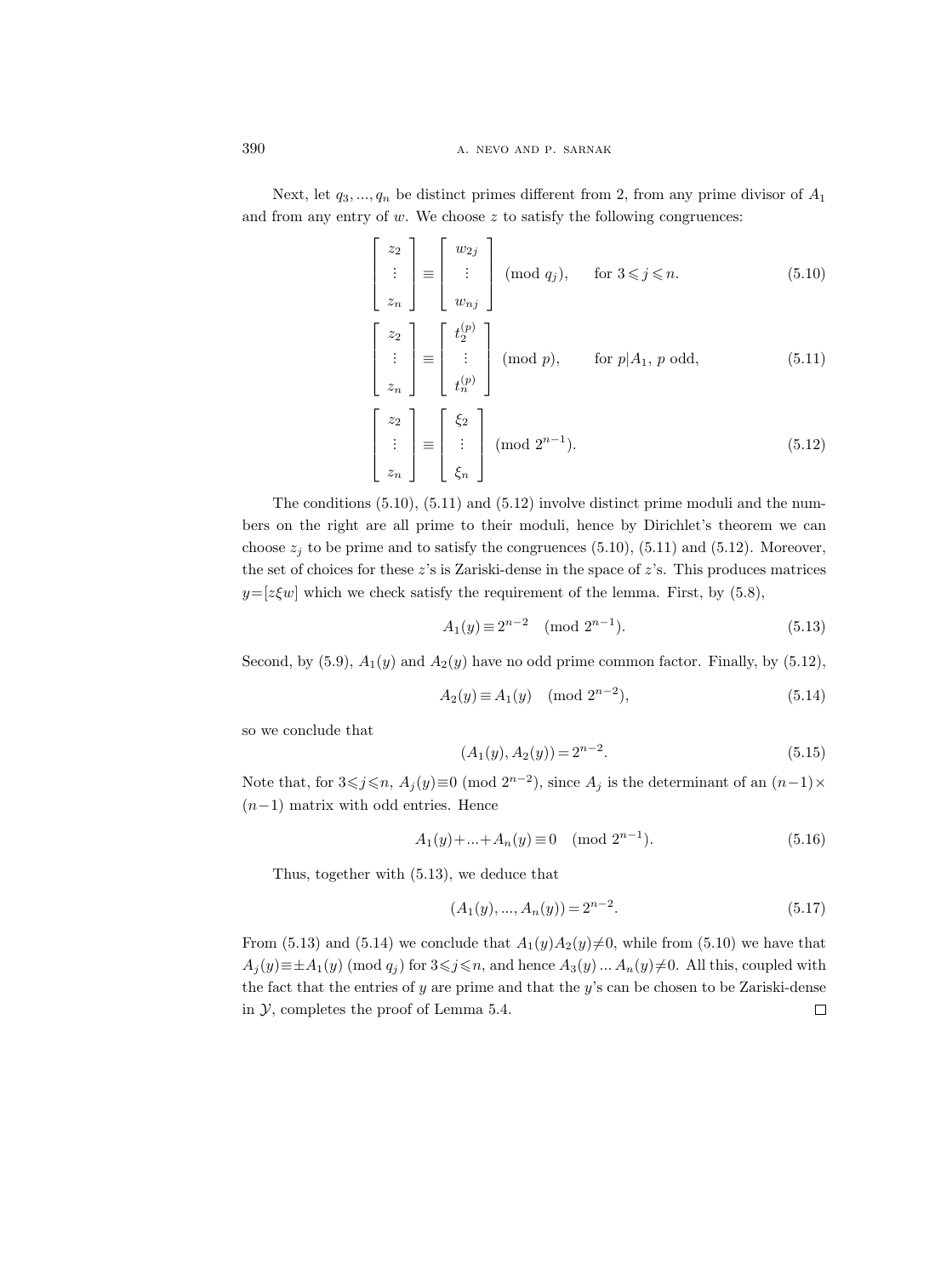We now appeal to Vinogradov's methods [Vi] for studying the solvability of

$$
H_{A_0,\dots,A_n} = \{(s_1,\dots,s_n) : A_1s_1 - A_2s_2 + \dots + (-1)^{n+1}A_ns_n - A_0 = 0\},\tag{5.18}
$$

with  $s_j$  prime (i.e.,  $(s_j)$  a prime ideal in  $\mathbb{Z}$ ). The treatment in Vaughan [Va, p. 37], shows that if  $n\geqslant 3$  and  $A_1 \dots A_n \neq 0$ , then the number of solutions to (5.18), with  $|s_j| \leqslant T$  and  $s_j$ prime, satisfies

$$
R(T) \gg C \frac{T^{n-1}}{(\log T)^n} + O_\nu\left(\frac{T^{n-1}}{(\log T)^\nu}\right) \tag{5.19}
$$

for any fixed (large)  $\nu$ . Moreover, the critical number C given by the singular series is non-zero if and only if the following local conditions are satisfied:

$$
(A_0, A_1, \dots, A_{n-1}) = (A_0, A_1, \dots, A_{n-2}, A_n) = (A_1, A_2, \dots, A_n) = (A_0, A_1, \dots, A_n) \tag{5.20}
$$

and

$$
A_0 + \dots + A_n \equiv 0 \pmod{2(A_0, \dots, A_n)}.
$$
 (5.21)

If any of these conditions fail, for example if there is a prime p and  $e \geq 1$  with  $p^e|A_j$  for  $j=0,\ldots,n-1$  but  $p^e \nmid A_n$ , then any solution to (5.18) must have  $p|s_n$ . Hence the set of solutions to (5.18) with  $s_n$  prime is not Zariski-dense in  $H_{A_0,...,A_n}$ . Thus the conditions (5.20) and (5.21) are necessary for the Zariski density of  $(s_1, ..., s_n)$ ,  $s_j$  prime, in  $H_{A_0,...,A_n}$ . These conditions are also sufficient. Indeed  $H_{A_0,...,A_n}$  is connected and hence if these points are not Zariski-dense, then there is a polynomial  $f(s_1, ..., s_n)$  which is non-constant on  $H_{A_0,...,A_n}$  such that all the s's lie in

$$
H_{A_0,...,A_n} \cap \{s : f(s) = 0\}.
$$

It is elementary that the number of integer points in this intersection and for which  $|s_j|$  ≤T is  $O(T^{n-2})$ . Hence, if  $C \neq 0$ , then (5.19) gives a contradiction to the points all lying in  $\{s:f(s)=0\}\cap H_A$ . We conclude that

$$
\{(s_1, ..., s_n) : s_j \text{ is prime and } s \in H_{A_0, ..., A_n}\}\tag{5.22}
$$

is Zariski-dense in  $H_{A_0,...,A_n}$  if and only if  $(5.20)$  and  $(5.21)$  hold.

Let  $Y$  be the space in Lemma 5.4 and  $\mathcal G$  the set of y's constructed in that lemma. Set  $A_0 = 2^{n-1}$ . Then, for  $y \in \mathcal{G}$ ,

$$
(A_1(y),..., A_n(y)) = 2^{n-2}
$$
  
 
$$
A_1(y) + ... + A_n(y) \equiv 0 \quad (\text{mod } 2^{n-1}),
$$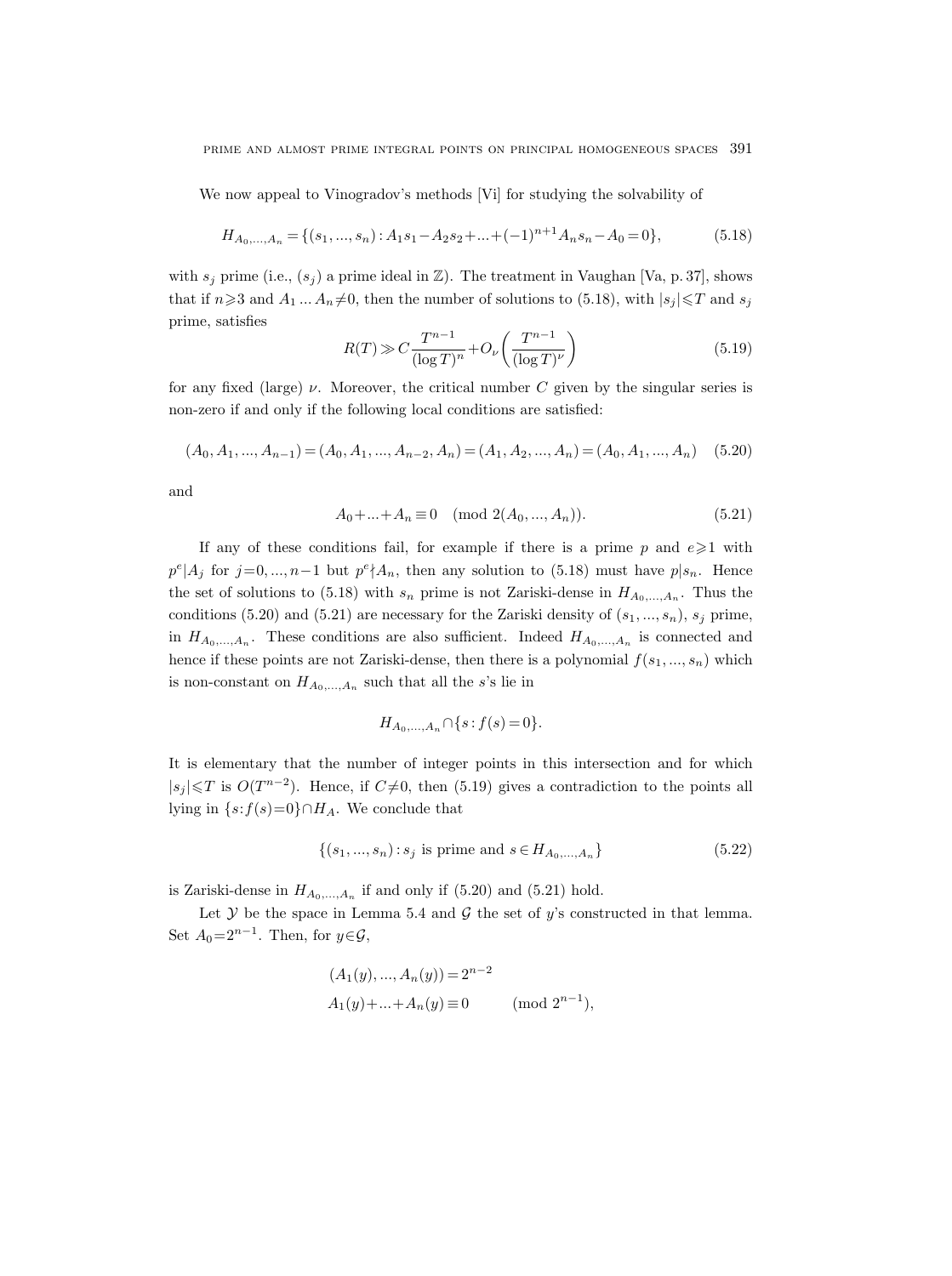and  $A_1(y) ... A_n(y) \neq 0$ . Hence  $(A_0, A_1(y), ..., A_n(y))=2^{n-2}$  and the number of  $1 \leq j \leq n$ for which  $2^{n-2}$ | $A_j(y)$  is even and positive. It follows that

$$
(A_0, A_1(y),..., A_{n-1}(y)) = (A_0, A_1(y),..., A_{n-2}(y), A_n(y)) = (A_1(y),..., A_n(y)) = 2^{n-2}
$$

and

$$
A_0 + A_1(y) + \ldots + A_n(y) \equiv 0 \pmod{2(A_0, A_1(y), \ldots, A_n(y))}.
$$

Thus (5.20) and (5.21) are satisfied and so, by (5.22), it follows that for any  $y \in \mathcal{G}$  the set of  $s \in H_{A_0,A_1(y),...,A_n(y)}$ , for which all  $s_j$  are prime, is Zariski-dense in  $H_{A_0,A_1(y),...,A_n(y)}$ . For each such  $y$  and  $s$ , the matrix  $x$  given by

$$
\left[\begin{array}{ccc} s_1 & \dots & s_n \\ y & & \end{array}\right] = \left[\begin{array}{cccc} x_1 & x_2 & \dots & x_n \\ z_2 & \xi_2 & & \\ \vdots & \vdots & & w \\ z_n & \xi_n & & \end{array}\right]
$$

is a prime matrix in  $V_{2^{n-1},n}$ .

To complete the proof of Theorem 5.1 with  $m=2^{n-1}$ , we must show that the set of x's constructed above is dense in  $V_{2n-1,n}$ . Let

$$
\mathcal{Y}^0 = \{ y \in \mathcal{Y} : A_j(y) \neq 0 \text{ for some } 1 \leq j \leq n \}.
$$

 $\mathcal{Y}^0$  is an open irreducible subset of  $A^{(n-1)\times n}$  and is quasi-affine. Let  $\Upsilon: V_{m,n} \to \mathcal{Y}^0$  be the surjective morphism

$$
x \longmapsto \begin{pmatrix} x_{21} & \dots & x_{2n} \\ \vdots & & \vdots \\ x_{n1} & \dots & x_{nm} \end{pmatrix} . \tag{5.23}
$$

If U is a non-empty open subset of  $V_{m,n}$  then, since  $V_{m,n}$  is connected, U is dense and hence  $\Upsilon(U)$  is dense in  $\Upsilon(V_{m,n}) = \mathcal{Y}^0$ . Also  $\Upsilon(U)$  is constructible and contains an open dense subset of  $\mathcal{Y}^0$ . According to Lemma 5.4, there is a  $y \in \mathcal{G} \cap \Upsilon(U)$ . Now  $U \cap \Upsilon^{-1}(y)$ is a non-empty open subset of  $H_{2^{n-1},A_1(y),...,A_n(y)}$ . According to the analysis above, it contains a point  $(p_1, ..., p_n)$  all of whose coordinates are prime. Hence

$$
x = \left[ \begin{array}{c} p \\ y \end{array} \right]
$$

is a prime matrix and it is in U. This proves Theorem 5.1.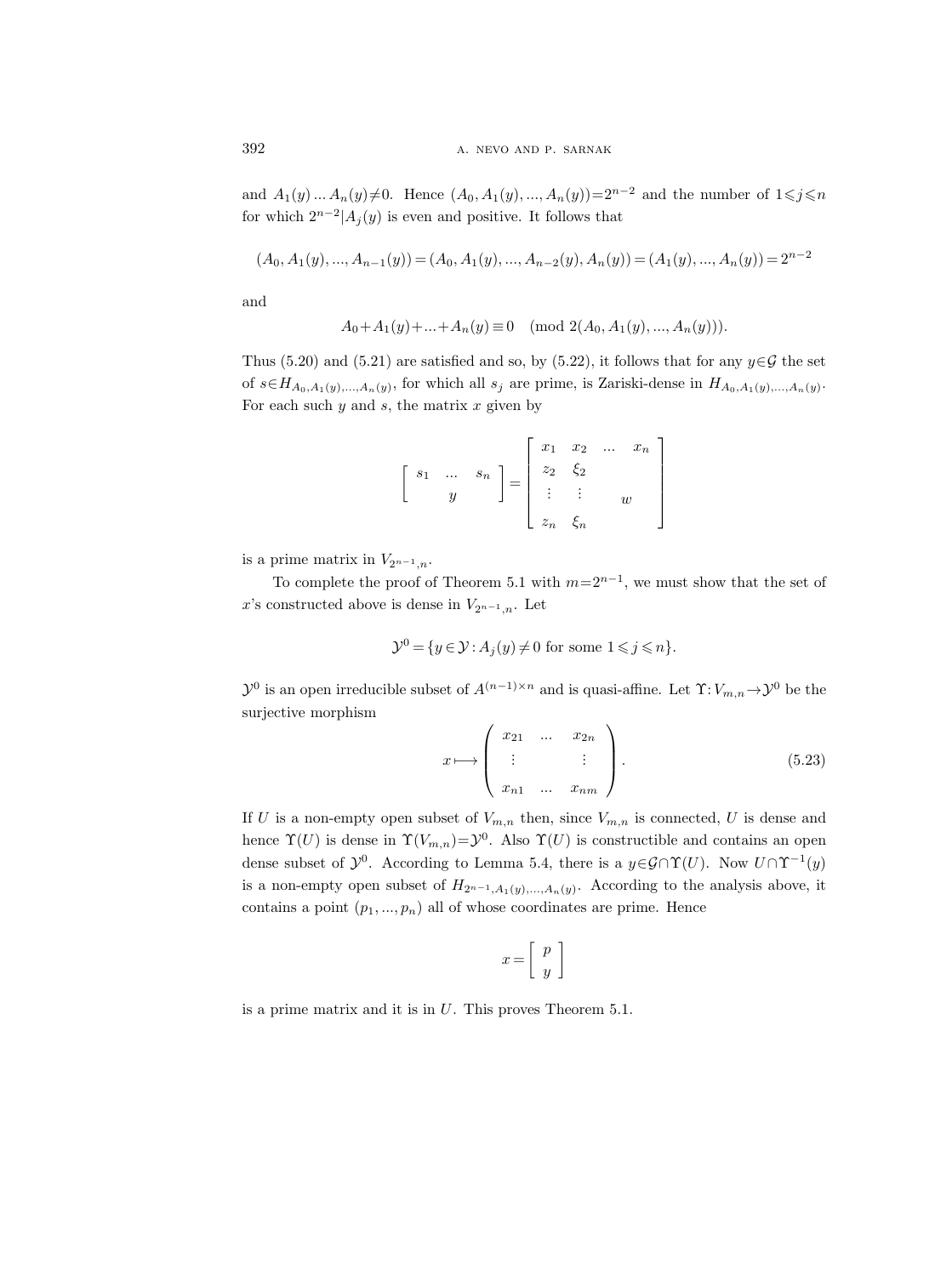prime and almost prime integral points on principal homogeneous spaces 393

#### 6. Spectral estimates for uniform lattices

We now turn to explain an alternative approach to estimating the level of distribution. Indeed, rather than giving an error term for the number of lattice points in a ball, it suffices to estimate the deviation of a positive weighted sum over the lattice points. This allows one to take a smooth weight and to estimate its Fourier transform directly via a convergent eigenfunction expansion of the corresponding automorphic kernel. This method gives a sharper result for the level of distribution and the improvement is most significant when the lattice is co-compact. Since the latter assumption also allows us to avoid the analysis of Eisenstein series necessary for the estimates of eigenfunction expansions, we will present the method only for co-compact lattices. In this case it can be naturally viewed as providing the error estimate in the non-Euclidean version of a Poisson summation formula for compact locally symmetric spaces. To simplify matters further, we will assume that the weight functions are radial, allowing us to reduce matters to spectral estimates associated with spherical functions. We note that the estimate of the deviation we give below is in fact sharp: it gives the best possible result for a smooth weighted sum.

We retain the notation of  $\S$ \$3.1-3.3, and again let G be a connected semisimple Lie group with finite center and no compact factors.  $S$  denotes the symmetric space  $\mathcal{S}=G/K$ , where K is a maximal compact subgroup. We take the Riemannian structure on  $S$  induced by the Cartan–Killing form on  $G$  and let  $d$  denote the associated  $G$ -invariant distance. We let  $B_t(z)$  denote the ball of radius t and center z. Consider the family of kernels on  $S \times S$  given by

$$
L_t(z, w) = \chi_{[0,t]}(d(z, w)),
$$

where  $\chi_{[0,t]}$  is the characteristic function of an interval. Fix a smooth function  $b(w)$  on S which is non-negative, positive definite, supported in a ball of radius  $t_0$  with center  $w_0$ , invariant under  $K_{w_0}$  and with integral 1. Define the following smooth function, which is supported on the set of points whose distance from  $w_0$  is at most  $t+t_0$ :

$$
W_t(z) = \int_{\mathcal{S}} L_t(z, w)b(w) \, dvol(w).
$$
 (6.1)

Let  $\Gamma$  be any uniform lattice in G which satisfies, for any z,

$$
|\{\gamma\in\Gamma:d(\gamma z,z)\leqslant 1\}|\leqslant C_\Gamma,
$$

with  $C_{\Gamma}$  fixed. Our version of the error estimate in the Poisson summation formula is as follows.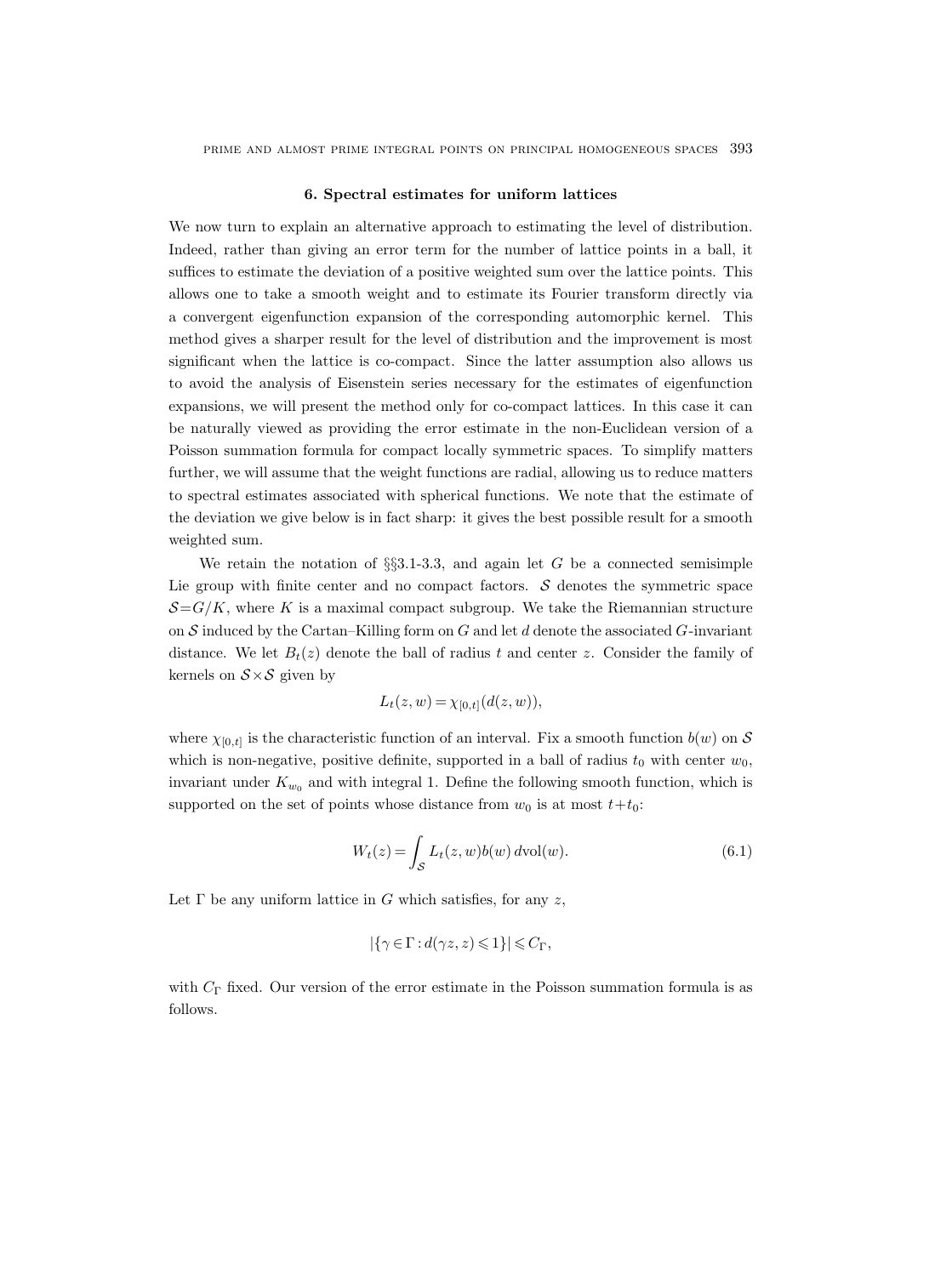THEOREM 6.1. (Poisson summation formula) Let  $\Gamma$  be a uniform irreducible lattice in G as above. Then for  $\eta > 0$  fixed,

$$
\sum_{\gamma \in \Gamma} W_t(\gamma z) = \frac{\text{vol}(B_t)}{\text{vol}(\Gamma \backslash G)} + O_{\eta}(\text{vol}(B_t)^{1-1/p+\eta}),
$$

where

(1) the result holds uniformly for arbitrary z and  $w_0$ ;

(2)  $p=p(G,\Gamma)$  is the integrability parameter of the representation in  $L_0^2(\Gamma \backslash G)$  as in Theorem 3.3; in particular,

$$
1-\frac{1}{p}=\frac{1}{2}
$$

if and only if all representations weakly contained in  $L_0^2(\Gamma \backslash G)$  are tempered.

Let us note the following. First, it is indeed the case that  $p(G, \Gamma) < \infty$  for every irreducible lattice [Cl1] (we refer to [KeS] for discussion and references). Second, Theorem 6.1 holds for general point-pair-invariant kernels.

The proof is based on establishing uniform control on the pointwise spectral expansion of the smooth function  $W_t$ . We will use the spectral expansion associated with the commutative algebra  $\mathcal D$  of  $G$ -invariant differential operators on the symmetric space (recall that the Laplacian generates this algebra if and only if the real rank of  $G$  is 1). Being G-invariant, these differential operators descend to operators on  $M = \Gamma \backslash S$ , and admit a joint spectral resolution. The eigenvalues are given by (infinitesimal) characters  $\omega_{\lambda} : \mathcal{D} \to \mathbb{C}$ , parametrized by

$$
\lambda \in \Sigma \subset \mathrm{Hom}(\mathfrak{a},\mathbb{C})/\mathcal{W}.
$$

Here  $G=NAK$  is an Iwasawa decomposition,  $\mathfrak a$  is the Lie algebra of A, W is the Weyl group of  $(\mathfrak{g}, \mathfrak{a})$  and  $\Sigma$  parametrizes the positive-definite spherical functions  $\Psi_{\lambda}: G \rightarrow \mathbb{C}$ . We let  $\|\cdot\|$  denote the Euclidean norm associated with the inner product on a given by the restriction of the Killing form. Finally recall that every (normalized) joint eigenfunction  $\phi$  on  $\Gamma \backslash S$  of the algebra D is also a joint eigenfunction of the commutative convolution algebra  $L^1(K\backslash G/K)$  of bi-K-invariant kernels on G. The eigenvalue constitutes a complex homomorphism  $\tilde{\omega}_{\lambda}$  of this algebra, which corresponds uniquely to a spherical function  $\Psi_{\lambda}$ . Thus, if F is bi-K-invariant,

$$
\pi_{\Gamma\backslash G}(F)(\phi) = \widetilde{\omega}_{\lambda}(F)\phi, \quad \text{where } \widetilde{\omega}_{\lambda}(F) = \int_{G} F(g)\Psi_{\lambda}(g) dm_G(g).
$$

We begin with the following result.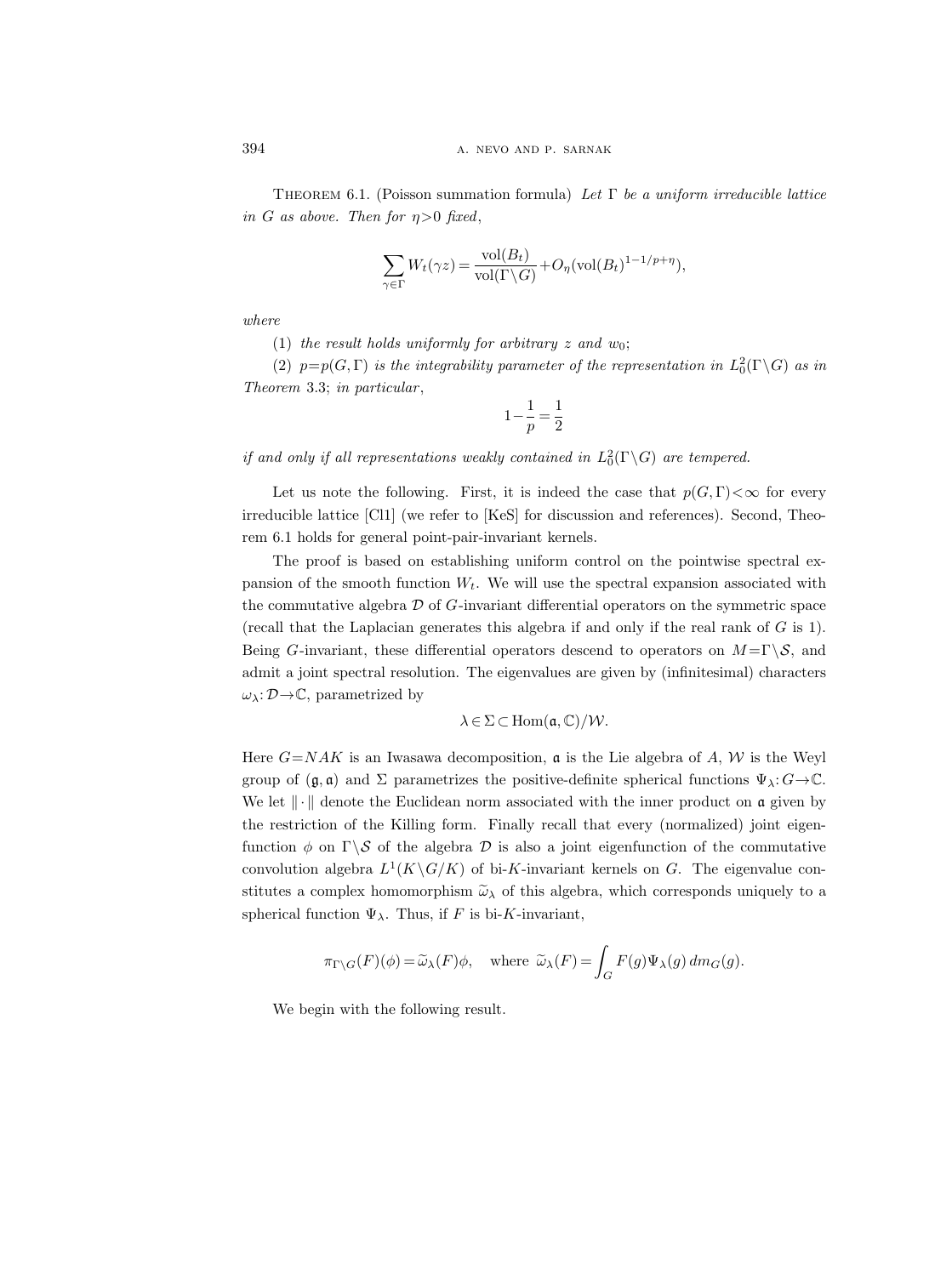PROPOSITION 6.2. (The average size of eigenfunctions) Let  $\Gamma$  be any uniform lattice in G, satisfying the condition preceding Theorem 6.1, and let  $\phi_j$ ,  $j \in \mathbb{N}$ , be an orthonormal basis for  $L^2(M)$  consisting of joint eigenfunctions of the ring  $\mathcal D$  of G-invariant differential operators on M. Denote by  $\Psi_{\lambda_j}$  the spherical function associated with  $\phi_j$ . Then there exists a constant  $C(S)$ , depending only on S and independent of  $\Gamma$ , such that

$$
\max_{z\in M}\sum_{\|\lambda_j\|\leqslant \|\lambda\|}|\phi_j(z)|^2\leqslant C(\mathcal{S})(1+\|\lambda\|)^{\dim(\mathcal{S})}.
$$

*Proof.* Let  $\ell_{\varepsilon}(z, w)$  be a smooth non-negative positive-definite kernel on  $S \times S$ , depending only on  $d(z, w)$  and supported in  $d(z, w) \leq \varepsilon$  with unit integral. The automorphic kernel

$$
A_{\varepsilon}(\Gamma z, \Gamma w) = \sum_{\gamma \in \Gamma} \ell_{\varepsilon}(\gamma z, w)
$$

on  $M \times M$  can be expanded in terms of the joint eigenfunctions  $\phi_j$  of D on  $L^1(K \backslash G/K)$ as

$$
A_{\varepsilon}(\Gamma z, \Gamma w) = \sum_{j=1}^{\infty} h_{A_{\varepsilon}}(\lambda_j) \phi_j(\Gamma z) \overline{\phi_j(\Gamma w)},
$$

where  $h_{A_{\varepsilon}}(\lambda_j)$  are the eigenvalues of the operator defined on  $L^2(M)$  by the automorphic kernel  $A_{\varepsilon}$ . As noted above, these eigenvalues are given by the Selberg and Harish-Chandra spherical transform (normalized at  $w=w_0$ )

$$
h_{A_{\varepsilon}}(\lambda_j) = \int_{\mathcal{S}} \ell_{\varepsilon}(z, w_0) \Psi_{\lambda_j}(z) d\text{vol}(z),
$$

where  $\Psi_{\lambda_j}$  is the spherical function associated with  $\phi_{\lambda_j}$ , normalized by  $\Psi_{\lambda}(e)=1$ , and viewed as a function on  $S$ .

We claim that

$$
|h_{A_{\varepsilon}}(\lambda)-1| \leqslant \left| \int_{z \in B_{\varepsilon}(w_0)} \ell_{\varepsilon}(z, w_0) |\Psi_{\lambda}(z)-1| \, d\mathrm{vol}(z) \right| \leqslant C_1(\mathcal{S})(1+||\lambda||)\varepsilon.
$$

Clearly, this estimate follows from the fact that for all  $H$  in the unit sphere in  $\mathfrak a$  and  $|t| \leq 1$  (say), the first derivative of the normalized positive definite spherical functions  $\Psi_{\lambda}$ satisfy

$$
\left|\frac{d}{dt}\Psi_{\lambda}(\exp(tH))\right| \leqslant C_1(\mathcal{S})(1+\|\lambda\|).
$$

This estimate is a consequence of the Harish-Chandra power series expansion for the spherical functions, together with the fact that normalized positive definite spherical functions are all bounded by 1. The estimate follows from e.g. [GV, Proposition 4.6.2].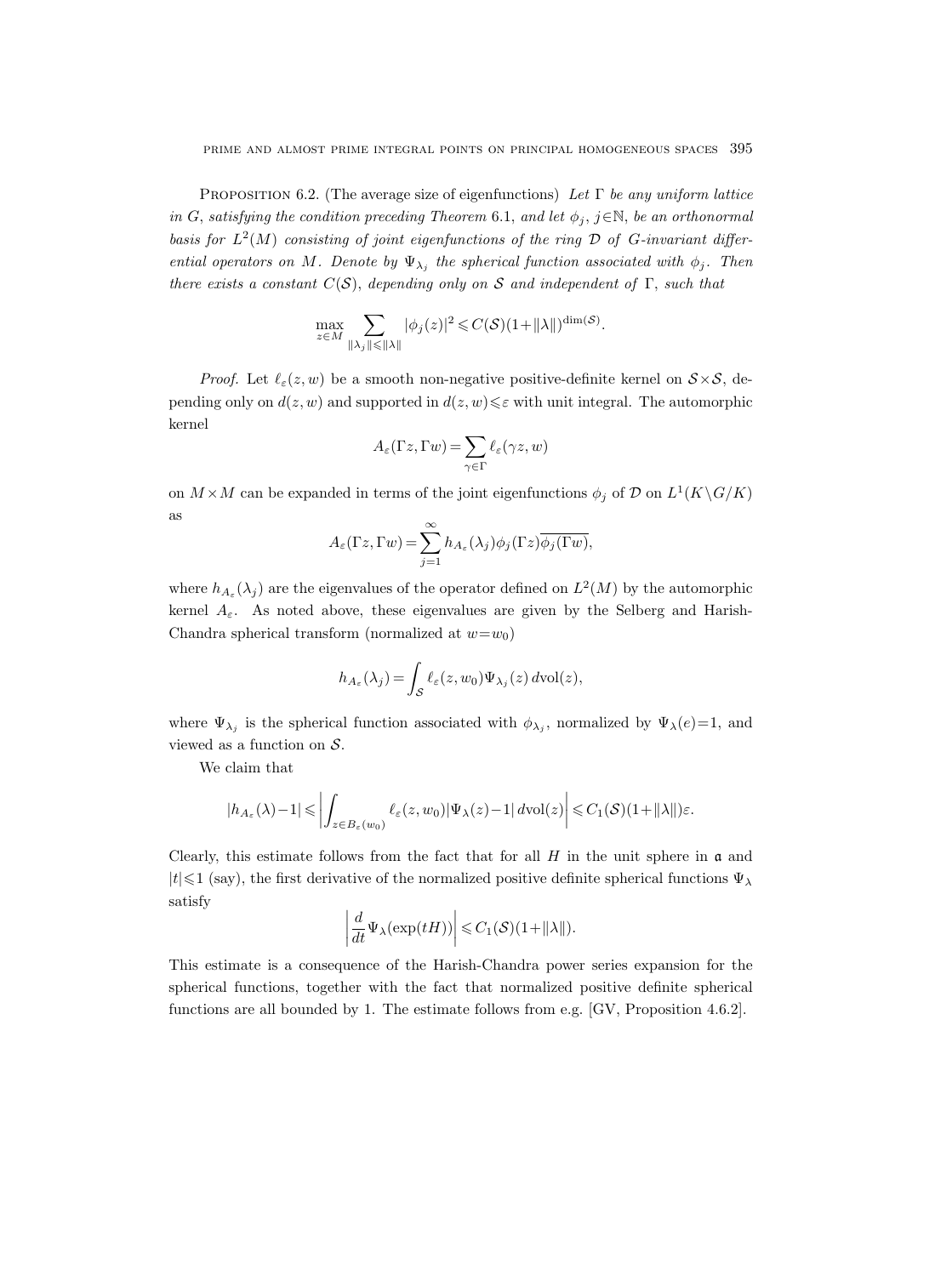We conclude that if  $(1+\|\lambda\|)\varepsilon < \frac{1}{2}C_1(\mathcal{S})$  then  $h_{A_{\varepsilon}}(\lambda) \geq \frac{1}{2}$ , and therefore we obtain the following upper bound on the average size of the eigenfunctions

$$
\sum_{\gamma \in \Gamma} \ell_{\varepsilon}(\gamma z,z) = \sum_{j=1}^{\infty} h_{A_{\varepsilon}}(\lambda_j) |\phi_j(z)|^2 \geqslant \frac{1}{2} \sum_{\|\lambda_j\| < C_2(\mathcal{S})/\varepsilon} |\phi_j(z)|^2.
$$

On the other hand, we can clearly obtain a pointwise upper bound of the form

$$
\sum_{\gamma \in \Gamma} \ell_{\varepsilon}(\gamma z, z) \leqslant C_3(\mathcal{S}) \varepsilon^{-\dim \mathcal{S}}.
$$

Indeed, this follows when the kernel is defined by a bump function which satisfies the obvious upper bound of being  $\ll \varepsilon^{-\dim S}$ , and taking also into account the fact that there are at most c lattice points in a ball of radius  $\varepsilon \leq 1$ , this coming from our assumption on Γ. Combining the two estimates, we can conclude that

$$
\sum_{\lambda_j<\lambda=C_2(\mathcal{S})/\varepsilon}|\phi_j(z)|^2\leqslant C_3(\mathcal{S})\varepsilon^{-\dim\mathcal{S}}\leqslant C(\mathcal{S})(1+\|\lambda\|)^{\dim\mathcal{S}}.
$$

The proof of Proposition 6.2 is now complete.

Proof of Theorem 6.1. Consider the identity

$$
\sum_{\gamma \in \Gamma} \int_{\mathcal{S}} L_t(\gamma z, w) b(w) \, dw = \sum_{\gamma \in \Gamma} W_t(\gamma z) = \sum_{j=0}^{\infty} h_{L_t}(\lambda_j) \phi_j(z) \int_{\mathcal{S}} \overline{\Psi_{\lambda_j}(w)} b(w) \, dw. \tag{6.2}
$$

 $\Box$ 

The eigenvalue  $\lambda_0=0$  associated with the constant function  $\phi_0=1/\text{vol}(M)$  (the unique ∆-eigenfunction with this eigenvalue) gives the main contribution to the infinite sum, which is  $vol(B_t)/vol(M) = h_{L_t}(0)$ . We must therefore estimate the contribution of all other terms.

Now note that since the bump function  $b(w)$  is a fixed smooth function, and  $\phi_j$  is an eigenfunction of the Laplacian  $\Delta$  with eigenvalue  $\omega_{\lambda_j}(\Delta)$ , m integrations by parts give, for any fixed m and all  $j \in \mathbb{N}$ ,

$$
\int_{\mathcal{S}} b(w) \overline{\Psi_{\lambda_j}(w)} dw \leqslant C_m (1 + ||\lambda_j||)^{-m}.
$$

Let us set

$$
\hat{b}(\lambda_j) = \int_{\mathcal{S}} b(w) \overline{\Psi_{\lambda_j}(w)} dw.
$$

Recall that  $\lambda_j$ ,  $j\neq 0$ , is a discrete set, and thus have a fixed positive distance from 0, due to our spectral gap assumption. As a consequence, the spherical functions  $\Psi_{\lambda_i}$  all have a fixed rate of decay, which can be expressed as a negative power of the volume of  $B_t$ .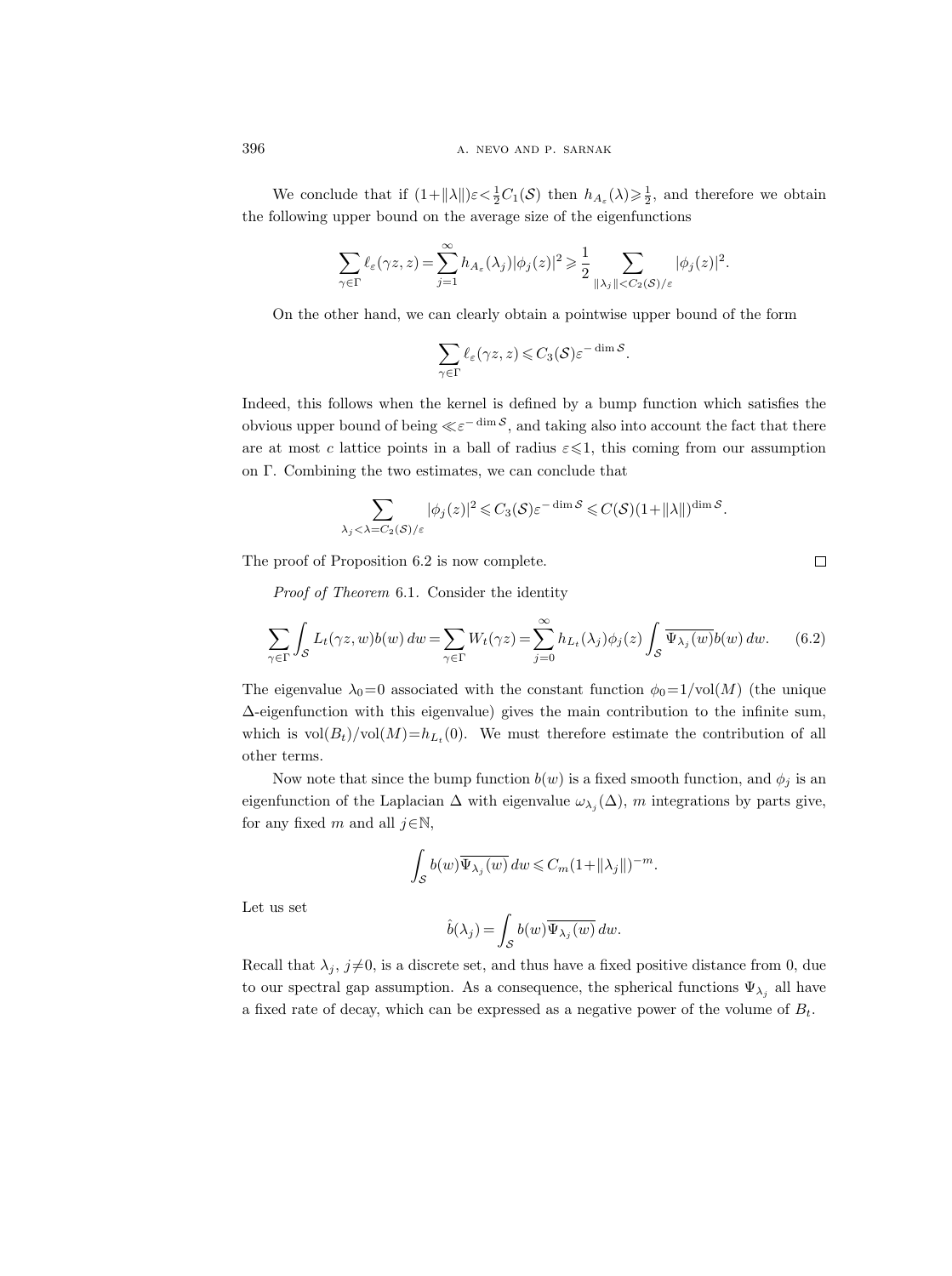Now,

$$
h_{L_t}(\lambda) = \int_{\mathcal{S}} L_t(z, w_0) \overline{\Psi_{\lambda}(z)} dz
$$

is the average of the spherical function on a ball of radius t and center  $w_0$ , which by Hölder's inequality is estimated by  $vol(B_t^{\delta})$ , where  $\delta = 1 - 1/p + \eta$ .

Therefore, using (6.2), we can write

$$
\left| \sum_{\gamma \in \Gamma} W_t(\gamma z) - \frac{\text{vol}(B_t)}{\text{vol}(M)} \right| \leq \text{vol}(B_t)^{\delta} \sum_{j \neq 0} |\phi_j(z)| |\hat{b}(\lambda_j)|.
$$

Now,  $|\hat{b}(\lambda_j)| \leq C_m(1 + ||\lambda_j||)^{-m}$ , and by Proposition 6.2,

$$
\sum_{\lambda_j \leqslant \lambda} |\phi_j(z)|^2 \leqslant C(\mathcal{S})(1 + ||\lambda||)^{\dim \mathcal{S}},
$$

so that, upon choosing  $k$  large enough,

$$
\sum_{j\neq 0} |\phi_j(z)| |\hat{b}(\lambda_j)| \leqslant \bigg( \sum_{j\neq 0} (1 + \|\lambda_j\|)^{-2k} |\phi_j(z)|^2 \bigg)^{1/2} \bigg( \sum_{j\neq 0} (1 + \|\lambda_j\|)^{2k} |\hat{b}(\lambda_j)|^2 \bigg)^{1/2} < \infty.
$$

This concludes the proof of Theorem 6.1.

Remark 6.3. The error estimate in the Poisson summation formula can be similarly established when  $\Gamma$  is non-uniform, using the foregoing arguments and the theory of Eisenstein series.

Next, we apply Theorem 6.1 in the context of sieving as in §§2–4. For the purpose of the lower bound sieve, we can use the non-negative weight function  $W_t$  in (6.1). Using our previous setup and notation, let us work with the distance parameter  $T = e^t$ , where t denotes the distance in the symmetric space  $S$ . But notice that since we are now working with symmetric space distance and not with a norm, in general the exponent of volume growth is now  $2\|\varrho_G\|$ , namely the rate of volume growth for Riemannian balls in S. Recall also that  $t(f)$  denotes the number of irreducible factors of the polynomial f. Now consider

$$
S_{W_T}(\mathcal{A}, P) := \sum_{\substack{\gamma \in \Gamma \\ (f(\gamma v), P) = 1}} W_T(\gamma), \tag{6.3}
$$

 $\Box$ 

where  $W_T(\gamma) := W_T(\gamma z_0)$  for a fixed  $z_0 \in \Gamma \backslash G / K$ . We have

$$
0 \leqslant W_T(\gamma) \leqslant 1,
$$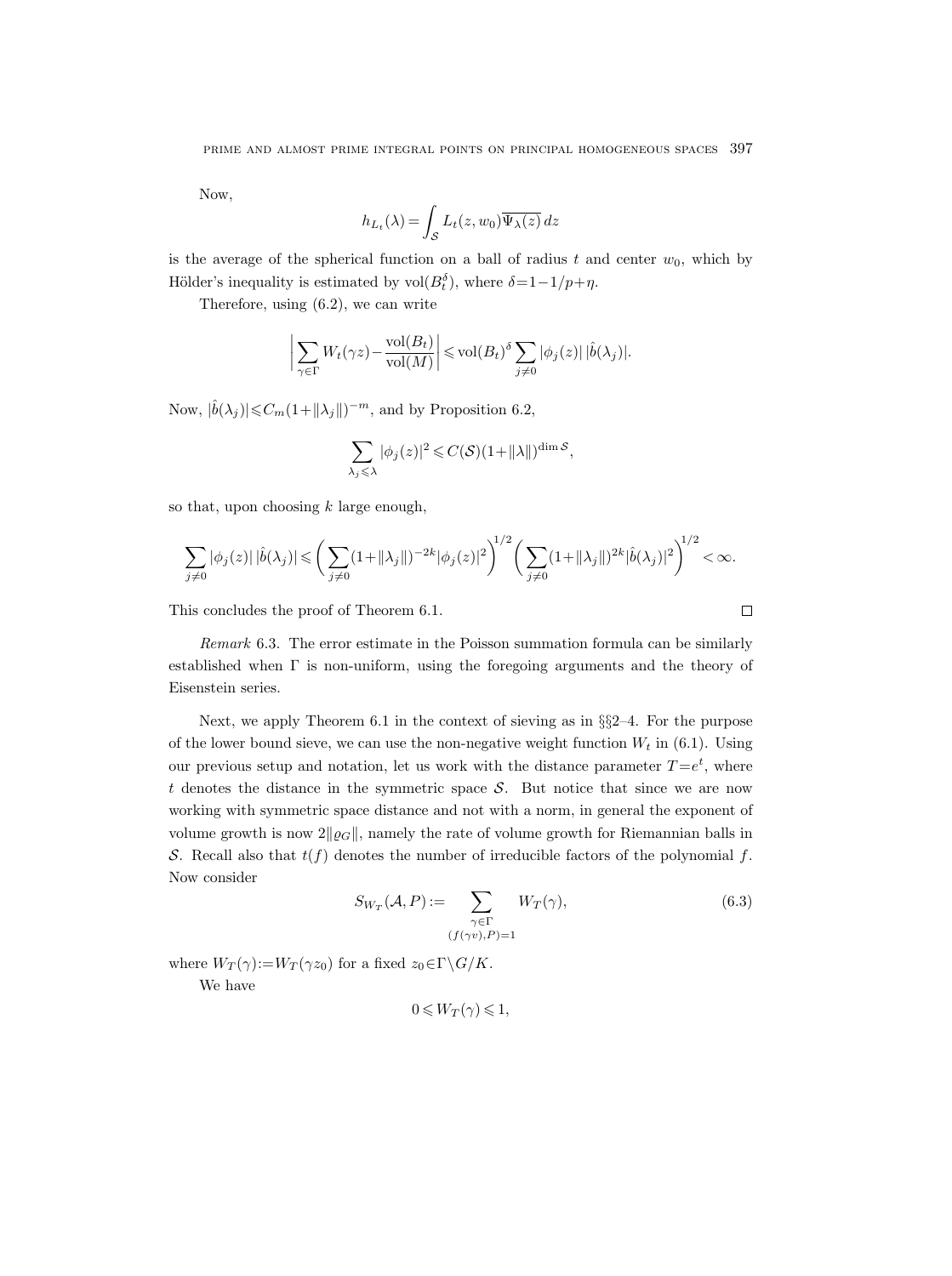398 **a.** NEVO AND P. SARNAK

and for T large

$$
W_T(\gamma) = \begin{cases} 1, & \text{if } \|\gamma\| \le \frac{1}{2}T, \\ 0, & \text{if } \|\gamma\| \ge 2T, \end{cases} \tag{6.4}
$$

where  $\|\cdot\|$  is a bi-K-invariant norm on G.

Theorem 6.1 (assuming, as we do from now on, that  $\Gamma$  is co-compact) gives the conclusion that uniformly for  $y \in \Gamma$ ,

$$
\frac{1}{\text{vol}(B_T)} \sum_{\gamma \in \Gamma(q)} W_T(\gamma y) = \frac{1}{[\Gamma : \Gamma(q)]} + O_{\varepsilon}(T^{-a/p + \varepsilon}).\tag{6.5}
$$

This corresponds to Theorem 3.2 with  $\theta/(1+\dim G)=a/2n_e(1+\dim G)$  replaced by  $a/p$ , where  $p=p(G, \Gamma)$ . Running the rest of the sieving analysis with this positive smooth weight  $W_T$  to the end of §4 yields an improvement in Theorem 1.7 and Corollary 1.8 with the condition on  $r$  replaced by

$$
r > \frac{9t(f)p(G, \Gamma)(\dim G)\deg f}{a}.
$$
\n(6.6)

Note that we have incorporated the small improvement (4.25) of (4.24) as well.

To further improve this value of  $r$ , we use the weighted sieve ([HR, Chapter 10]) in place of the elementary sieve in §2. The form which is convenient for us is as follows:

Let  $a_k \ge 0$  be a finite sequence and assume that for  $d \ge 1$ ,

$$
\sum_{k\equiv 0 \pmod{d}} a_k = \frac{\varrho(d)}{d} X + R(\mathcal{A}, d),\tag{6.7}
$$

with  $R(\mathcal{A}, 1)=0$ ,  $\varrho(1)=1$  and  $\varrho$  multiplicative, and that  $\varrho(p)$  satisfies (2.5) for all  $p\geqslant 2$ . Concerning the sieve dimension t, assume that for  $2 \leq z_1 \leq z$  we have

$$
\prod_{z_1 \le p < z} \left( 1 - \frac{\varrho(p)}{p} \right)^{-1} \le \left( \frac{\log z}{\log z_1} \right)^t \left( 1 + \frac{A}{\log z_1} \right) \tag{6.8}
$$

for some fixed constant A.

Assume that we have a level distribution  $\tau$ , that is for  $\varepsilon > 0$ ,

$$
\sum_{d \leqslant X^{\tau}} |R(\mathcal{A}, d)| \leqslant X^{1-\varepsilon}.
$$
\n(6.9)

Define  $\mu$  by

$$
\max_{a_n \in \mathcal{A}} n \leqslant X^{\tau \mu}.\tag{6.10}
$$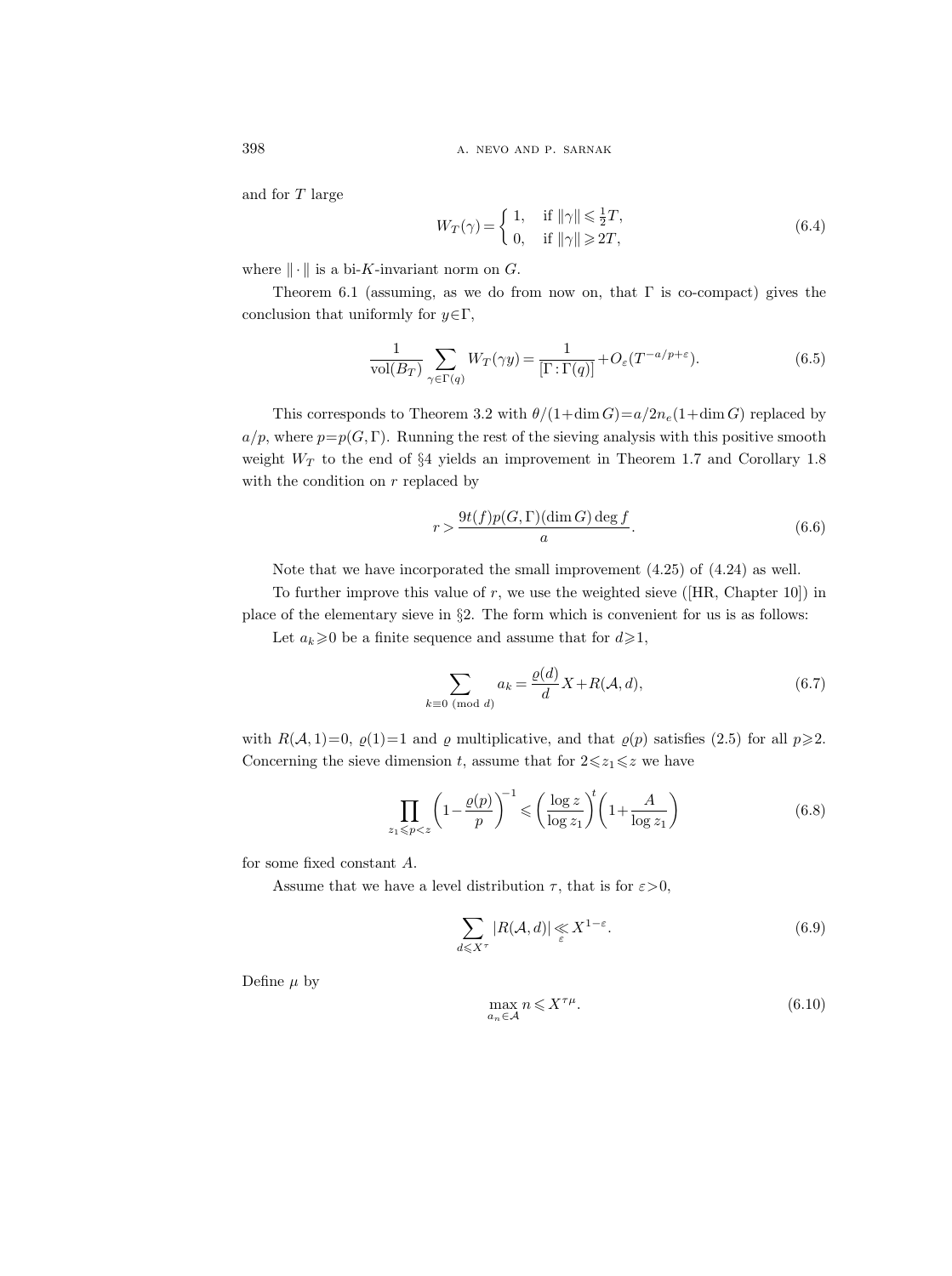Let  $P_r$  denote the set of positive integers with at most  $r$ -prime factors. Then for any  $0 < \zeta < \nu_t$  (where  $\nu_t$  is the sieve limit in dimension t) and for any r satisfying

$$
r > \left(1 + \zeta - \frac{\zeta}{\nu_t}\right)\mu - 1 + (t + \zeta)\log\frac{\nu_t}{\zeta} - t + \frac{\zeta t}{\nu_t},\tag{6.11}
$$

there is  $\delta = \delta(t, \mu, r, \zeta) > 0$  such that

$$
\sum_{k \in P_r} a_k \geq \delta \frac{X}{(\log X)^t}.
$$
\n(6.12)

For more on the sieve limit  $\nu_t$  in dimension t see [HR], where a table is given and the fact that  $\nu_t \leq 4t$  is established. The latter fact is what we will use below.

We apply this to our sequence

$$
a_k(T) = \sum_{|f(\gamma v)| = k} W_T(\gamma). \tag{6.13}
$$

By  $(6.5)$  and the analysis in  $\S 4$ , we have

$$
\tau = \frac{1}{p \dim G},\tag{6.14}
$$

$$
\mu = \frac{p(\dim G) \deg f}{a}.\tag{6.15}
$$

Taking  $\zeta = 1$  in (6.11) for simplicity leads to (6.12) holding for

$$
r > \frac{2p(\dim G)\deg f}{a} - 1 + (t(f) + 1)\log 4t(f) - t(f) + \frac{1}{4}.
$$
 (6.16)

In particular, Theorems 1.7 and Corollary 1.8 are valid for such r.

As noted in Remark 6.3, these considerations also apply to the case  $G/\Gamma$  noncompact. In particular to  $\Gamma = SL_n(\mathbb{Z})$  and to  $V_{n,m}(\mathbb{Z})$ . In this case  $p=2(n-1)$  for  $n \geq 3$ and it is estimated in (6.18) for  $n=2$ . Finally  $a=n(n-1)$ , so that Theorem 1.2 and Corollary 1.3 are valid with

$$
r > 4n \deg f - 1 + (t(f) + 1) \log 4t(f) - t(f) + \frac{1}{4}
$$
\n(6.17)

for  $n>2$ .

Our final improvement comes in the cases where much stronger bounds towards the Ramanujan conjectures are valid, especially with n large. Let  $D/\mathbb{Q}$  be a division algebra of degree  $n$  which, for the reasons below, we assume is itself prime. Assume that  $D\otimes\mathbb{R}^{\leq}\mathrm{Mat}_{n\times n}(\mathbb{R})$  and let  $N_r$  denote the reduced norm on D. Let

$$
V_{m,D} = \{x \in D(\mathbb{Z}) : N_r(x) = m\},\
$$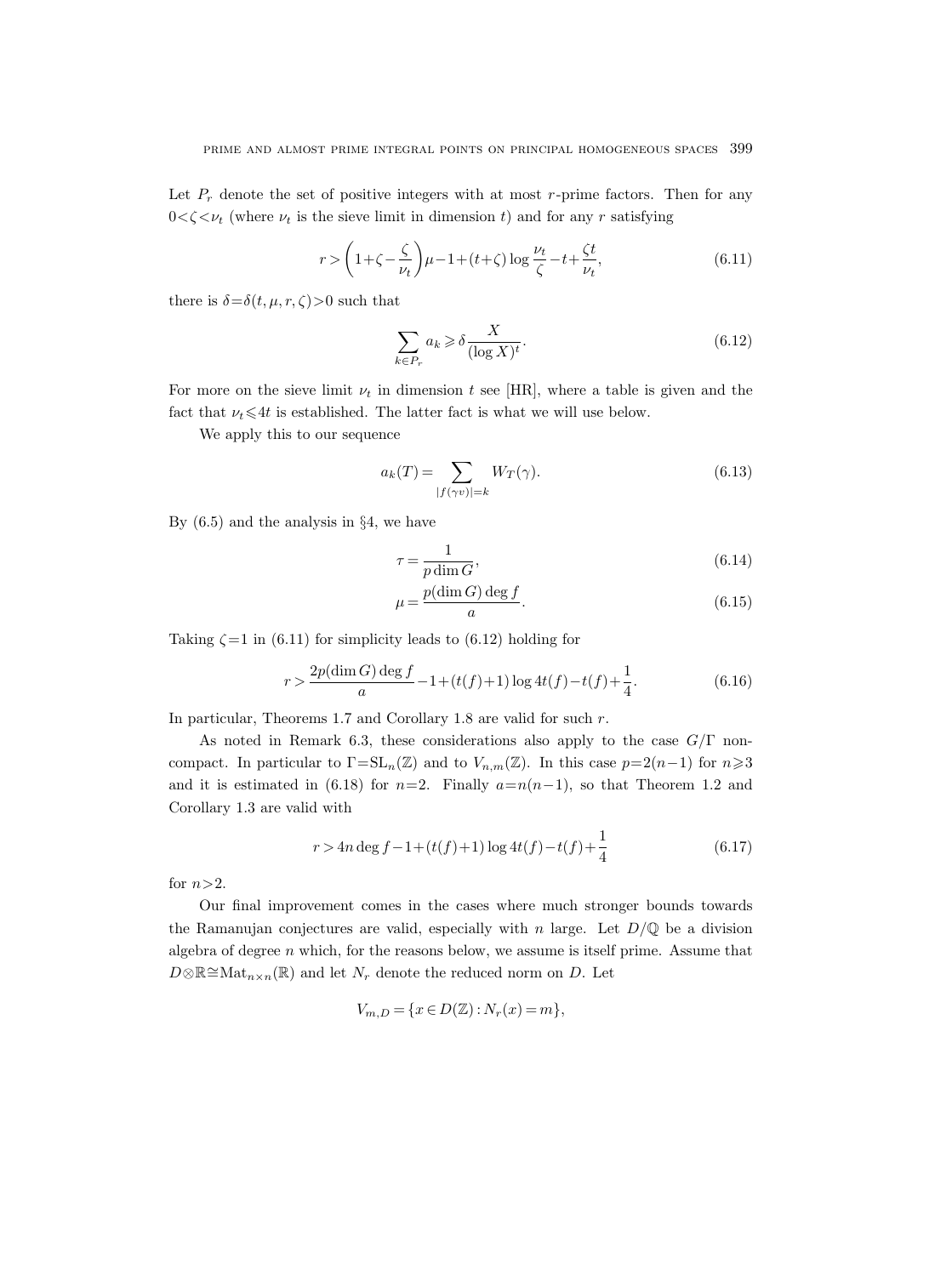with  $m\neq 0$ . Here the Z-structure is given by the defining equations of  $D/\mathbb{Q}$  in  $A^N$ ,  $N = n^2$ ,  $G=\{x:N_r(x)=1\}$  and  $\Gamma$  is the set of the integral elements of reduced norm equal to 1. These act on  $V_{D,m}$  making it into a principal homogeneous space. Let  $f \in \mathbb{Q}[x_{ij}]$  which is weakly primitive on  $V_{D,m}(\mathbb{Z})$ . The discussion of this section applies to the question of the saturation number  $r_0(V_{D,m}(\mathbb{Z}), f)$ . What is pleasant about such compact quotients  $G(\mathbb{R})/\Gamma(q)$  coming from these division algebras is that we have very good upper bounds for their corresponding p's. Specifically any representation  $\pi$  occuring in  $L_0^2(G(\mathbb{R})/\Gamma(q))$ corresponds to an automorphic representation occuring in  $L^2(D(\mathbb{A})/D(\mathbb{Q}))$  which in turn, via the Jacquet–Langlands correspondence [JL] if  $n=2$  and Arthur–Clozel [AC] if  $n>2$ . lifts to an automorphic cuspidal representation  $\pi$  of  $GL_n(\mathbb{A})/GL_n(\mathbb{Q})$  (it is here that we assume that n is prime so that  $\pi$  is not a residual Eisenstein series [MW]). Applying the best known bounds towards the Ramanujan conjectures "at infinity" (see [S1] for a survey) for such  $\pi$ , we conclude that

$$
p_n := p(K \setminus G(\mathbb{R})/\Gamma(q)) \leqslant \begin{cases} \frac{64}{25}, & \text{if } n = 2, \\ \frac{28}{9}, & \text{if } n = 3, \\ \frac{2n}{n-2}, & \text{if } n \geqslant 4 \text{ is even,} \\ \frac{2(n+1)}{n-1}, & \text{if } n \geqslant 5 \text{ is odd.} \end{cases} \tag{6.18}
$$

These follow from  $(24)$ ,  $(22)$  and  $(13)$  in [S1] by computing p using Theorem 8.48 in [K]. For  $V_{D,m}(\mathbb{Z})$  we have  $a=n^2-n$  and  $\dim G=n^2-1$ . Hence, (6.16) leads to the following result.

THEOREM 6.4. Let  $V_{D,m}(\mathbb{Z}) \subset A^N$  be the set of integral points of norm m in D, which we assume is non-empty. Let  $f \in \mathbb{Q}[x_{ij}]$  be of degree d and assume that f factors into t irreducible factors in the coordinate ring  $\overline{\mathbb{Q}}[V_{D,m}]$  and that f is  $V_{D,m}(\mathbb{Z})$ -weakly primitive. Then,

$$
r_0(V_{D,m}(\mathbb{Z}), f) \leq 2p_n \frac{n+1}{n}d + (t+1)\log 4t - t.
$$

#### References

- [AC] Arthur, J. & Clozel, L., Simple Algebras, Base Change, and the Advanced Theory of the Trace Formula. Annals of Mathematics Studies, 120. Princeton University Press, Princeton, NJ, 1989.
- [BMS] Bass, H., Milnor, J. & Serre, J. P., Solution of the congruence subgroup problem for  $SL_n$   $(n\geqslant 3)$  and  $Sp_{2n}$   $(n\geqslant 2)$ . Inst. Hautes Études Sci. Publ. Math., 33 (1967), 59–137.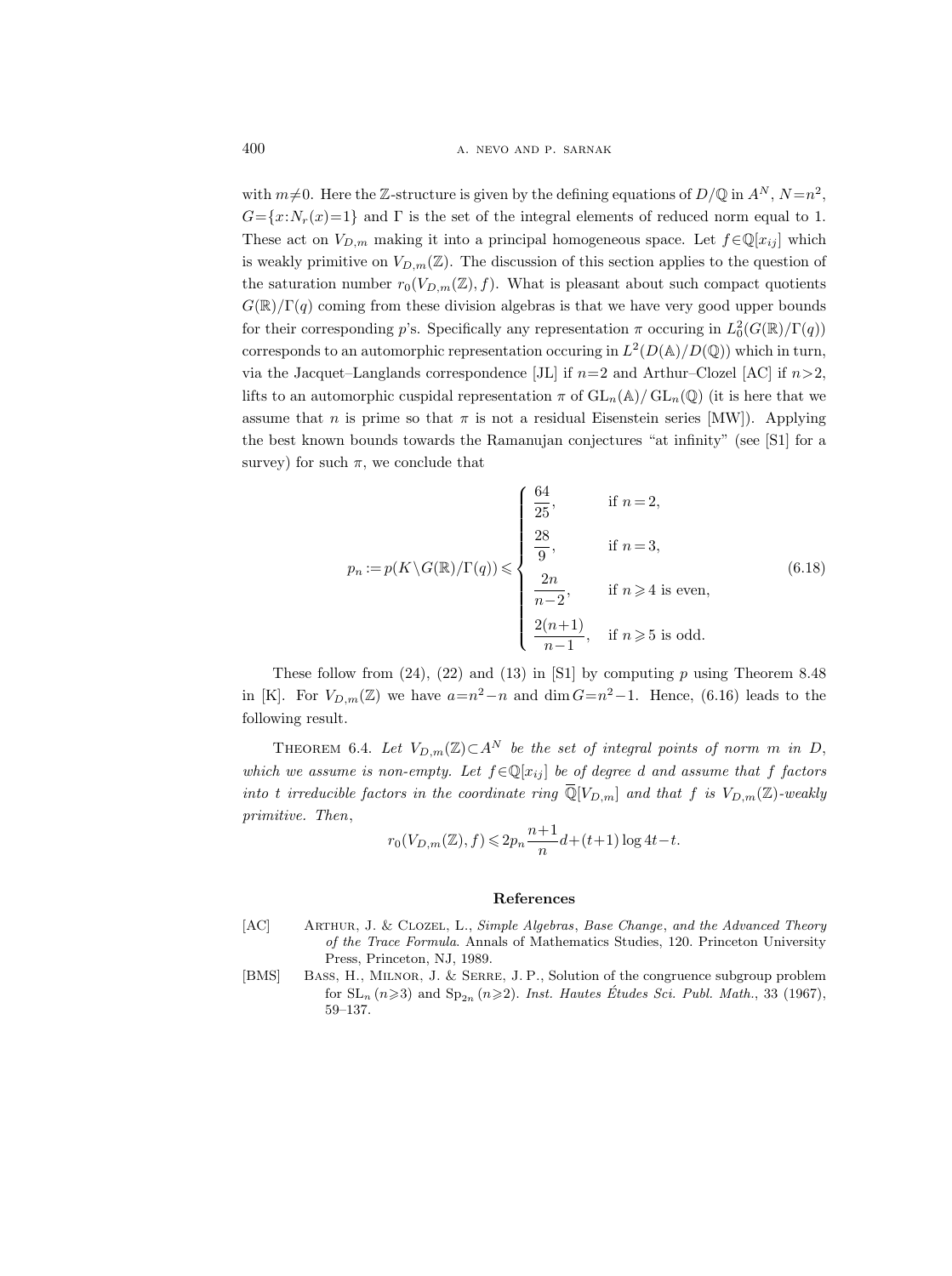- [B] Borel, A., Density properties for certain subgroups of semi-simple groups without compact components. Ann. of Math., 72 (1960), 179–188.
- [BH] Borel, A. & Harish-Chandra, Arithmetic subgroups of algebraic groups. Ann. of Math., 75 (1962), 485–535.
- [BGS] Bourgain, J., Gamburd, A. & Sarnak, P., Affine linear sieve, expanders, and sum-product. Invent. Math., 179 (2010), 559–644.
- [BS] Burger, M. & Sarnak, P., Ramanujan duals. II. Invent. Math., 106 (1991), 1–11.
- [Ch] Chebotarev, N. G., Determination of the density of the set of prime numbers, belonging to a given substitution class. Izv. Ross Akad. Nauk, 17 (1923), 205–250 (Russian).
- [Cl1] CLOZEL, L., Démonstration de la conjecture  $\tau$ . Invent. Math., 151 (2003), 297–328.
- [Cl2] Spectral theory of automorphic forms, in Automorphic Forms and Applications, IAS/Park City Math. Ser., 12, pp. 43–93. Amer. Math. Soc., Providence, RI, 2007.
- [Co] COLIN DE VERDIÈRE, Y., Ergodicité et fonctions propres du laplacien. Comm. Math. Phys., 102 (1985), 497–502.
- [DH] Diamond, H. G. & Halberstam, H., A Higher-Dimensional Sieve Method. Cambridge Tracts in Mathematics, 177. Cambridge University Press, Cambridge, 2008.
- [DRS] DUKE, W., RUDNICK, Z. & SARNAK, P., Density of integer points on affine homogeneous varieties. Duke Math. J., 71 (1993), 143–179.
- [GV] Gangolli, R. & Varadarajan, V. S., Harmonic Analysis of Spherical Functions on Real Reductive Groups. Ergebnisse der Mathematik und ihrer Grenzgebiete, 101. Springer, Berlin–Heidelberg, 1988.
- [GGPY] GOLDSTON, D. A., GRAHAM, S. W., PINTZ, J. & YILDIRIM, C. Y., Small gaps between products of two primes. Proc. Lond. Math. Soc., 98 (2009), 741–774.
- [GN1] Gorodnik, A. & Nevo, A., The Ergodic Theory of Lattice Subgroups. Annals of Mathematics Studies, 172. Princeton University Press, Princeton, NJ, 2010.
- $[GN2]$  Counting lattice points. To appear in J. Reine Angew. Math.
- [GW] Gorodnik, A. & Weiss, B., Distribution of lattice orbits on homogeneous varieties. Geom. Funct. Anal., 17 (2007), 58–115.
- [HR] Halberstam, H. & Richert, H. E., Sieve Methods. London Mathematical Society Monographs, 4. Academic Press, London–New York, 1974.
- [IK] Iwaniec, H. & Kowalski, E., Analytic Number Theory. American Mathematical Society Colloquium Publications, 53. Amer. Math. Soc., Providence, RI, 2004.
- [JL] JACQUET, H. & LANGLANDS, R. P., Automorphic Forms on GL(2). Lecture Notes in Mathematics, 114. Springer, Berlin–Heidelberg, 1970.
- [KeS] Kelmer, D. & Sarnak, P., Strong spectral gaps for compact quotients of products of PSL(2, R). J. Eur. Math. Soc. (JEMS), 11 (2009), 283–313.
- [KiS] Kim, H. H. & Sarnak, P., Appendix 2 in Kim, H. H., Functoriality for the exterior square of  $GL_4$  and the symmetric fourth of  $GL_2$ . J. Amer. Math. Soc., 16 (2003), 139–183.
- [K] Knapp, A. W., Representation Theory of Semisimple Groups. Princeton Mathematical Series, 36. Princeton University Press, Princeton, NJ, 1986.
- [La] Lang, S., Algebraic groups over finite fields. Amer. J. Math., 78 (1956), 555–563.
- [LW] LANG, S. & WEIL, A., Number of points of varieties in finite fields. Amer. J. Math., 76 (1954), 819–827.
- [Li] Li, J.-S., The minimal decay of matrix coefficients for classical groups, in Harmonic Analysis in China, Math. Appl., 327, pp. 146–169. Kluwer, Dordrecht, 1995.
- [LiZ] Li, J.-S. & Zhu, C.-B., On the decay of matrix coefficients for exceptional groups. Math. Ann., 305 (1996), 249–270.